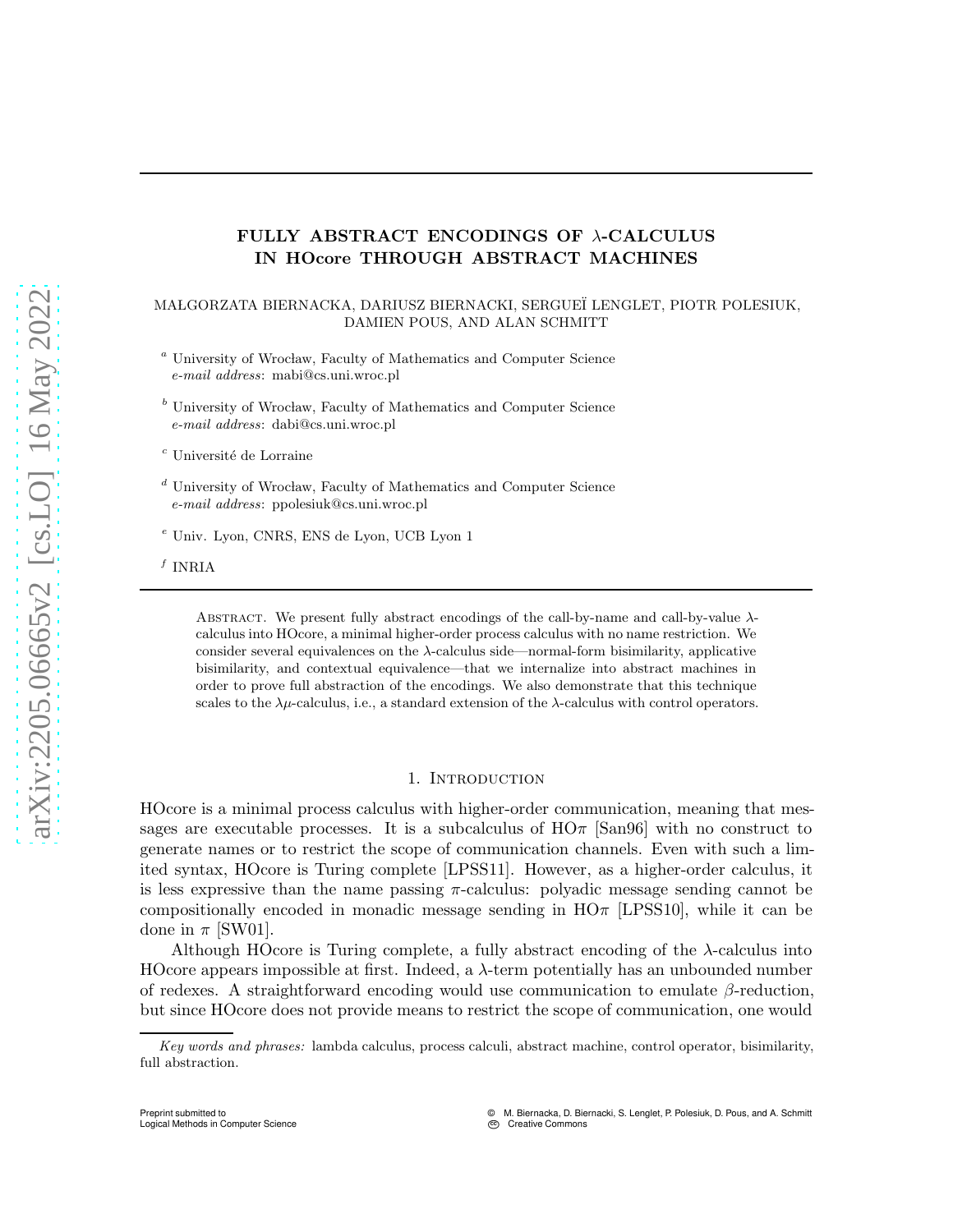need as many distinct names as there are redexes to avoid interference. Moreover, as new redexes may be created by  $\beta$ -reduction, we also need a way to generate new names on which to communicate. To circumvent these problems and illustrate the expressiveness of HOcore, we consider encodings where the reduction strategy is fixed, thus for which at most one redex is enabled at any time. In this setting,  $\beta$ -reduction can be emulated using communication on a single, shared, name. A first contribution of this paper is the definition of novel encodings of the call-by-name and call-by-value λ-calculus—more precisely the Krivine Abstract Machine (KAM) [\[Kri07\]](#page-37-4) and CK machine [\[FFF09\]](#page-37-5)—into HOcore.

A faithful encoding not only reflects the operational semantics of a calculus, it should also reflect its equivalences. Ideally, an encoding is fully abstract: two source terms are behaviorally equivalent iff their translations are equivalent. On the HOcore side, we use barbed equivalence with hidden names [\[LPSS11\]](#page-37-1), where a fixed number of names used for the translation cannot be observed. On the  $\lambda$ -calculus side, we consider three equivalences. First, we look at *normal-form bisimilarity* [\[Las99\]](#page-37-6), where normal forms are decomposed into subterms that must be bisimilar. Next, we turn to *applicative bisimilarity*  $[AO93]$ , where normal forms must behave similarly when applied to identical arguments. And finally, we consider contextual equivalence, where terms must behave identically when put into arbitrary contexts. Our second contribution is an internalization of these equivalences into extended abstract machines: these machines expand the underlying machine evaluating the term (the KAM or CK machine) with additional transitions with flags interpreting the equivalences. By doing so, we can express these different equivalences on terms by a simpler bisimilarity on these flags-generating machines, which can be seen as labeled transition systems (LTS). We then translate these extended machines into HOcore and prove full abstraction for all three equivalences.

Finally, we show that the internalization principle scales to the  $\lambda \mu$ -calculus [\[Par92\]](#page-37-7), an extension of the  $\lambda$ -calculus with control operators. The  $\mu$  operator is able to capture the current continuation for a later use. Its semantics can be defined with an extended KAM, in which we can internalize normal-form and applicative bisimilarities as well as contextual equivalence. Altogether, this work shows that a minimal process calculus with no name restriction can faithfully encode the call-by-name and call-by-value λ-calculus, with or without control operators.

The chosen equivalences. It is enough to faithfully encode contextual equivalence to get full abstraction. We choose to study others equivalences (normal-form and applicative bisimilarities) for two reasons. First, we start with normal-form bisimilarity because it is the simplest to translate, as we do not need to inject terms from the environment to establish the equivalence. We next show how we can inject terms for applicative bisimilarity, and we then extend this approach to contexts for contextual equivalence. Second, the study of quite different equivalences illustrate the robustness of the internalization technique.

**Related work.** Since Milner's seminal work [\[Mil92\]](#page-37-8), other encodings of  $\lambda$  into  $\pi$  have been proposed either as a result in itself [\[CF11,](#page-36-1) [DHS18\]](#page-37-9), or to study other properties such as connections with logic [\[Acc13,](#page-36-2) [Bef11,](#page-36-3) [TCP12\]](#page-37-10), termination [\[CCS10,](#page-36-4) [Ama11,](#page-36-5) [YBH04\]](#page-38-0), sequentiality [\[BHY01\]](#page-36-6), control [\[CCS10,](#page-36-4) [HYB14,](#page-37-11) [vBV14\]](#page-38-1), or Continuation-Passing Style (CPS) transforms [\[San99,](#page-37-12) [SW01,](#page-37-3) [DMAV14\]](#page-37-13). These works use the more expressive firstorder  $\pi$ -calculus, except for [\[San99,](#page-37-12) [SW01\]](#page-37-3), discussed below; full abstraction is proved w.r.t. contextual equivalence in [\[BHY01,](#page-36-6) [YBH04,](#page-38-0) [HYB14\]](#page-37-11), normal-form bisimilarity in [\[vBV14,](#page-38-1)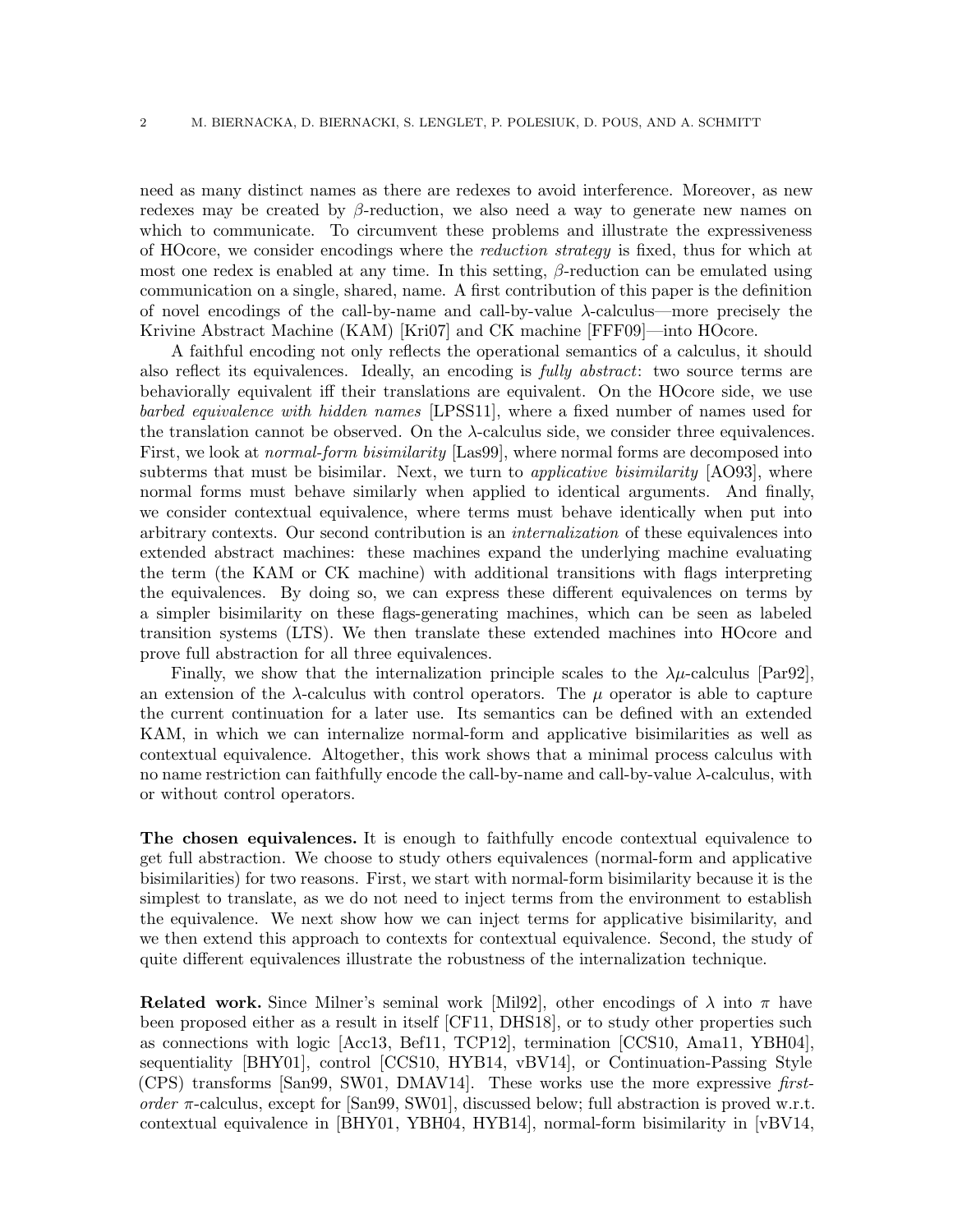[DHS18\]](#page-37-9), applicative bisimilarity in [\[CF11\]](#page-36-1), and both bisimilarities in [\[SW01\]](#page-37-3). The encodings of [\[BHY01,](#page-36-6) [YBH04,](#page-38-0) [HYB14\]](#page-37-11) are driven by types, and therefore cannot be compared to our untyped setting. In [\[vBV14\]](#page-38-1), van Bakel et al. establish a full abstraction result between the  $\lambda \mu$ -calculus with normal-form bisimilarity and the  $\pi$ -calculus. Their encoding relies on an unbounded number of restricted names to evaluate several translations of  $\lambda$ -terms in parallel, while we rely on flags and on barbed equivalence. We explain the differences between the two approaches in Section [4.2.](#page-6-0) The encoding of [\[CF11\]](#page-36-1) also uses an unbounded number of restricted names, to represent a  $\lambda$ -term as a tree and to process it.

Sangiorgi translates the  $\lambda$ -calculus into a higher-order calculus as an intermediary step in [\[San99,](#page-37-12) [SW01\]](#page-37-3), but it is an abstraction-passing calculus, which is strictly more expressive than a process-passing calculus [\[LPSS10\]](#page-37-2). Like in our work, Sangiorgi fixes the evaluation strategy in the  $\lambda$ -calculus, except that he uses CPS translations rather than abstract machines. In the light of Danvy et al.'s functional correspondence [\[ABDM03\]](#page-36-7), the two approaches appear closely related, however it is difficult to compare our encoding with Sangiorgi's, since we target different calculi, and we internalize the bisimilarities in the abstract machines. Still, name restriction plays an important role in Sangiorgi's encodings, since a local channel is used for each application in a  $\lambda$ -term. The encoding is fully abstract w.r.t. normal-form bisimilarity [\[SW01,](#page-37-3) Chapter 18] but not w.r.t. applicative bisimilarity [\[SW01,](#page-37-3) Chapter 17. Indeed, a translated  $\lambda$ -abstraction waits for the outside to provide an access to an encoded argument to be applied to. However, the environment may give access to a random process and not to a translated  $\lambda$ -term. The encoding of [\[SW01\]](#page-37-3) does not protect itself against this unwanted behavior from the environment. In contrast, the encoding of Section [5](#page-14-0) and the one in [\[CF11\]](#page-36-1) are fully abstract w.r.t. applicative bisimilarity, because they take this issue into account, as we explain in Section [5.2.](#page-16-0)

Outline. Section [2](#page-2-0) describes HOcore. We present the main ideas behind our encodings in Section [3](#page-4-0) on the KAM. We explain how to internalize equivalences into abstract machines and how to translate the resulting machines for three languages: call-by-name  $\lambda$ -calculus (Sections [4](#page-6-1) and [5\)](#page-14-0), call-by-value  $\lambda$ -calculus (Section [6\)](#page-24-0), and call-by-name  $\lambda\mu$ -calculus (Section [7\)](#page-28-0). For each of them, we discuss normal-form and applicative bisimilarities, and contextual equivalence. Section [8](#page-35-0) concludes this paper.

Compared to the conference publication [BBL<sup>+</sup>17], Sections [6](#page-24-0) and [7](#page-28-0) are new, and the proofs have been inlined in Sections [4](#page-6-1) and [5.](#page-14-0) The equivalence proof between a machine and its encoding has been made generic in Section [4.4,](#page-11-0) thanks to the newly introduced notions of faithfulness and determinism for machine translations.

## 2. The Calculus HOcore

<span id="page-2-0"></span>**Syntax and semantics.** HOcore [\[LPSS11\]](#page-37-1) is a simpler version of  $H\text{O}\pi$  [\[San96\]](#page-37-0) where name restriction is removed. We let  $a, b, etc.$  range over channel names, and  $x, y, etc.$  range over process variables. The syntax of HOcore processes is as follows.

$$
P,Q \coloneqq a(x).P \mid \overline{a}\langle P \rangle \mid P \parallel Q \mid x \mid \mathbf{0}
$$

The process  $a(x)$ . P is waiting for a message on a which, when received, is substituted for the variable x in P. If x does not occur in P, then we write  $a(\_).P$ . The process  $\overline{a}(P)$  is sending a message on a. Note that communication is higher order—processes are sent—and asynchronous—there is no continuation after a message output. The parallel composition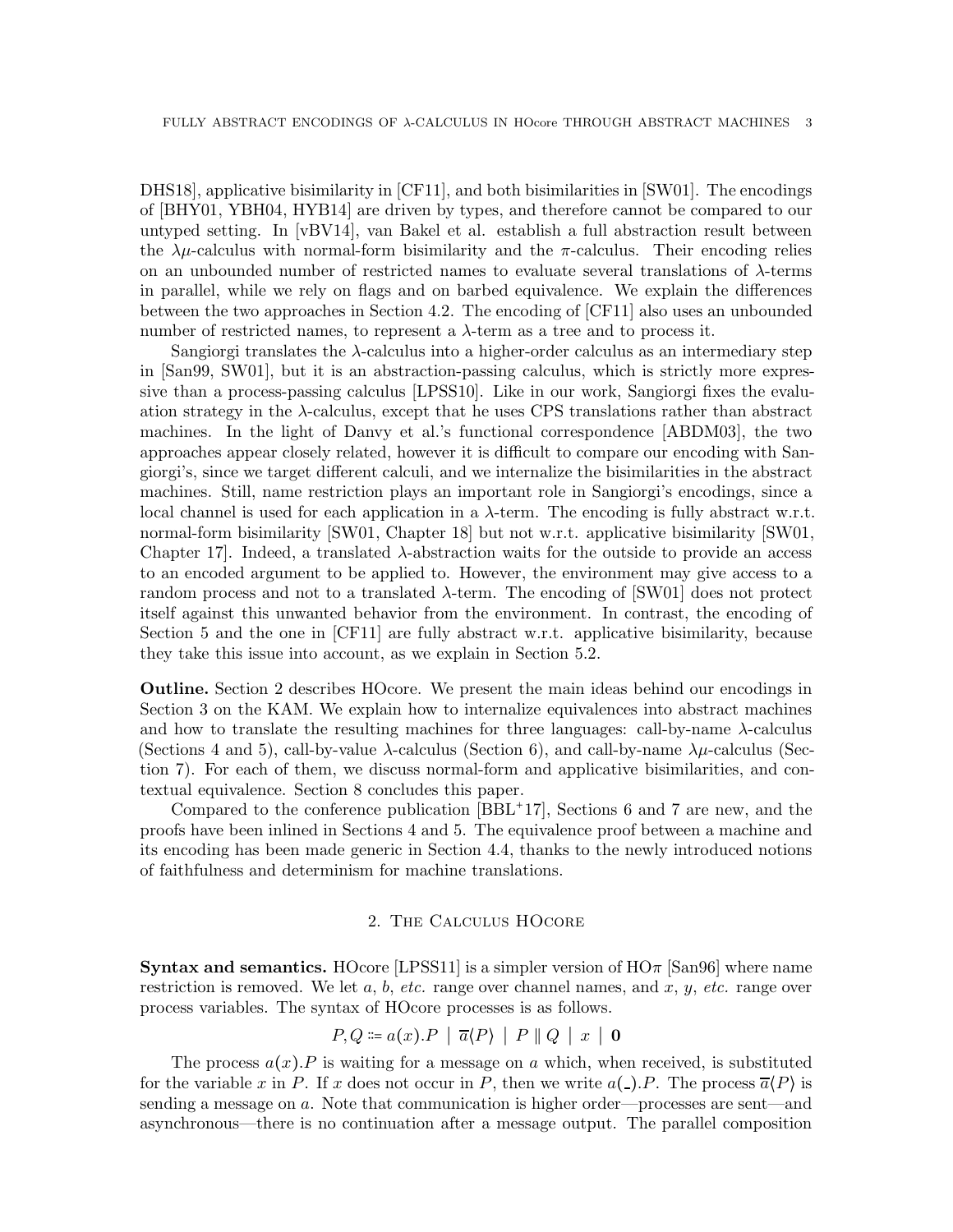

<span id="page-3-0"></span>Figure 1: HOcore LTS

of processes is written  $P \parallel Q$ , and the process **0** cannot perform any action. Input has a higher precedence than parallel composition, e.g., we write  $a(x).P \parallel Q$  for  $(a(x).P) \parallel Q$ . We implicitly consider that parallel composition is associative, commutative, and has **0** as a neutral element. In an input  $a(x)$ . P, the variable x is bound in P. We assume bound names to be pairwise distinct and distinct from free names, using  $\alpha$ -conversion if necessary; we follow this convention for all binding constructs in this paper. We write  $fn(P)$  for the channel names of P.

Informally, when an output  $\overline{a}(P)$  is in parallel with an input  $a(x).Q$ , a communication on a takes place, producing  $[P/x]Q$ , the capture avoiding substitution of x by P in Q. We define in Figure [1](#page-3-0) the semantics of HOcore as a LTS, omitting the rules symmetric to Par and TAU. The labels (ranged over by l) are either  $\tau$  for internal communication,  $\overline{a}(P)$  for message output, or  $a(P)$  for process input. We label a an input where the received process does not matter (e.g.,  $a(\text{-}).P \xrightarrow{a} P$ ).

Weak transitions allow for internal actions before and after a visible one. We write  $\longrightarrow$  for the reflexive and transitive closure  $\longrightarrow^{\tau}$ , and  $\longrightarrow^{\tau}$  for  $\longrightarrow^{\tau}$   $\longrightarrow^{\tau}$  when  $l \neq \tau$ .

**Barbed equivalence.** We let  $\gamma$  range over names a and conames  $\overline{a}$ ; we define observable actions as follows.

**Definition 2.1.** The process P has a strong observable action on a (resp.  $\overline{a}$ ), written P  $\downarrow_a$ (resp.  $P \downarrow_{\overline{a}}$ ), if  $P \xrightarrow{a(Q)} R$  (resp.  $P \xrightarrow{\overline{a}(Q)} R$ ) for some  $Q, R$ . A process P has a weak observable action on  $\gamma$ , written  $P \Downarrow_{\gamma}$ , if  $P \longrightarrow P' \downarrow_{\gamma}$  for some P'. We write WkObs(P) for the set of weak observable actions of P.

Our definition of barbed equivalence depends on a set H of hidden names, which allows some observable actions to be ignored. Instead of adding top-level name restrictions on these names, as in [\[LPSS11\]](#page-37-1), we prefer to preserve the semantics of the calculus and simply hide some names in the equivalence. Hidden names are not a computational construct and are not required for the encoding of the KAM, but they are necessary to protect the encoding from an arbitrary environment when proving full abstraction. We emphasize that we do not need the full power of name restriction: the set of hidden names is finite and static—there is no way to create new hidden names.

**Definition 2.2.** A symmetric relation  $\mathcal{R}$  is a barbed bisimulation w.r.t. H if P R Q implies •  $P \downarrow_{\gamma}$  and  $\gamma \notin \mathbb{H}$  implies  $Q \Downarrow_{\gamma};$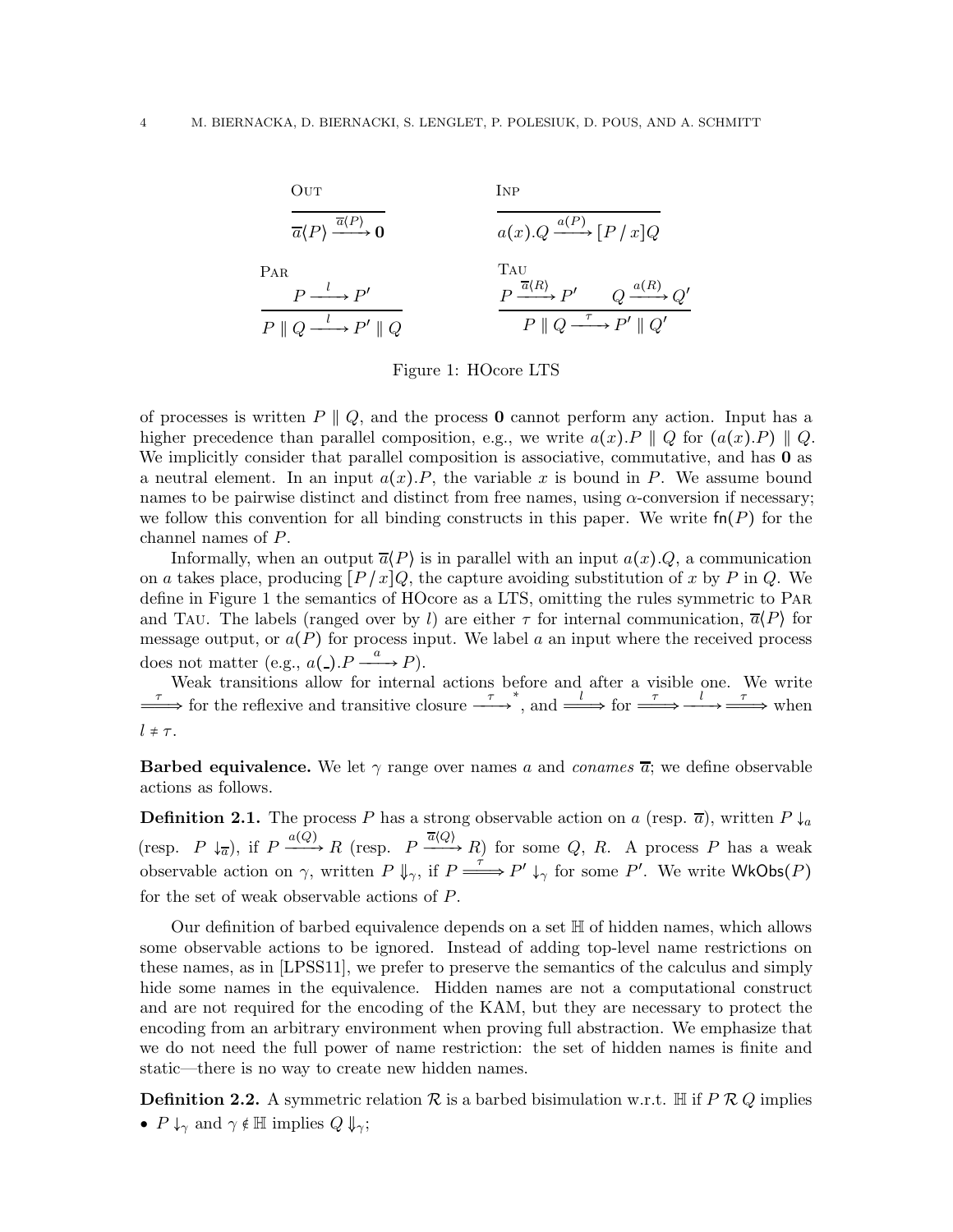- for all R such that  $fn(R) \cap \mathbb{H} = \emptyset$ , we have  $P||R \mathcal{R} Q||R$ ;
- if  $P \xrightarrow{\tau} P'$ , then there exists  $Q'$  such that  $Q \xrightarrow{\tau} Q'$  and  $P' \mathcal{R} Q'$ .

Barbed equivalence w.r.t.  $\mathbb{H}$ , noted  $\approx_{\mathsf{HO}}^{\mathbb{H}}$ , is the largest barbed bisimulation w.r.t.  $\mathbb{H}$ .

A strong barbed equivalence can be defined by replacing  $\downarrow_{\gamma}$  with  $\downarrow_{\gamma}$  in the first item, and  $\stackrel{\tau}{\Longrightarrow}$  with  $\stackrel{\tau}{\longrightarrow}$  in the third. From [\[LPSS11\]](#page-37-1), we know that strong barbed equivalence is decidable when  $\mathbb{H} = \emptyset$ , but undecidable when  $\mathbb{H}$  is of cardinal at least 4. We lower this bound to 2 in Theorem [3.2.](#page-5-0)

#### 3. Encoding the Krivine Abstract Machine

<span id="page-4-0"></span>We show in this section that HOcore may faithfully encode a call-by-name  $\lambda$ -calculus through an operationally equivalent encoding of the KAM.

3.1. Definition of the KAM. The KAM [\[Kri07\]](#page-37-4) is a machine for call-by-name evaluation of closed λ-calculus terms. We present a substitution-based variant of the KAM for simplicity, and to reuse the substitution of HOcore in the translation. A *configuration*  $C$ of the machine is composed of the term t being evaluated, and a stack  $\pi$  of  $\lambda$ -terms. Their syntax and the transitions are as follows.

$$
C \coloneqq \langle t, \pi \rangle \tag{configurations}
$$

$$
t, s \coloneqq x \mid t \mid \lambda x. t \tag{terms}
$$

$$
\pi \coloneqq t :: \pi \mid [] \tag{stacks}
$$

$$
\langle t \, s, \pi \rangle \mapsto \langle t, s :: \pi \rangle \tag{PUSH}
$$

$$
\langle \lambda x.t, s :: \pi \rangle \mapsto \langle [s / x]t, \pi \rangle \tag{GRAB}
$$

A  $\lambda$ -abstraction  $\lambda x.t$  binds x in t; a term is closed if it does not contain any free variables. We use  $\lceil \cdot \rceil$  to denote the empty stack. In PUSH, the argument s of an application is stored on the stack while the term t in function position is evaluated. If we get a  $\lambda$ -abstraction  $\lambda x.t$ , then an argument s is fetched from the stack (transition GRAB), and the evaluation continues with  $[s/x]t$ , the capture-avoiding substitution of x by s in t. If a configuration of the form  $(\lambda x.t. \Box)$  is reached, then the evaluation is finished, and the result is  $\lambda x.t.$  Because we evaluate closed terms only, it is not possible to obtain a configuration of the form  $\langle x, \pi \rangle$ .

3.2. Translation into HOcore. The translation of the KAM depends essentially on how we push and grab terms on the stack. We represent the stack by two messages, one on name  $hd<sub>c</sub>$  for its head, and one on name c (for continuation) for its tail (henceforth, a stack q is always encoded as a message on  $hd_{q}$  for its head and one on q for its tail). The empty stack can be represented by an arbitrary, non-diverging, deterministic process, e.g., 0; here we use a third name to signal that the computation is finished with  $b(0)$ . As an example, the stack 1 ∷ 2 ∷ 3 ∷ 4 ∴ [] is represented by  $\overline{hd_c} \langle 1 \rangle \parallel \overline{c} \langle \overline{hd_c} \langle 2 \rangle \parallel \overline{c} \langle \overline{hd_c} \langle 3 \rangle \parallel \overline{c} \langle \overline{hd_c} \langle 4 \rangle \parallel \overline{c} \langle \overline{b} \langle 0 \rangle \rangle \rangle \rangle$ .

With this representation, pushing an element  $e$  on a stack  $p$  is done by creating the process  $hd_c\langle e \rangle \parallel \overline{c}\langle p \rangle$ , while grabbing the head of the stack corresponds to receiving on  $hd_c$ .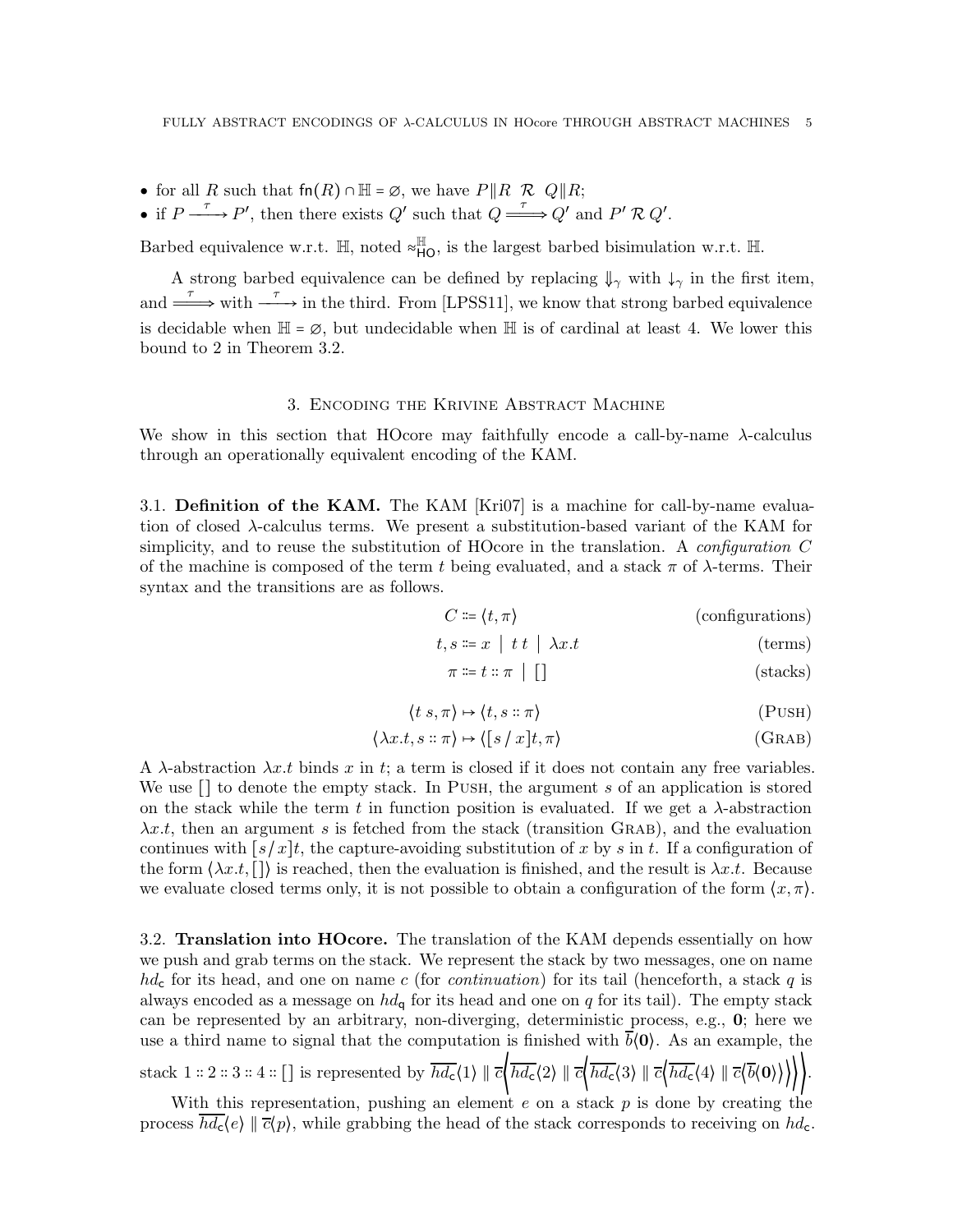With this idea in mind, we define the translations of the entities defining the KAM, starting with stacks.

$$
\begin{aligned} \mathbb{E}[\mathbf{u}] &\stackrel{\Delta}{=} \overline{b} \langle \mathbf{0} \rangle \\ \mathbb{E}[\mathbf{t} \ :: \ \pi] \stackrel{\Delta}{=} \overline{hd_{\mathbf{c}}} \langle \mathbb{E}[\![\mathbf{t}]\!] \rangle \ \mathbb{E}[\![\pi]\!] \rangle \end{aligned}
$$

In the translation of a configuration  $\langle t, \pi \rangle$ , we reuse the name c to store the stack, meaning that before pushing on  $\pi$  or grabbing the head of  $\pi$ , we have to get  $\llbracket \pi \rrbracket$  by receiving on c.

$$
[\![\langle t,\pi\rangle]\!] \stackrel{\scriptscriptstyle\Delta}{=} [\![t]\!] \parallel \overline{c}\langle [\![\pi]\!] \rangle
$$

For instance, in the application case  $[[t s]],$  we start by receiving the current stack p on c, and we then run  $\llbracket t \rrbracket$  in parallel with the translation of the new stack  $hd_c$ ( $\llbracket s \rrbracket$ )  $\llbracket \bar{c}(p)$ . Henceforth, we assume the variable  $p$  does not occur in the translated entities.

$$
[\![t s]\!] \stackrel{\scriptscriptstyle\triangle}{=} c(p).([\![t]\!] \parallel \overline{c}\langle \overline{hd_{\mathsf{c}}} \langle [\![s]\!] \rangle \parallel \overline{c} \langle p \rangle \rangle)
$$

Similarly, in the  $\lambda$ -abstraction case  $\|\lambda x.t\|$ , we get the current stack p on c, that we run in parallel with  $hd_c(x)$ . It p is not empty, then it is a process of the form  $\overline{hd_c}(\llbracket s \rrbracket) \parallel \overline{c}(\llbracket \pi \rrbracket)$ , and a communication on  $hd<sub>c</sub>$  is possible, realizing the substitution of x by s in t; the execution then continues with  $\llbracket [s / x]t \rrbracket \parallel \overline{c}(\llbracket \pi \rrbracket)$ . Otherwise, p is  $\overline{b}(\mathbf{0})$ , and the computation terminates.

$$
[\![\lambda x.t]\!] \stackrel{\scriptscriptstyle\triangle}{=} c(p) . (hd_c(x) . [\![t]\!] \parallel p)
$$
  

$$
[\![x]\!] \stackrel{\scriptscriptstyle\triangle}{=} x
$$

Formally, the operational correspondence between the KAM and its translation is as follows.

<span id="page-5-1"></span>**Theorem 3.1.** In the forward direction, if  $C \mapsto C'$ , then  $\llbracket C \rrbracket \stackrel{\tau}{\longrightarrow} \llbracket C' \rrbracket$ . In the backward direction, if  $\llbracket C \rrbracket \stackrel{\tau}{\longrightarrow} P$ , then there exists a C' such that  $C \mapsto^* C'$  and either

- $\bullet$   $P = [C']$ ,
- or there exists  $P'$  such that  $P \xrightarrow{\tau} P' = [C']$ ,
- or  $C' = \langle \lambda x.t, [\ ] \rangle$  and  $P = hd_{c}(x)$ .  $[ \tildot] \parallel \overline{b} \langle 0 \rangle$ .

Proof. The proof is straightforward in the forward direction. In the backward direction, we show that the translation is deterministic (if  $\llbracket C \rrbracket \stackrel{\tau}{\longrightarrow} P \stackrel{\tau}{\longrightarrow} Q_1$  and  $\llbracket C \rrbracket \stackrel{\tau}{\longrightarrow} P \stackrel{\tau}{\longrightarrow}$  $Q_2$ , then  $Q_1 = Q_2$  and we rely on the fact that the translation of a PUSH step uses one communication, while we use two communications for a GRAB step.  $\mathbf{I}$ 

We can then improve over the result of [\[LPSS11\]](#page-37-1) about undecidability of strong barbed equivalence by hiding  $hd<sub>c</sub>$  and c.

#### <span id="page-5-0"></span>**Theorem 3.2.** Strong barbed equivalence is undecidable in HOcore with 2 hidden names.

Proof. Assume we can decide strong barbed congruence with two hidden names, and let t be a closed  $\lambda$ -term. We can thus decide if  $\langle\langle t, [\cdot]\rangle\rangle$  is strong barbed-congruent to  $c(x)$ . $(x \parallel \overline{c}(x))$  $\overline{c}(c(x).((x \mid \overline{c}(x)))$  when hd<sub>c</sub> and c are hidden. As the second term loops with no barbs, deciding congruence is equivalent to deciding whether the reduction of t converges, hence a contradiction. $\Box$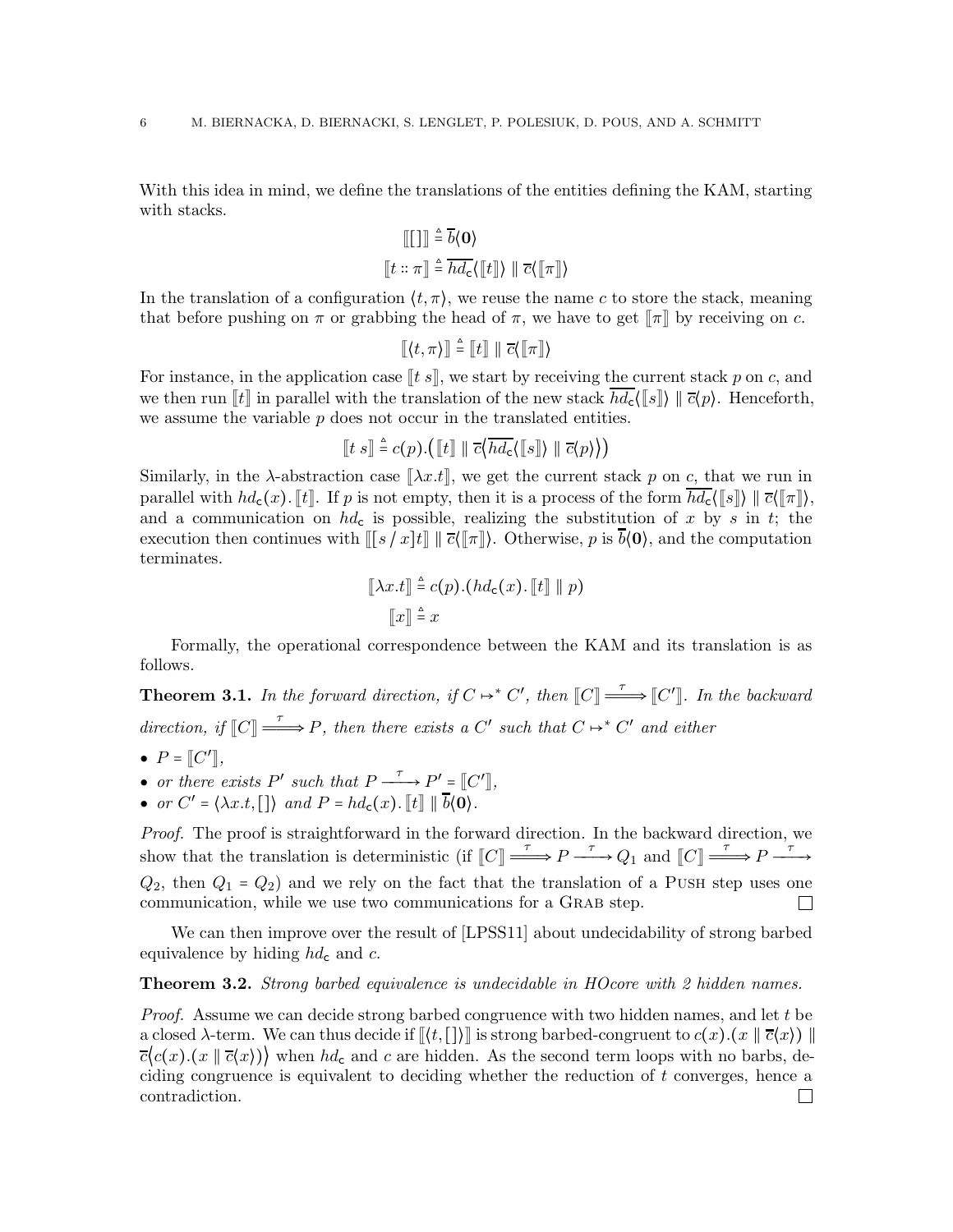## 4. Normal-Form Bisimilarity

<span id="page-6-1"></span>Our first full abstraction result is for normal-form bisimilarity [\[Las99\]](#page-37-6). We show how to internalize this equivalence in an extension of the KAM such that it may be captured by a simple barbed bisimilarity. We then translate this extended KAM into HOcore, and we finally prove full abstraction.

4.1. Normal-Form Bisimilarity. Normal-form bisimilarity compares terms by reducing them to weak head normal forms, if they converge, and then decomposes these normal forms into subterms that must be bisimilar. Unlike the KAM, normal-form bisimilarity is defined on open terms, thus we distinguish free variables, ranged over by  $f$ , from bound variables, ranged over by x. The grammars of terms  $(t, s)$  and values  $(v)$  become as follows.

$$
t \coloneqq f \mid x \mid \lambda x.t \mid t \cdot t \qquad v \coloneqq f \mid \lambda x.t
$$

Henceforth, we assume that  $\lambda$ -terms are well formed, i.e., all variables ranged over by x are bound: x is not a valid term but f is. We write  $f(v(t))$  for the set of free variables of t. A variable f is said fresh if it does not occur in any of the entities under consideration.

When evaluating an open term, we can obtain either a  $\lambda$ -abstraction, or a free variable and a stack. We inductively extend a relation  $\mathcal R$  on  $\lambda$ -terms to stacks by writing  $\pi_1 \mathcal R \pi_2$  if  $\pi_1 = \pi_2 = []$ , or if  $\pi_1 = t :: \pi'_1$ ,  $\pi_2 = s :: \pi'_2$ ,  $t \mathcal{R} s$ , and  $\pi'_1 \mathcal{R} \pi'_2$ .

<span id="page-6-2"></span>**Definition 4.1.** A symmetric relation  $\mathcal{R}$  is a normal-form bisimulation if  $t \mathcal{R} s$  implies:

- if  $\langle t, [\,\cdot]\rangle \mapsto^* \langle \lambda x. t', [\,\cdot]\rangle$ , then there exists s' such that  $\langle s, [\,\cdot]\rangle \mapsto^* \langle \lambda x. s', [\,\cdot]\rangle$  and  $[f / x] t' \mathcal{R}$  $[f/x]s'$  for a fresh  $f$ ;
- if  $\langle t, [\,\cdot] \rangle \mapsto \langle f, \pi \rangle$ , then there exists  $\pi'$  such that  $\langle s, [\,\cdot] \rangle \mapsto \langle f, \pi' \rangle$  and  $\pi \mathcal{R} \pi'$ .

Normal-form bisimilarity  $\approx_{\text{nf}}$  is the largest normal-form bisimulation.

<span id="page-6-0"></span>4.2. **Abstract Machine.** We extend the KAM so that it provides additional steps, identified by labeled transitions, that capture the testing done by normal-form bisimilarity. This extended machine features *flagged transitions, terminating transitions*, and a restricted form of non-determinism.

Flagged transitions are usual transitions of the machine with some additional information to convey to the environment that a particular event is taking place. Machine bisimilarity, defined below, ensures that bisimilar machines have matching flags. Transitions without flags use a  $\tau$  label. Terminating transitions are flagged transitions that indicate the computation has stopped. They are needed for bisimilarity: as machine bisimilarity ignores  $\tau$  labels, we use terminating transitions to distinguish between terminated and divergent machine runs. Finally, we allow some non-determinism in machines, i.e., a given configuration may take two different transitions, only if the transitions are flagged and have different flags. In other words, the non-deterministic choice is made explicit to the environment.

We define the NFB machine in Figure [2.](#page-7-0) When computation stops with a λ-abstraction and an empty stack, we have to restart the machine to evaluate the body of the abstraction with a freshly generated free variable (rule LAMBDA). To do so, we consider free variables as natural numbers, and we keep a counter  $n$  in the machine which is incremented each time a fresh variable is needed. For a configuration  $\langle f, \pi \rangle$ , normal-form bisimilarity evaluates each of the  $t_i$  in the stack (rule VAR). To internalize this step, we could launch several machines in parallel, as in [\[vBV14\]](#page-38-1), where the translated  $t_i$  are run in parallel. This approach has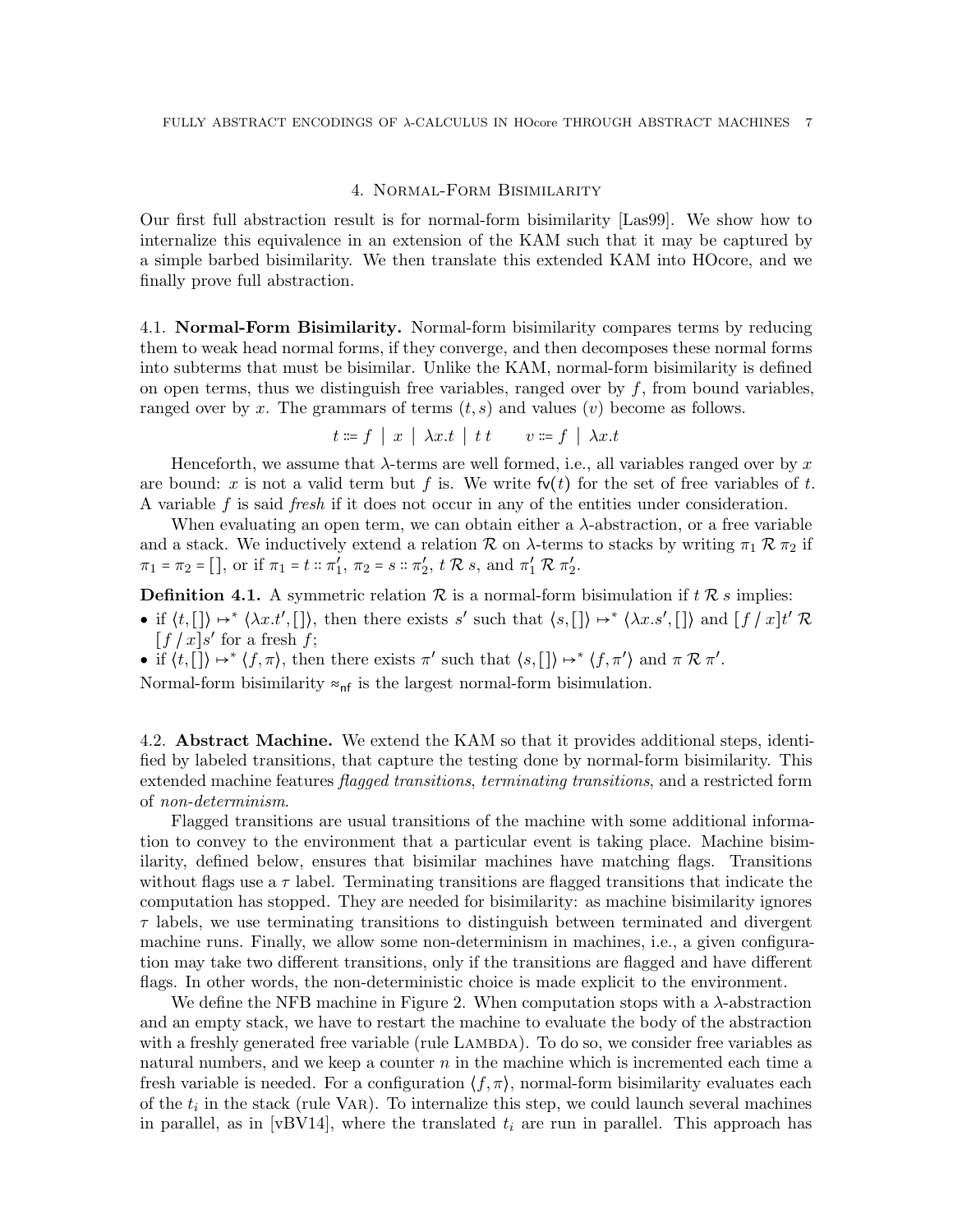$$
\langle t \ s, \pi, n \rangle_{\text{ev}} \stackrel{\tau}{\mapsto} \langle t, s \ :: \pi, n \rangle_{\text{ev}} \tag{PUSH}
$$

$$
\langle \lambda x.t, s :: \pi, n \rangle_{\text{ev}} \stackrel{\tau}{\mapsto} \langle [s / x]t, \pi, n \rangle_{\text{ev}} \tag{GRAB}
$$

$$
\langle \lambda x.t, [] , n \rangle_{\text{ev}} \stackrel{\circ}{\mapsto} \langle [n/x]t, [] , n+1 \rangle_{\text{ev}} \tag{Lambda}
$$

 $\langle f, \pi, n \rangle_{\text{ev}} \stackrel{f}{\mapsto} \langle \pi, n \rangle_{\text{ct}}$  (VAR)

$$
\langle [ \, ] , n \rangle_{\text{ct}} \stackrel{\text{d}}{\mapsto} \tag{DONE}
$$

$$
\langle t::\pi, n\rangle_{\text{ct}} \stackrel{\blacktriangledown}{\longrightarrow} \langle t, [\cdot], n\rangle_{\text{ev}} \tag{ENTER}
$$

$$
\langle t :: \pi, n \rangle_{\text{ct}} \stackrel{\blacktriangleright}{\longrightarrow} \langle \pi, n \rangle_{\text{ct}} \tag{SkIP}
$$

<span id="page-7-0"></span>Figure 2: NFB Machine

two drawbacks: first, it is a further extension of abstract machines—a machine no longer steps to a single machine state but to a multiset of states. Second, when translating such extended machines into HOcore, we want to prevent them from interacting with each other, but we cannot rely on name restriction, as in [\[vBV14\]](#page-38-1), to encapsulate an unbounded number of translations. Alternatively, one could evaluate the elements of the stack sequentially, but this approach fails if one of the elements of the stack diverges, as the later elements will never be evaluated. We thus consider a third approach, built upon flagged non-determinism: the machine chooses arbitrarily an element of the stack to evaluate, and signals this choice using flags (rules Enter, Skip, and Done). The burden of evaluating every element of the stack is thus relegated to the definition of machine bisimilarity: as every flagged execution must be matched by an execution with the same flags, every possible choice is explored.

As before, we use C to range over configurations, which are now of two kinds. In evaluation mode,  $\langle t, \pi, n \rangle_{\text{ev}}$  is reducing t within stack  $\pi$  and with counter n. The transitions PUSH and GRAB are as in the KAM, except for the extra parameter. If we reach a  $\lambda$ abstraction in the empty context (transition LAMBDA), then the machine flags ⊚ and then restarts to evaluate the body, replacing the bound variable by a fresh free variable, i.e., the current value n of the counter. If we reach a free variable f, i.e., a number, then we flag f before entering the next mode (transition Var).

In continuation mode  $\langle \pi, n \rangle_{\text{ct}}$ , the transition DONE simply finishes the execution if  $\pi = []$ , using the flag  $\hat{\kappa}$ . Otherwise,  $\pi = t :: \pi'$ , and the machine either evaluates t with flag  $\blacktriangledown$  (and forgets about  $\pi'$ ), or skips t with a flag  $\blacktriangleright$  to possibly evaluate a term in  $\pi'$ . The machine may skip the evaluation of all the terms in  $\pi$ , but it would still provide some information, as it would generate  $m \triangleright$  messages (followed by  $\star$ ), telling us that  $\pi$  has m elements. Note that the counter  $n$  is stored in continuation mode just to be passed to the evaluation mode when one of the  $t_i$  is chosen with transition ENTER.

Example 4.2. To illustrate how the machine works, we show the transitions starting from the term  $(\lambda x.x) (\lambda y.y 0 \Omega)$ , where  $\Omega \triangleq (\lambda x.x x) (\lambda x.x x)$ . The term is executed in the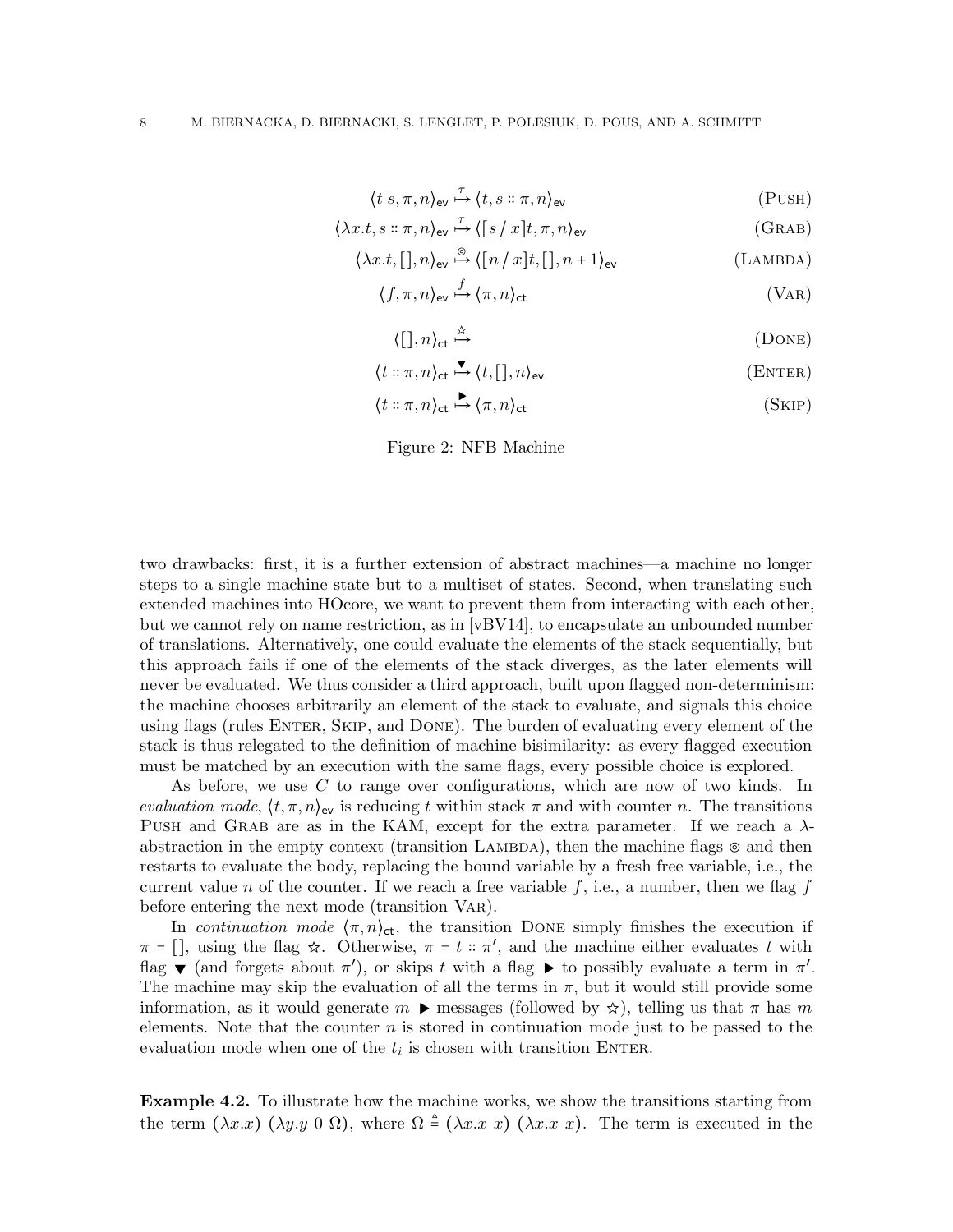empty context, and with a counter initialized to a value greater than its free variables.

$$
\langle (\lambda x.x) (\lambda y.y 0 \Omega), [] , 1 \rangle_{\text{ev}}
$$
  

$$
\stackrel{\tau}{\mapsto} \langle \lambda x.x, \lambda y.y 0 \Omega : [[], 1 \rangle_{\text{ev}} \qquad (\text{PUSH})
$$

$$
\stackrel{\tau}{\mapsto} \langle \lambda y. y \ 0 \ \Omega, [] , 1 \rangle_{\text{ev}} \tag{GRAB}
$$

$$
\stackrel{\circ}{\mapsto} \langle 1 \ 0 \ \Omega, [], 2 \rangle_{\text{ev}} \tag{Lambda}
$$

$$
\stackrel{\tau}{\mapsto} \langle 1 \ 0, \Omega : [[], 2 \rangle_{\text{ev}} \stackrel{\tau}{\mapsto} \langle 1, 0 : \Omega : [[], 2 \rangle_{\text{ev}} \qquad (\text{PUSH - PUSH})
$$

$$
\stackrel{1}{\mapsto} \langle 0 :: \Omega :: [] , 2 \rangle_{\text{ct}} \tag{VAR}
$$

We then have three possibilities. First, we reduce the top of the stack, with the sequence  $\langle 0: \Omega: [], 2 \rangle_{\text{ct}} \stackrel{\blacktriangledown}{\mapsto} \langle 0, [], 2 \rangle_{\text{ev}} \stackrel{0}{\mapsto} \langle [], 2 \rangle_{\text{ct}} \stackrel{\hat{\pi}}{\mapsto}$ . Second, we evaluate  $\Omega$  with the sequence  $\langle 0: \Omega: [], 2 \rangle_{\text{ct}} \stackrel{\blacktriangleright}{\mapsto} \langle \Omega: [], 2 \rangle_{\text{ct}} \stackrel{\blacktriangleright}{\mapsto} \langle \Omega, [], 2 \rangle_{\text{ev}},$  and then the machine loops without generating any flag. Third, we skip both terms with  $\{0 : \Omega : [], 2\}_{\text{ct}} \stackrel{\blacktriangleright}{\mapsto} \{\Omega : [], 2\}_{\text{ct}} \stackrel{\blacktriangleright}{\mapsto} \{[], 2\}_{\text{ct}} \stackrel{\star}{\mapsto}$ . Note that the three options generate different traces of flags.

Because the rules Grab and Push are the same between the KAM and the NFB machine, there is a direct correspondence between the two.

<span id="page-8-0"></span>Lemma 4.3. For all t, t',  $\pi$ ,  $\pi'$ ,  $n$ ,  $\langle t, \pi \rangle \mapsto \langle t', \pi' \rangle$  iff  $\langle t, \pi, n \rangle_{\text{ev}} \stackrel{\tau}{\mapsto} \langle t', \pi', n \rangle_{\text{ev}}$ .

We finally show that a notion of bisimilarity between configurations of an NFB machine captures normal-form bisimilarity. To this end, we first define machine bisimilarity, where we denote the flags of the machine by F.

**Definition 4.4.** A symmetric relation  $\mathcal{R}$  is a machine bisimulation if  $C_1 \mathcal{R} C_2$  implies:

- if  $C_1 \stackrel{\tau}{\mapsto} \stackrel{\kappa}{\mapsto} C'_1$ , then there exists  $C'_2$  such that  $C_2 \stackrel{\tau}{\mapsto} \stackrel{\kappa}{\mapsto} C'_2$  and  $C'_1 \mathcal{R} C'_2$ ;
- if  $C_1 \stackrel{\tau^* F}{\mapsto}$ , then  $C_2 \stackrel{\tau^* F}{\mapsto}$ .

Machine bisimilarity  $\approx_m$  is the largest machine bisimulation.

Intuitively, machine bisimilarity ensures that every flag emitted by a machine is matched by an identical flag from the other machine, up to internal reductions. Note that a machine that diverges with  $\tau$  labels can be related to any other diverging machine or any machine stuck without a flag. We make sure the latter case cannot occur in our machines by having only terminating transitions, which are flagged, as stuck transitions. We can now state that normal-form bisimilarity coincides with machine bisimilarity of NFB machines.

<span id="page-8-1"></span>Theorem 4.5. t ≈<sub>nf</sub> s iff there exists  $n > \max(\text{fv}(t) \cup \text{fv}(s))$  such that  $\langle t, [\cdot], n \rangle_{\text{ev}} \approx_{\text{m}}$  $\langle s, [ \, ], n \rangle_{\text{ev}}$ .

Proof. To prove that machine bisimilarity implies normal-form bisimilarity, we show that

$$
\mathcal{R} \stackrel{\scriptscriptstyle\triangle}{=} \{(t,s) \mid \langle t, [\,], n \rangle_{\mathsf{ev}} \approx_{\mathsf{m}} \langle s, [\,], n \rangle_{\mathsf{ev}}, n > \max\left(\mathsf{fv}(t) \cup \mathsf{fv}(s)\right)\}
$$

is a normal-form bisimulation. Suppose  $\langle t, [\,\cdot] \rangle \mapsto^* \langle \lambda x. t', [\,\cdot] \rangle$ . By Lemma [4.3,](#page-8-0) we have  $\langle t, [\cdot], n \rangle_{\text{ev}} \stackrel{\tau}{\mapsto} \langle \lambda x. t', [\cdot], n \rangle_{\text{ev}},$  which can only be followed by the transition  $\langle \lambda x. t', [\cdot], n \rangle_{\text{ev}} \stackrel{\circ}{\mapsto}$  $\langle [n/x]t', [n+1]_e, \text{Because } \langle t, [n] \rangle_e \rangle_{\text{ev}} \approx_{\text{m}} \langle s, [n] \rangle_{\text{ev}}$ , there exists a configuration C' such that  $\langle s, [\cdot], n \rangle_{\text{ev}} \stackrel{\tau^*}{\mapsto} \stackrel{\circ}{\mapsto} C'$  and  $\langle [n/x]t', [], n+1 \rangle_{\text{ev}} \approx_m C'.$  The  $\tau$ -steps cannot change the value of n, and the flag ⊚ ensures that there exists s' such that  $\langle s, [\cdot], n \rangle_{\text{ev}} \stackrel{\tau}{\mapsto} \langle \lambda x. s', [\cdot], n \rangle_{\text{ev}} \stackrel{\circ}{\mapsto} C'$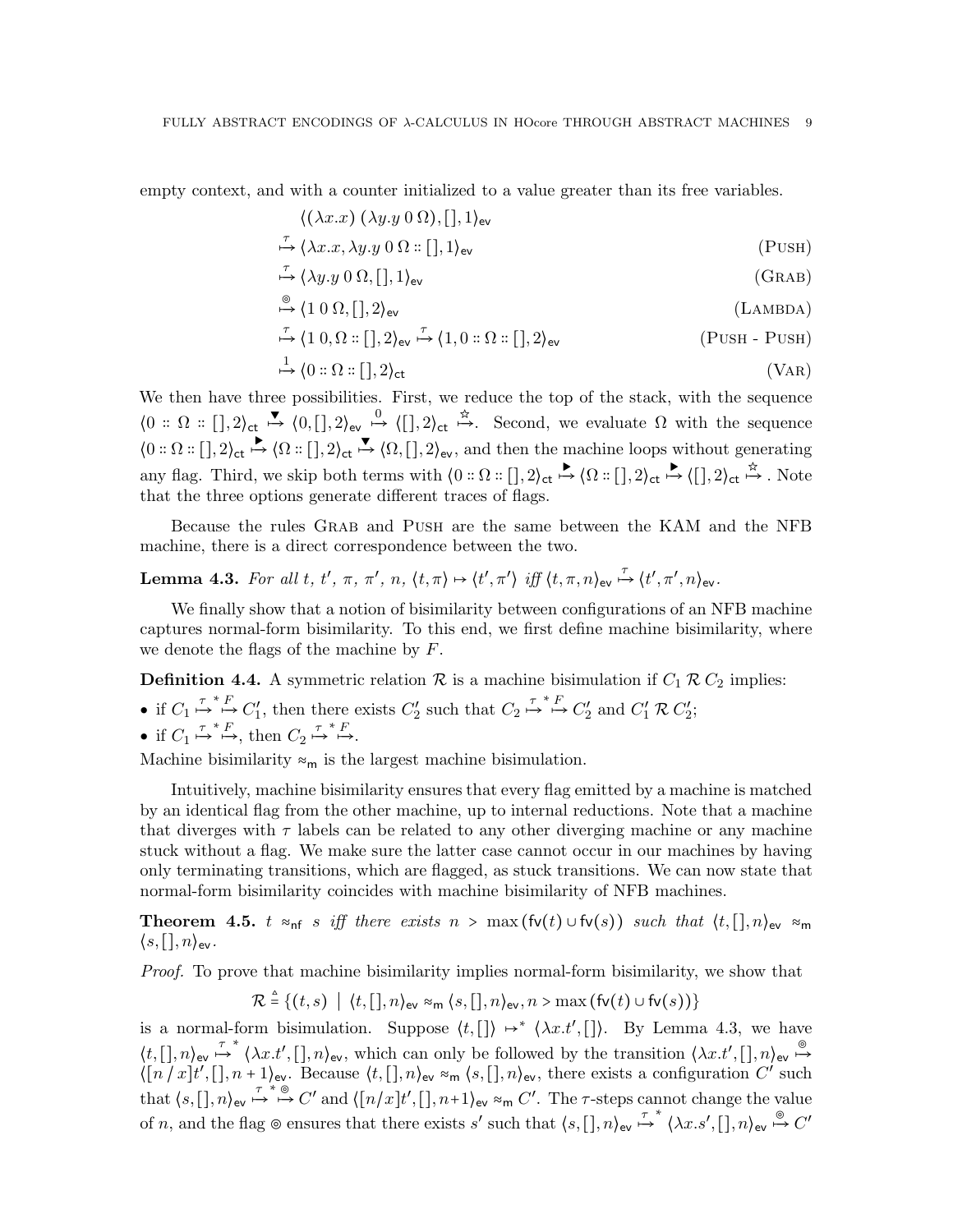$$
[t s] \triangleq c(p).([t] || \overline{c} \langle h \overline{d_c} \langle [s] \rangle || \overline{c} \langle p \rangle))
$$
  
\n
$$
[\lambda x.t] \triangleq c(p).(p || \overline{b} \langle Restart \rangle || hd_c(x).b(.)[[t]])
$$
  
\n
$$
[x] \triangleq x
$$
  
\n
$$
[f] \triangleq [f]_{\text{Int}}
$$
  
\n
$$
\text{Restart} \triangleq \Theta(.).k(x).(\overline{hd_c}\langle x \rangle || \overline{k} \langle suc(.).x \rangle || \overline{c} \langle [[]]]) || \overline{b} \langle 0 \rangle)
$$
  
\n
$$
\text{Rec} \triangleq init(.) .rec(x).(x || \overline{rec}(x) || \text{Cont})
$$
  
\n
$$
\text{Cont} \triangleq c(p).(p || \overline{b} \langle \hat{\alpha}(.).0) || hd_c(x).b(.) . \text{Check}(x))
$$
  
\n
$$
\text{Check}(P_t) \triangleq \blacktriangleright (-).c(.) (P_t || \overline{c} \langle [[]]]) ) + \blacktriangleright (-). \overline{init} \langle 0 \rangle
$$
  
\n
$$
[[1]] \triangleq b(x).x
$$
  
\n
$$
[t :: \pi] \triangleq \overline{hd_c} \langle [[t] \rangle || \overline{c} \langle [[\pi]] \rangle)
$$
  
\n
$$
[0]_{\text{Int}} \triangleq z(.) . \overline{init} \langle 0 \rangle
$$
  
\n
$$
[n + 1]_{\text{Int}} \triangleq suc(.) . [n]_{\text{Int}}
$$
  
\n
$$
[(t, \pi, n)_{\text{ev}}] \triangleq [t] || \overline{c} \langle [[\pi] \rangle || \overline{k} \langle [n]_{\text{Int}} \rangle || \text{Rec} || \overline{rec} \langle \text{Rec} \rangle
$$
  
\n
$$
[(\pi, n)_{\text{ct}}] \triangleq \overline{c} \langle [[\pi] \rangle || \overline{k} \langle [n]_{\text{Int}} \rangle || \text{Cont} || \text{Rec} || \overline{rec} \langle \text{Rec} \rangle
$$

<span id="page-9-0"></span>

with  $C' = \langle [n/x]s', [n+1]_{\text{ev}}$ . Using Lemma [4.3](#page-8-0) again, we deduce  $\langle s, [\cdot] \rangle \mapsto^* \langle \lambda x. s', [\cdot] \rangle$  with  $\langle [n/x]t', [n+1]_e, \mathcal{R} \langle [n/x]s', [n+1]_e, \text{ as wished. The case } \langle t, [n] \rangle \mapsto \langle \alpha, \pi \rangle \text{ is similar.}$ For the reverse implication, we show that

$$
\mathcal{R} \triangleq \{ (\langle t, [\cdot], n \rangle_{\text{ev}}, \langle s, [\cdot], n \rangle_{\text{ev}}) \mid t \approx_{\text{nf}} s, n > \max (\text{fv}(t) \cup \text{fv}(s)) \}
$$
  

$$
\cup \{ (\langle \pi, n \rangle_{\text{ct}}, \langle \pi', n \rangle_{\text{ct}}) \mid \pi \approx_{\text{nf}} \pi', n > \max (\text{fv}(\pi) \cup \text{fv}(\pi')) \}
$$

is a machine bisimulation. Suppose  $\langle t, [\cdot], n \rangle_{\text{ev}} \stackrel{\tau^*}{\mapsto} \stackrel{\otimes}{\mapsto} \langle [n/x] t', [\cdot], n+1 \rangle_{\text{ev}}$ . By Lemma [4.3,](#page-8-0) we have  $\langle t, [\,\cdot]\rangle \mapsto^* \langle \lambda x. t', [\,\cdot]\rangle$ . Because  $t \approx_{\text{nf}} s$ , there exists s' such that  $\langle s, [\,\cdot]\rangle \mapsto^* \langle \lambda x. s', [\,\cdot]\rangle$ and  $[n/x]t' \approx_{\text{nf}} [n/x]s'$ . From Lemma [4.3,](#page-8-0) we deduce  $\langle s, [\cdot], n \rangle_{\text{ev}} \stackrel{\tau^*}{\mapsto} \stackrel{\otimes}{\longrightarrow} \langle [n/x]s', [\cdot], n+1 \rangle_{\text{ev}}$ , with  $\langle [n/x]t', [n+1]_e \times \mathcal{R} \langle [n/x]s', [n+1]_e \rangle$ , as wished. The other cases are similar.

<span id="page-9-1"></span>4.3. Translation into HOcore. In Figure [3,](#page-9-0) we present the translation of the NFB machine into HOcore, where we consider flags as channel names. Configurations now contain a counter n, which is represented by a message on  $k$  containing the value of  $n$  encoded as a process. We use  $\llbracket \cdot \rrbracket_{\mathsf{Int}}$  to translate a natural number n into a process  $suc(\_).\dots suc(\_)$  $.z($ <sub>-</sub> $).\overline{init(0)}$ ;

the role of the final output on *init* is explained later. Since we cannot generate new names in HOcore, free variables 
$$
f
$$
 are also numbers, and we use the same translation for them. We also use non-deterministic internal choice, encoded as follows:  $P + Q \triangleq \overline{ch}(P) \parallel \overline{ch}(Q) \parallel$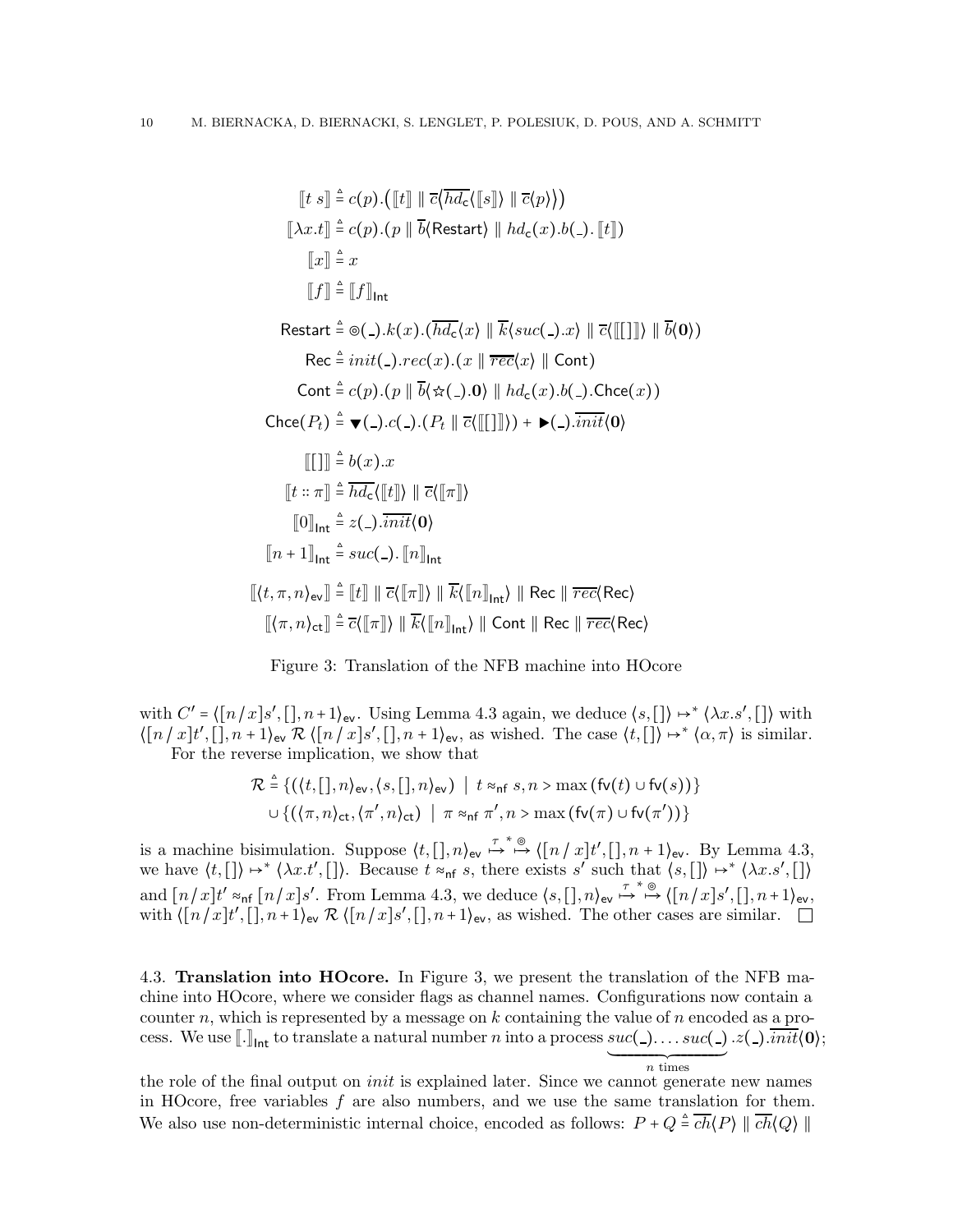$ch(x).ch( ) . x:$  both messages are consumed, and only one process is executed. This encoding supposes that at most one choice is active at a given time, as we use only one name ch to encode all the choices. We also use *n*-ary choices for  $n > 2$  in Section [5.3,](#page-20-0) which can be encoded in the same way.

A stack is represented as in the KAM, by messages on  $hd<sub>c</sub>$  and c, and the translation of an application  $\|ts\|$  is exactly the same as for the KAM. The encoding of the empty context [] is different, however, because contexts are used to distinguish between execution paths at two points in the machine: when evaluating a function  $\lambda x.t$  in evaluation mode, and when deciding whether the execution is finished in continuation mode. The empty context is thus encoded as  $b(x).x$ , waiting to receive the process to execute in the empty case. For the non-empty case, this input on  $b$  is absent and there are instead messages on  $hd<sub>c</sub>$  and c. Thus the generic way to choose a branch is as follows:

 $\overline{b}$ (do this if empty)  $\| hd_{c}(x).c(y).b(.)$ .do this if non-empty.

In the non-empty case, the input on b discards the message for the empty behavior that was not used.

For  $\lambda$ -abstractions, the behavior for the empty case is described in the process Restart. More precisely,  $\left[\lambda x.t\right]$  receives the current stack  $\left[\pi\right]$  on c to run it in parallel with  $\overline{b}$ (Restart)  $\parallel$  $hd_c(x) \cdot b(.)$  [t]. If  $\llbracket \pi \rrbracket$  is of the form  $\overline{hd_c}(\llbracket t \rrbracket) \parallel \overline{c}(\llbracket \pi' \rrbracket)$ , then we have the same behavior as with the KAM, with an extra communication on b to garbage collect the Restart process. Otherwise,  $\lceil \pi \rceil = b(x).x$  and we obtain the following sequence of transitions.

$$
b(x).x \parallel b(\text{Restart}) \parallel hd_{c}(x).b(.)\cdot [t] \parallel k([n]_{\text{int}})
$$
  
\n
$$
\xrightarrow{\tau} \circledcirc(.).k(x).(\overline{hd_{c}}\langle x\rangle \parallel \overline{k}\langle suc(.).x\rangle \parallel \overline{c}\langle [[\cdot]]\rangle \parallel \overline{b}\langle 0\rangle) \parallel hd_{c}(x).b(.)\cdot [t] \parallel \overline{k}\langle [\![n]\!]_{\text{int}}\rangle
$$
  
\n
$$
\xrightarrow{\circledcirc} \overline{hd_{c}}\langle [\![n]\!]_{\text{int}}\rangle \parallel \overline{k}\langle suc(.).\![n]\!]_{\text{int}}\rangle \parallel \overline{c}\langle [[\cdot]]\rangle \parallel \overline{b}\langle 0\rangle \parallel hd_{c}(x).b(.)\cdot [t]
$$
  
\n
$$
\xrightarrow{\tau} \overline{k}\langle suc(.).\![n]\!]_{\text{int}}\rangle \parallel \overline{c}\langle [[\cdot]]\rangle \parallel \overline{b}\langle 0\rangle \parallel b(.)\cdot [[\![n/x]t]\!]
$$
  
\n
$$
\xrightarrow{\tau} \overline{k}\langle [\![n+1]\!]_{\text{int}}\rangle \parallel \overline{c}\langle [[\cdot]]\rangle \parallel [[\![n/x]t]\!]
$$

In the end, we have effectively restarted the machine to evaluate  $\lceil n / x \rceil t$ , as wished.

In continuation mode, the branching is done by the process Cont, which is executed after applying the transition VAR. More precisely, a free variable f is translated using  $\llbracket \cdot \rrbracket_{\text{int}}$ , which signals first the value of  $f$  (with the names suc and  $z$ ), and then sends a message on *init* to enter the continuation mode. The way the NFB machine chooses which  $t_i$  to evaluate in a stack  $t_1 :: \ldots :: t_m :: []$  is a recursive mechanism, and recursion can be encoded in a higher-order calculus: Rec  $\|\vec{rec}(\text{Rec})\|$  reduces to Cont  $\|\text{Rec}\|\vec{rec}(\text{Rec})\|$  when it receives a message on *init*. The process Cont is doing a case analysis on  $\lbrack \lbrack \pi \rbrack$  when it is executed in parallel with  $\overline{c}(\overline{\mathbb{R}})$ : if  $\pi = []$ , then  $\overline{\mathbb{R}} = b(x).x$  receives the message on b which flags  $\star$ and the machine stops. Otherwise,  $\llbracket \pi \rrbracket = \overline{hd}_{\mathsf{c}}(\llbracket t \rrbracket) \parallel \overline{c}(\llbracket \pi' \rrbracket)$ , and we have the following reductions:

$$
\text{Cont } \|\overline{c}\langle[\![\pi]\!]\rangle \xrightarrow{\tau} \overline{hd_c}\langle[\![t]\!]\rangle \|\overline{c}\langle[\![\pi']\!]\rangle \|\overline{b}\langle \hat{\star}(\_).0\rangle \|\, hd_c(x).b(\_). \text{Check}(x)
$$
\n
$$
\xrightarrow{\tau}^2 \overline{c}\langle[\![\pi']\!]\rangle \|\text{Check}([t]\!])
$$

At this point, Chce( $[[t]]$ ) either evaluates t with flag  $\blacktriangledown$ , or flags  $\blacktriangleright$  and continues exploring  $\pi'$ . In the former case, the current stack  $\pi'$  is replaced by an empty stack, and in the latter, a message on *init* is issued to produce Cont  $\|\bar{c}(\llbracket \pi' \rrbracket)$  after some reduction steps.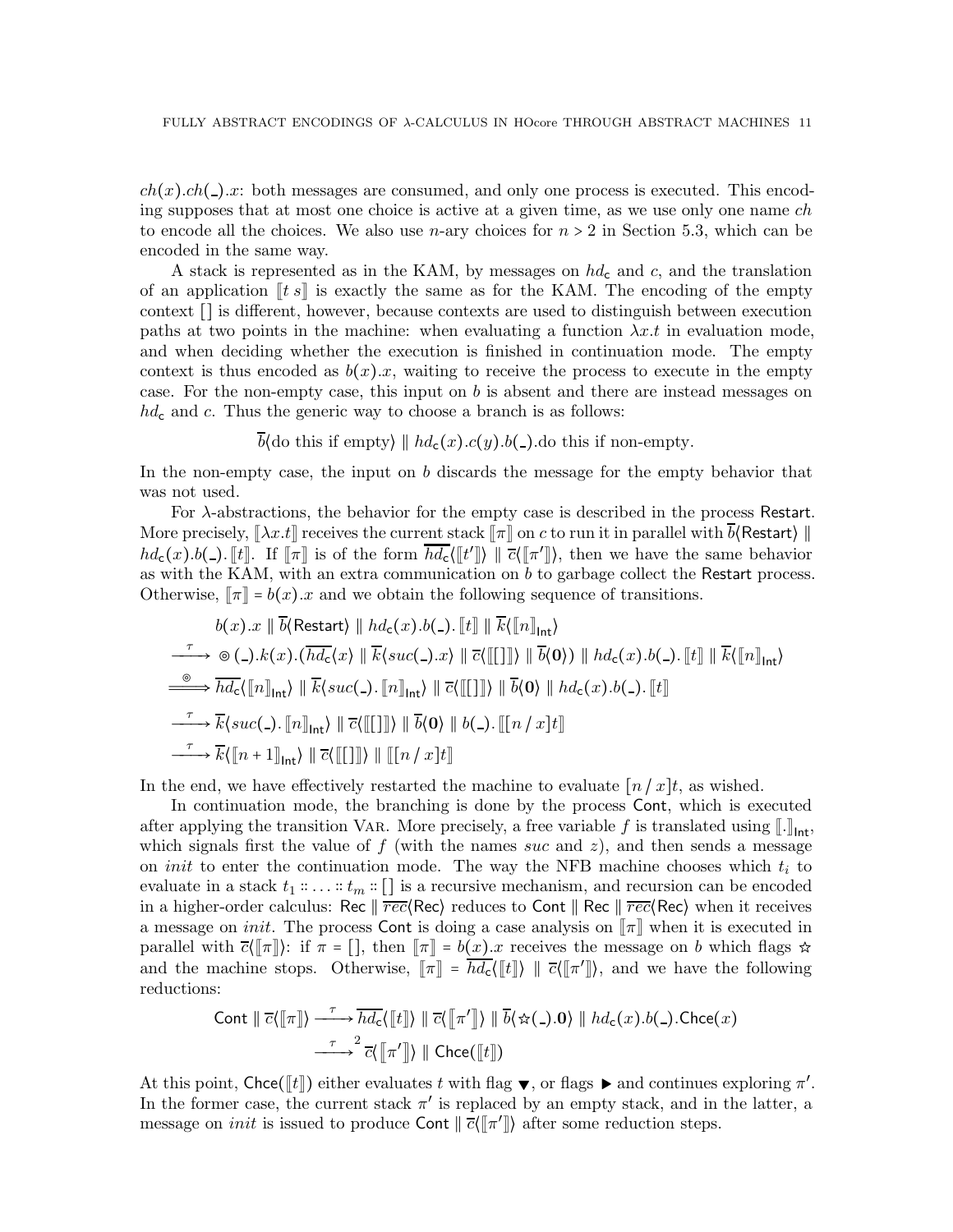<span id="page-11-0"></span>4.4. Operational Correspondence and Full Abstraction. Establishing full abstraction requires first to state the correspondence between the NFB machine and its translation. We make the proof generic: as long as the translation of a machine respects two properties, we can prove the equivalence between machines and HOcore processes.

In what follows, we assume given a machine with its translation  $\lVert \cdot \rVert$ . The machine should be composed of internal steps—labelled  $\tau$ —and flagged steps. We let F range over flags, and distinguish among them *terminal* flags, i.e., flags of transitions  $C \stackrel{F}{\mapsto}$  with no resulting configuration. When the machine makes a non-deterministic choice, flags must be distinct between the distinct choices: if  $C \stackrel{F_1}{\mapsto} C_1$ ,  $C \stackrel{F_2}{\mapsto} C_2$ , and  $C_1 \neq C_2$ , then  $F_1 \neq F_2$ . We let  $\hat{F}$ range over flags and  $\tau$ . For the NFB machine, the flags are  $\circ$ ,  $\blacktriangledown$ ,  $\blacktriangleright$ ,  $\star$ , and f, where f is used as a shorthand for the succession of f suc flags followed by a z flag. The only terminal flag is  $\hat{\mathbf{x}}$ .

We call *machine process* a process obtained by reducing a translated configuration.

**Definition 4.6.** A process P is a machine process if there exists a configuration C of the machine such that  $\llbracket C \rrbracket \stackrel{\tau}{\Longrightarrow} P$ .

To establish the correspondence between a machine and its translation, we first define a predicate next( $\hat{F}, P$ ) such that, if  $Q \in \text{next}(\hat{F}, P)$ , then there is a weak reduction with a step  $\hat{F}$  from P to Q, Q is the translation of a configuration, and there is no machine translation in between. Intuitively, it is the first translation reached after a step  $\hat{F}$ .

**Definition 4.7.** We write  $Q \in \text{next}(\hat{F}, P)$  if  $P \xrightarrow{\tau} \xrightarrow{\hat{F}} \xrightarrow{\tau} Q$ ,  $Q = \llbracket C' \rrbracket$  for some  $C',$ and for any P' such that  $P' \neq P$ ,  $P' \neq Q$ , and  $P \xrightarrow{\hat{F}} P' \xrightarrow{\tau} Q$  or  $P \xrightarrow{\tau} P' \xrightarrow{\hat{F}} Q$ , we have  $P' \neq [C]$  for any C.

A machine process is either a translation of a configuration, or an intermediary state between two translations; next( $\hat{F}, P$ ) gives the set of next processes which are translations.

A first property we require from the translation is to be deterministic, except for the non-deterministic, flagged transitions of the machine. We call choice process a machine process about to make a choice. Because the machine flags its choices, a choice process has at least two weak observable actions; after the choice is made, it has only one of those, and a communication must happen on this flag before reaching the translation of a configuration. For the translation of the NFB machine, these processes are of the form  $\mathsf{Check}(P_t, P_\pi, P_n) \triangleq \mathsf{Check}(P_t) \parallel \overline{c}\langle P_\pi \rangle \parallel \overline{k}\langle P_n \rangle \parallel \mathsf{Rec} \parallel \overline{rec} \langle \mathsf{Rec} \rangle.$ 

<span id="page-11-1"></span>Definition 4.8. A translation is deterministic if the following assertions hold:

- for all machine process P which is not a choice process, if  $P \xrightarrow{\hat{F}} P'$  and  $P \xrightarrow{\hat{F}'} P''$ , then  $\hat{F} = \hat{F'}$  and  $P' = P''$ ;
- for all choice process P, if  $P \xrightarrow{\tau} P'$ ,  $P \xrightarrow{\tau} P''$ , and WkObs( $P'$ ) = WkObs( $P''$ ), then  $P' = P''$ .

Definition [4.8](#page-11-1) implies that  $\operatorname{next}(\hat{F}, P)$  is either empty or a singleton. In particular, for a choice process P, next( $\tau$ , P) is empty, as choices are flagged. In the following, we write next( $\hat{F}, P$ ) to assert that it is not empty and to directly denote the corresponding unique machine translation.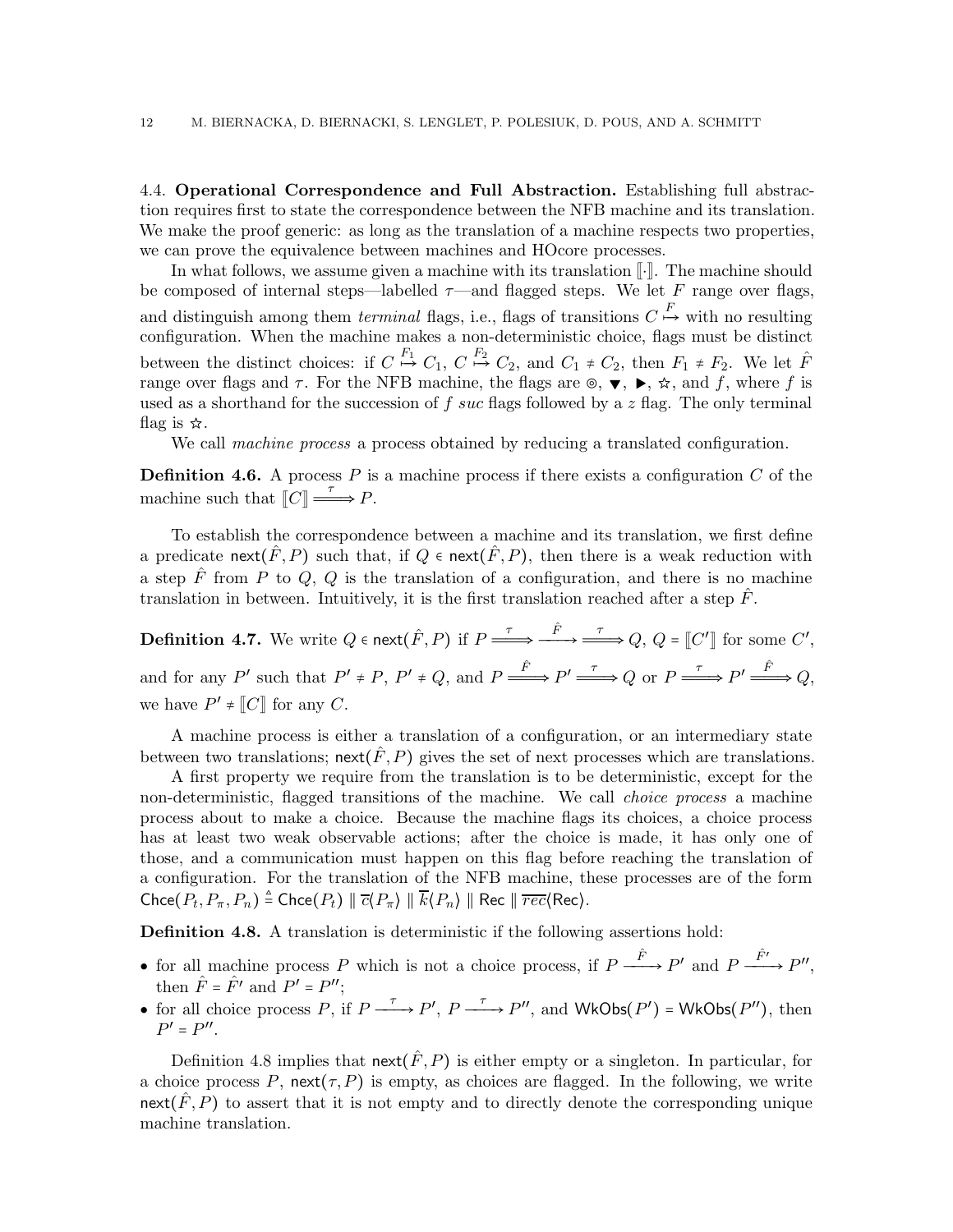The second property we need is an operational correspondence between the machine and its translation. Henceforth, we write  $\approx$ H<sub>O</sub> for  $\approx$ <sup>H</sup><sub>HO</sub> where the hidden names H contains the names of the translation that are not flags.

Definition 4.9. A translation is faithful if the following assertions hold:

\n- \n
$$
C \xrightarrow{\hat{F}} C'
$$
 iff  $[C] \xrightarrow{\hat{F}} [C']$  and  $\text{next}(\hat{F}, [C]) = [C']$ ;\n
\n- \n $C \xrightarrow{F} \text{iff } [C] \xrightarrow{\tau} \xrightarrow{F} P$  and  $P \approx_{\text{HO}} 0$ .\n
\n

For the remaining proofs, we assume the translation to be deterministic and faithful. We define the process complementing a flag as follows: for an atomic flag  $F$ , we write  $F$ for the process  $\overline{F}(0)$ . For a composed flag such as f, we write  $\overline{f}$  for the process defined as  $\overline{n+1} \stackrel{\Delta}{=} \overline{suc}\langle 0 \rangle \parallel \overline{n}$  and  $\overline{0} \stackrel{\Delta}{=} \overline{z}\langle 0 \rangle$ . The following lemma allows us to reason up to  $\tau$ -transitions on the HOcore side.

<span id="page-12-0"></span>**Lemma 4.10.** Let P, P' be machine processes. If  $P \stackrel{\tau}{\Longrightarrow} P'$  and  $WkObs(P)$  =  $WkObs(P'),$ then  $P \approx_{\text{HO}} P'$ .

*Proof.* It is easy to check that  $\{(P \parallel R, P' \parallel R) \mid P \longrightarrow P', \text{WkObs}(P) = \text{WkObs}(P')\}$  $\{(R, R)\}\$ is a barbed bisimulation using determinism.  $\Box$ 

<span id="page-12-1"></span>Lemma 4.11. If  $\llbracket C \rrbracket \approx_{\sf HO} \llbracket C' \rrbracket$ , then  $C \approx_{\sf m} C'.$ 

*Proof.* We prove that  $\mathcal{R} \triangleq \{ (C, C') \mid [C] \approx_{\text{HO}} [C'] \}$  is a machine bisimulation. Let  $C_1 \mathcal{R} C_1'.$ 

Suppose  $C_1 \stackrel{\tau}{\mapsto}^* C_2 \stackrel{F}{\mapsto} C_3$ . Using faithfulness, we have

$$
\llbracket C_1 \rrbracket \parallel \overline{F} \xrightarrow{\tau} \llbracket C_2 \rrbracket \parallel \overline{F} \xrightarrow{\tau} \llbracket C_3 \rrbracket.
$$

Because  $[[C_1]] \approx_{\text{HO}} [[C_1']],$  there exists P such that  $[[C_1']]] || \overline{F} \xrightarrow{\tau} P$  and  $[[C_3]] \approx_{\text{HO}} P$ . Since  $WkObs([\![C_3]\!]) = WkObs(P)$ , we have in particular  $\neg (P \downarrow_{\overline{F}})$ . Consequently, there exists  $P'$ such that  $[[C_1'] \xrightarrow{\tau} P', P' \downarrow_F$ , and  $P' \parallel \overline{F} \xrightarrow{\tau} P$ . Consider  $\text{next}(F, P') = [[C_3']]$  for some  $C_3'$ . We have  $[[C_1'] \xrightarrow{\tau} P' \xrightarrow{F} [C_3']$ , which implies  $C_1'$  $\stackrel{\tau}{\mapsto} \stackrel{\star}{\mapsto} C_3'$  by faithfulness. To show that  $C_3 \mathcal{R} C'_3$ , we need to prove that  $[[C_3]] \approx_{\text{HO}} [C'_3]$ . Because  $[[C_3]] \approx_{\text{HO}} P$ , it is enough to prove  $P$  ≈но  $[[C_3']$ .

We have both  $P' \parallel \overline{F} \stackrel{\tau}{\Longrightarrow} P$  and  $P' \parallel \overline{F} \stackrel{\tau}{\Longrightarrow} [C_3']$ , so by determinism, we have either  $P \stackrel{\tau}{\Longrightarrow} [C_3'] \stackrel{\tau}{\Longrightarrow} P$ . We can conclude from here with Lemma [4.10,](#page-12-0) so we prove  $\mathsf{WkObs}(P) = \mathsf{WkObs}(\llbracket C'_3 \rrbracket)$  by contradiction. Suppose  $\mathsf{WkObs}(P) \neq \mathsf{WkObs}(\llbracket C'_3 \rrbracket)$ : it is possible only if there is a choice process  $P_c$  between the two, and it makes a choice flagged  $F_c$  for some  $F_c$ . If  $[[C_3'] \xrightarrow{\tau} P_c \xrightarrow{\tau} P$ , then WkObs(P) contains  $F_c$ . This contradicts WkObs( $P$ ) = WkObs( $\llbracket C_3 \rrbracket$ ), because the translation of a configuration cannot have only a single flag of a non-deterministic choice as weak observable action. If  $P \stackrel{\tau}{\longrightarrow}$  $P_c \longrightarrow \llbracket C_3' \rrbracket$ , then a communication on  $F_c$  happens between  $P_c$  and  $\llbracket C_3' \rrbracket$ , as it is the only way to reach a translated configuration from a choice process. It means that  $P \downarrow_{\overline{F_c}}$ , which is again in contradiction with  $WkObs(P) = WkObs([\llbracket C_3 \rrbracket))$ , because translated configurations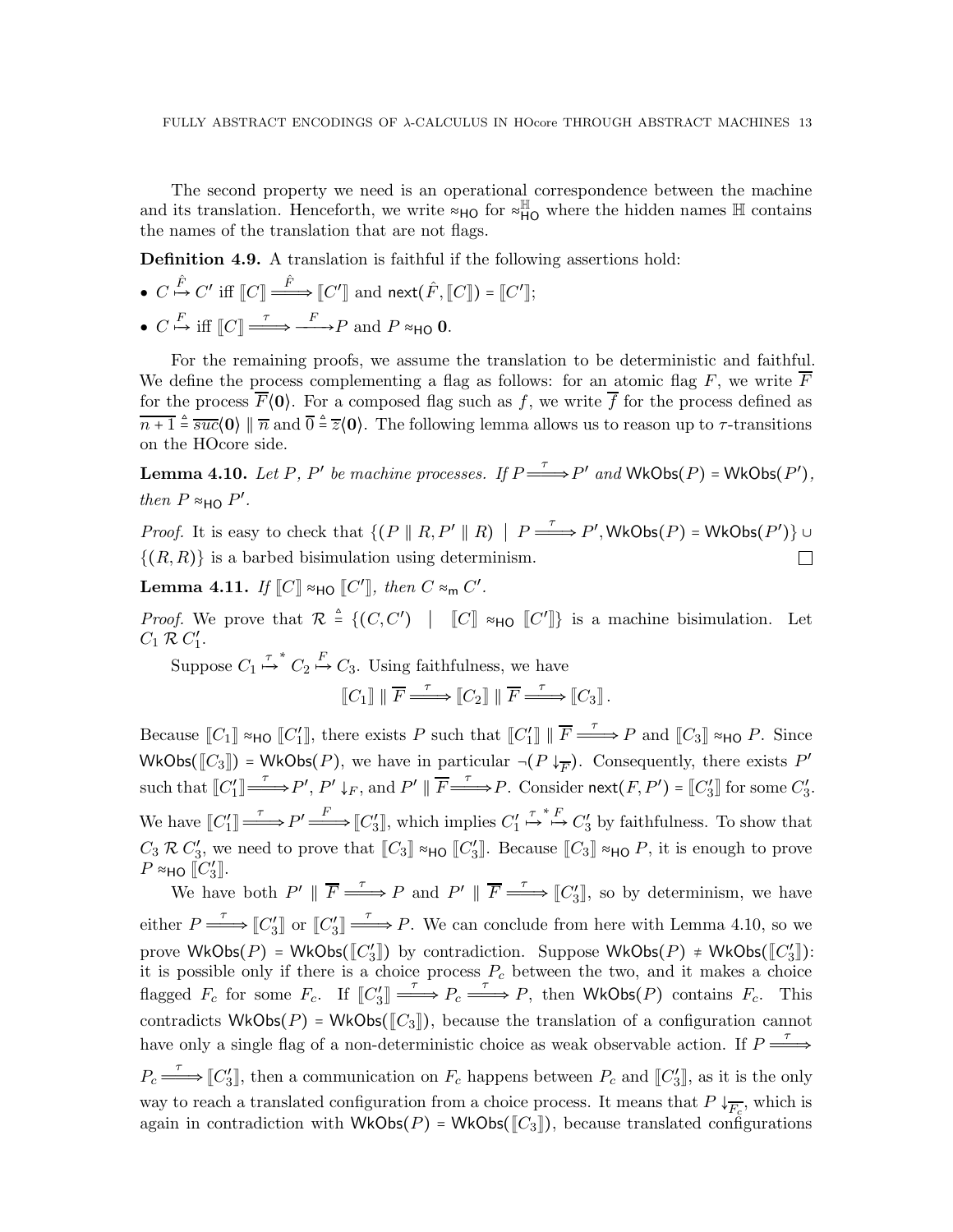cannot have outputs on flags as observable actions. Consequently, we have  $WkObs(P)$  = WkObs( $[[C_3']],$  which implies  $P \approx_{\text{HO}} [C_3']$  by Lemma [4.10.](#page-12-0)

Suppose  $C_1 \stackrel{\tau}{\mapsto}^* C_2 \stackrel{F}{\mapsto}$ ; then  $[[C_1]] || \overline{F} \stackrel{\tau}{\Longrightarrow} [[C_2]] || \overline{F} \stackrel{\tau}{\Longrightarrow} P$  with  $P \approx_{\text{HO}} 0$  by faithfulness. Therefore, there exists P' such that  $[[C_1']] || \overline{F} \stackrel{\tau}{\Longrightarrow} P'$  and P  $\approx_{\text{HO}} P' \approx_{\text{HO}} 0$ .  $\stackrel{\tau}{\mapsto} \stackrel{*}{\mapsto}$ , as wished. With faithfulness, we have  $C_1'$  $\Box$ 

<span id="page-13-0"></span>Lemma 4.12. If  $C \approx_{\sf m} C'$ , then  $\llbracket C \rrbracket \approx_{\sf HO} \llbracket C' \rrbracket$ .

Proof. We prove that

$$
\mathcal{R} \stackrel{\triangle}{=} \left\{ \begin{aligned} & (P_C \parallel R, P_{C'} \parallel R) \mid C \approx_{\mathsf{m}} C', P_C \stackrel{\tau}{\Longrightarrow} [C], P_{C'} \stackrel{\tau}{\Longrightarrow} [C'] \text{ or } \\ & [C] \stackrel{\tau}{\Longrightarrow} P_C, [C'] \stackrel{\tau}{\Longrightarrow} P_{C'}, \mathsf{WkObs}(P_C) = \mathsf{WkObs}(P_{C'}) \\ & \cup \{ (P \parallel R, P' \parallel R) \mid P \approx_{\mathsf{HO}} 0 \approx_{\mathsf{HO}} P' \} \end{aligned} \right\}
$$

is a barbed bisimulation. The congruence condition holds by definition of  $\mathcal{R}$ , and the observable actions are the same because of the condition  $WkObs(P_C)$  = WkObs( $P_{C'}$ ). The reductions from  $R$  are easy to match; what is left to check are the reductions involving  $P_C$ or  $P_{C'}$ .

If  $P_C \xrightarrow{\tau} P'_C$ , then we show that there exists  $P'_{C'}$  such that  $P_{C'} \parallel R \xrightarrow{\tau} P'_{C'} \parallel R$ and  $P'_C \parallel R \mathcal{R} P'_{C'} \parallel R$ . If  $P_C \stackrel{\tau}{\Longrightarrow} [C]$  and  $P_{C'} \stackrel{\tau}{\Longrightarrow} [C']$ , then taking  $P'_{C'} = [C']$ works. If  $\llbracket C \rrbracket \stackrel{\tau}{\longrightarrow} P_C$  and  $\llbracket C' \rrbracket \stackrel{\tau}{\longrightarrow} P_{C'}$ , then we distinguish two cases. If  $P_C$  is not a choice process, then  $WkObs(P_C) = WkObs(P'_C)$ , and we can simply choose  $P'_{C'} = P_{C'}$ . Otherwise, the transition  $P_C \xrightarrow{\tau} P_C'$  is making a choice and WkObs $(P_C') \nsubseteq WkObs(P_C)$ . But WkObs( $P_C$ ) = WkObs( $P_{C'}$ ), which is possible only if  $P_{C'}$  also reduces to a choice process. Then it is possible to choose the same branch as  $P'_C$  and to define  $P'_{C'}$  accordingly.

Suppose  $P_C \parallel R \xrightarrow{\tau} P'$  with a communication on a flag  $F$ —a communication on another name is not possible. Then  $P_C \downarrow_F$ , which is possible only in the case  $\llbracket C \rrbracket \stackrel{\tau}{\longrightarrow} P_C$ , and  $R \downarrow_{\overline{F}}$ . Suppose F is not terminal: then we also have  $P_C \xrightarrow{F} P_{C_2} \xrightarrow{\tau} [C_2]$  for some  $P_{C_2}$  with  $[[C_2]] = \text{next}(f, P_C)$ . By determinism, there exist R' such that  $P' = P_{C_2} \parallel R'$ . We have  $\llbracket C \rrbracket \stackrel{F}{\longrightarrow} \llbracket C_2 \rrbracket$ , which implies  $C \stackrel{\tau^*}{\mapsto} C_2$  by faithfulness. Because  $C \approx_{\sf m} C'$ , there exists  $C'_2$  such that  $C' \stackrel{\tau}{\mapsto} \stackrel{\kappa}{\mapsto} C'_2$  and  $C_2 \approx_{\sf m} C'_2$ . By faithfulness, this implies  $[[C'] \stackrel{F}{\Longrightarrow} [[C'_2]]$ ; in particular, there exists  $P_{C_2'}$  such that  $[[C'] \xrightarrow{\tau} \longrightarrow^F P_{C_2'} \xrightarrow{\tau} [[C_2']]$ . By determinism, we also have  $P_{C'} \stackrel{\tau}{\Longrightarrow} \stackrel{F}{\longrightarrow} P_{C'_2}$ , therefore  $P_{C'} \parallel R \stackrel{\tau}{\Longrightarrow} P_{C'_2} \parallel R'$  and  $P_{C_2} \parallel R' \mathcal{R} P_{C'_2} \parallel R'$ hold as wished.

If F is terminal, then  $P_C \xrightarrow{F} P$  for some P'' such that  $P'' \approx_{\text{HO}} 0$ . By determinism, we have  $P' = P'' \parallel R'$ . We have  $\llbracket C \rrbracket \stackrel{\tau}{\longrightarrow} \frac{F}{\longrightarrow} P''$ , so  $C \stackrel{\tau}{\mapsto} \stackrel{\tau}{\mapsto} F$  holds by faithfulness. Because  $C \approx_{\mathsf{m}} C'$ , we have  $C' \stackrel{\tau^* F}{\mapsto} \mapsto$  which in turn implies  $[[C'] \stackrel{\tau}{\Longrightarrow} \stackrel{F}{\longrightarrow} P'''$  for some  $P'''$ such that  $P''' \approx_{\text{HO}} 0$ . By determinism, we also have  $P_{C'} \xrightarrow{\tau} \xrightarrow{F} P'''$ , therefore we have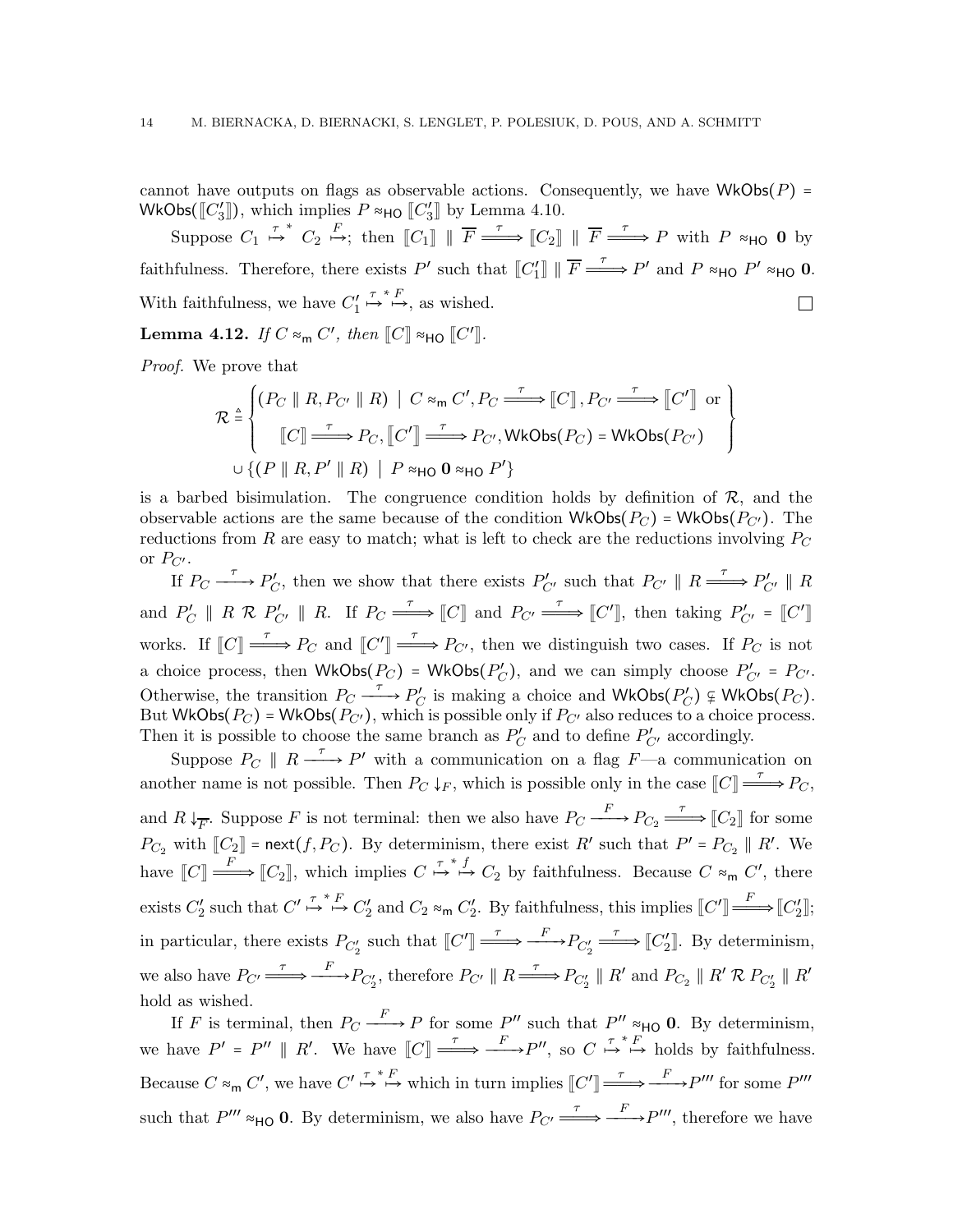$P_{\mathcal{C}'} \parallel R \longrightarrow P''' \parallel R'$ . The resulting processes  $P'' \parallel R'$  and  $P''' \parallel R'$  are in the second set defining R.  $\Box$ 

<span id="page-14-1"></span>Theorem 4.13.  $C \approx_{\sf m} C'$  iff  $\llbracket C \rrbracket \approx_{\sf HO} \llbracket C' \rrbracket$ .

Proof. By Lemmas [4.11](#page-12-1) and [4.12.](#page-13-0)

To apply the generic Theorem [4.13](#page-14-1) to the NFB machine, we need to prove that its translation is deterministic and faithful, which require a long but straightforward case analysis on  $\|C\|$  for all C.

**Lemma 4.14.** The translation of Figure [3](#page-9-0) is deterministic and faithful.

As a result, we can deduce full abstraction between HOcore and the λ-calculus with normal-form bisimilarity.

Corollary 4.15.  $t \approx_{\text{nf}} s$  iff there exists  $n > \max(\text{fv}(t) \cup \text{fv}(s))$  such that  $\langle \text{v}(t), [n]_{\text{ev}} \rangle \approx_{\text{HO}}$  $\langle (s, [], n)_{\text{ev}} \rangle$ .

<span id="page-14-0"></span>Proof. By Theorems [4.5](#page-8-1) and [4.13.](#page-14-1)

## 5. Applicative Bisimilarity

Proving full abstraction w.r.t. normal-form bisimilarity requires minimal interactions synchronizations on flags—between a machine process and the outside. Achieving full abstraction w.r.t. applicative bisimilarity is intuitively more difficult, since this bisimilarity tests  $\lambda$ -abstractions by applying them to an arbitrary argument. Internalizing such bisimilarity is simple using higher-order flags: one may think of the following transition to test the result of a computation:

$$
\langle \lambda x.t, [\,]\rangle \stackrel{s}{\mapsto} \langle [s \,/\, x]t, [\,]\rangle
$$

Although HOcore has higher-order communications, we cannot use them to obtain a fully abstract encoding of such a machine for two reasons. First, allowing interactions where the environment provides a term may allow arbitrary processes to be received, including processes that are not in the image of the translation, thus potentially breaking invariants of the translation. Second, the translation of the KAM has to hide the names it uses for the translation to be fully abstract; it is thus impossible for the context to use such names and to provide translated  $\lambda$ -terms to be tested.

We thus propose in this section to internalize applicative bisimilarity using ordinary flags: when the abstract machine reaches a value, it switches to a different mode where it non-deterministically builds a test term step by step, using flags to indicate its choices so as to ensure that a bisimilar machine builds the same term. The translation of such a machine into HOcore is then similar to the translation of the NFB machine.

Using simple flags to generate terms step by step implies we need to deal with binders. In particular, and anticipating on the HOcore translation, we no longer can rely on the definition of binding and substitution from HOcore, as we cannot write a process that inputs a translation of t and outputs a translation of  $\lambda x.t$  using an HOcore binding for x. We thus switch to a pure data description of bindings, using de Bruijn indices. As such terms still need to be executed, we first recall the definition of the KAM with de Bruijn indices and the definitions of contextual equivalence and applicative bisimilarity for  $\lambda$ -terms with de Bruijn indices. We then present the machine internalizing applicative bisimilarity, its

 $\Box$ 

 $\Box$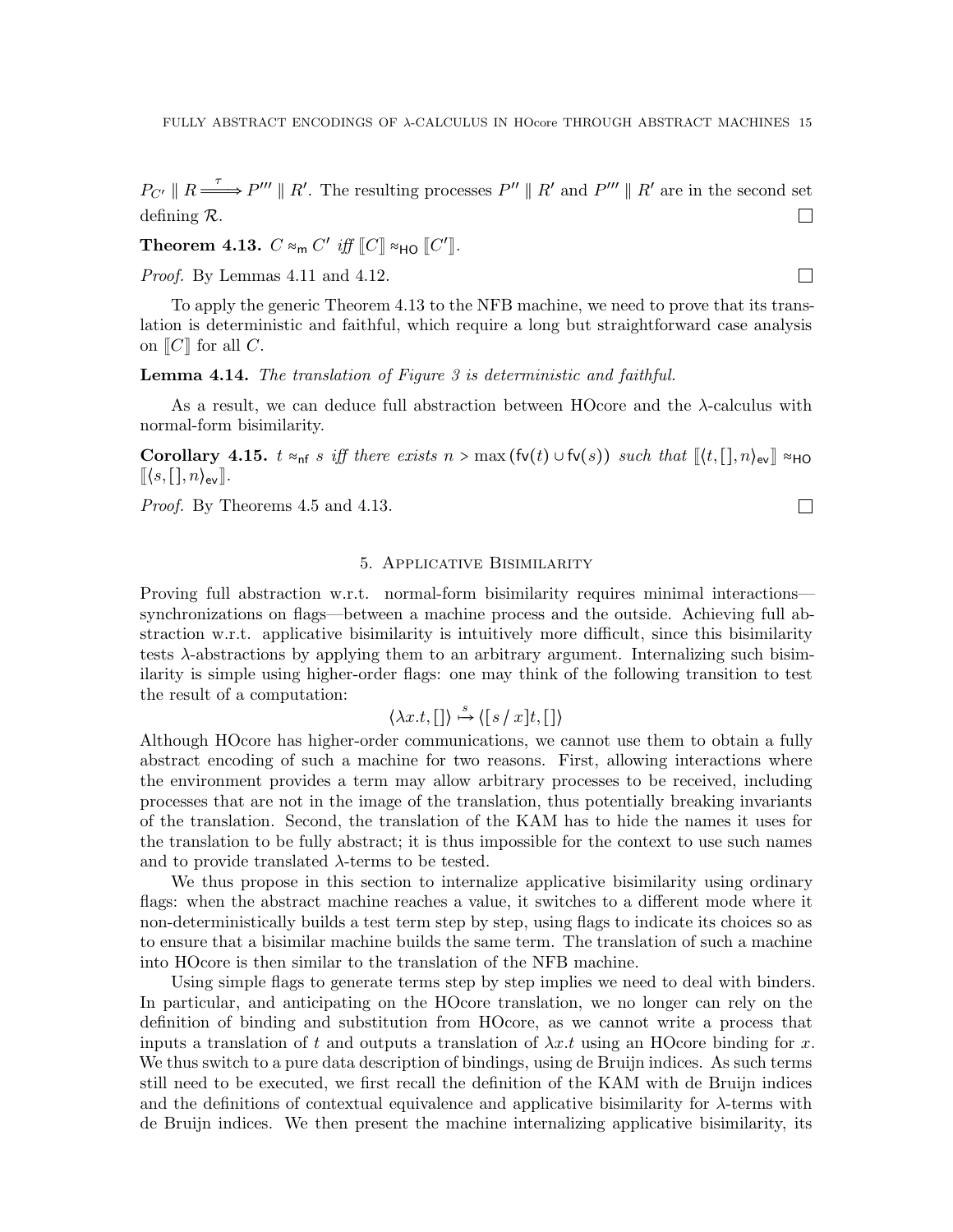translation into HOcore, and show they are fully abstract. We finally conclude this section by showing how contextual equivalence is internalized in an abstract machine, generating contexts instead of terms.

<span id="page-15-0"></span>5.1. The KAM and Behavioral Equivalences. In the  $\lambda$ -calculus with de Bruijn indices, a variable is a number that indicates how many  $\lambda$ 's are between the variable and its binder. For example,  $\lambda x.x$  is written  $\lambda.0$  and  $\lambda xy.x y$  is written  $\lambda.\lambda.1$  0. The syntax of terms  $(t, s)$ , closures  $(\eta)$ , environments  $(e, d)$ , and values  $(v)$  is as follows.

$$
t \coloneqq n \mid t \ s \mid \lambda \ t \qquad \eta \coloneqq (t,e) \qquad e \coloneqq \eta \ :: e \mid \epsilon \qquad v \coloneqq (\lambda \ t,e)
$$

A closure  $\eta$  is a pair  $(t, e)$  where e is an environment mapping the free variables of t to closures; environments are used in lieu of substitutions. A term t is closed if  $f\nu(t) = \emptyset$ , and a closure  $(t, e)$  is closed if the number of elements of e is bigger than the highest free variable of t, and e is composed only of closed closures.

The semantics is given by the original, environment-based KAM, where a configuration C is now composed of the closed closure  $(t, e)$  being evaluated, and a stack  $\pi$  of closures. The transitions rules are as follows.

$$
C \coloneqq \langle t, e, \pi \rangle_{\text{ev}} \text{ (configurations)} \qquad \pi \coloneqq \eta :: \pi \text{ } | \text{ } [\text{ }] \text{ (stacks)}
$$

$$
\langle t \ s, e, \pi \rangle_{\text{ev}} \stackrel{\tau}{\longrightarrow} \langle t, e, (s, e) :: \pi \rangle_{\text{ev}} \tag{PUSH}
$$

$$
\langle 0, (t, e) :: d, \pi \rangle_{\text{ev}} \xrightarrow{\tau} \langle t, e, \pi \rangle_{\text{ev}} \tag{ZERO}
$$

$$
\langle n+1, (t,e) :: d, \pi \rangle_{\text{ev}} \xrightarrow{\tau} \langle n, d, \pi \rangle_{\text{ev}}
$$
 (Env)

$$
\langle \lambda.t, e, \eta : \pi \rangle_{\text{ev}} \xrightarrow{\tau} \langle t, \eta : e, \pi \rangle_{\text{ev}} \tag{GRAB}
$$

In Push, the argument s of an application is stored on the stack with its environment  $e$ while the term t in function position is evaluated. If we get a  $\lambda$ -abstraction  $\lambda$ t (transition GRAB), then an argument  $\eta$  is moved from the stack to the top of the environment to remember that  $\eta$  corresponds to the de Bruijn index 0, and the evaluation continues with t. Looking up the closure corresponding to a de Bruijn index in the environment is done with the rules Env and Zero. Because we evaluate closed closures only, it is not possible to obtain a configuration of the form  $\langle n, \epsilon, \pi \rangle_{\text{ev}}$ . If a configuration of the form  $\langle \lambda.t, e, \mathbf{I} \rangle_{\text{ev}}$  is reached, then the evaluation is finished, and the result is  $(\lambda t, e)$ .

Behavioral equivalences. Contextual equivalence compares closed terms by testing them within all contexts. A context C is a term with a hole  $\Box$  at a variable position; plugging a term t in C is written  $\mathcal{C}[t]$ . A context is closed if  $f\nu(\mathcal{C}) = \emptyset$ . Contextual equivalence is then defined as follows.

**Definition 5.1.** Two closed terms t and s are contextually equivalent, written  $t \approx_{\text{ctx}} s$ , if for all closed contexts  $\mathcal{C}, \langle \mathcal{C}[t], \epsilon, [\cdot] \rangle_{\text{ev}} \stackrel{\tau}{\longrightarrow}^* \langle \lambda. t', e, [\cdot] \rangle_{\text{ev}}$  for some  $t'$  and  $e$  iff  $\langle \mathcal{C}[s], \epsilon, [\cdot] \rangle_{\text{ev}} \stackrel{\tau}{\longrightarrow}^*$  $\langle \lambda.s', d, [\,]\rangle_{\text{ev}}$  for some s' and d.

Contextual equivalence is characterized by applicative bisimilarity [\[AO93\]](#page-36-0), which reduces closed terms to values that are then applied to an arbitrary argument.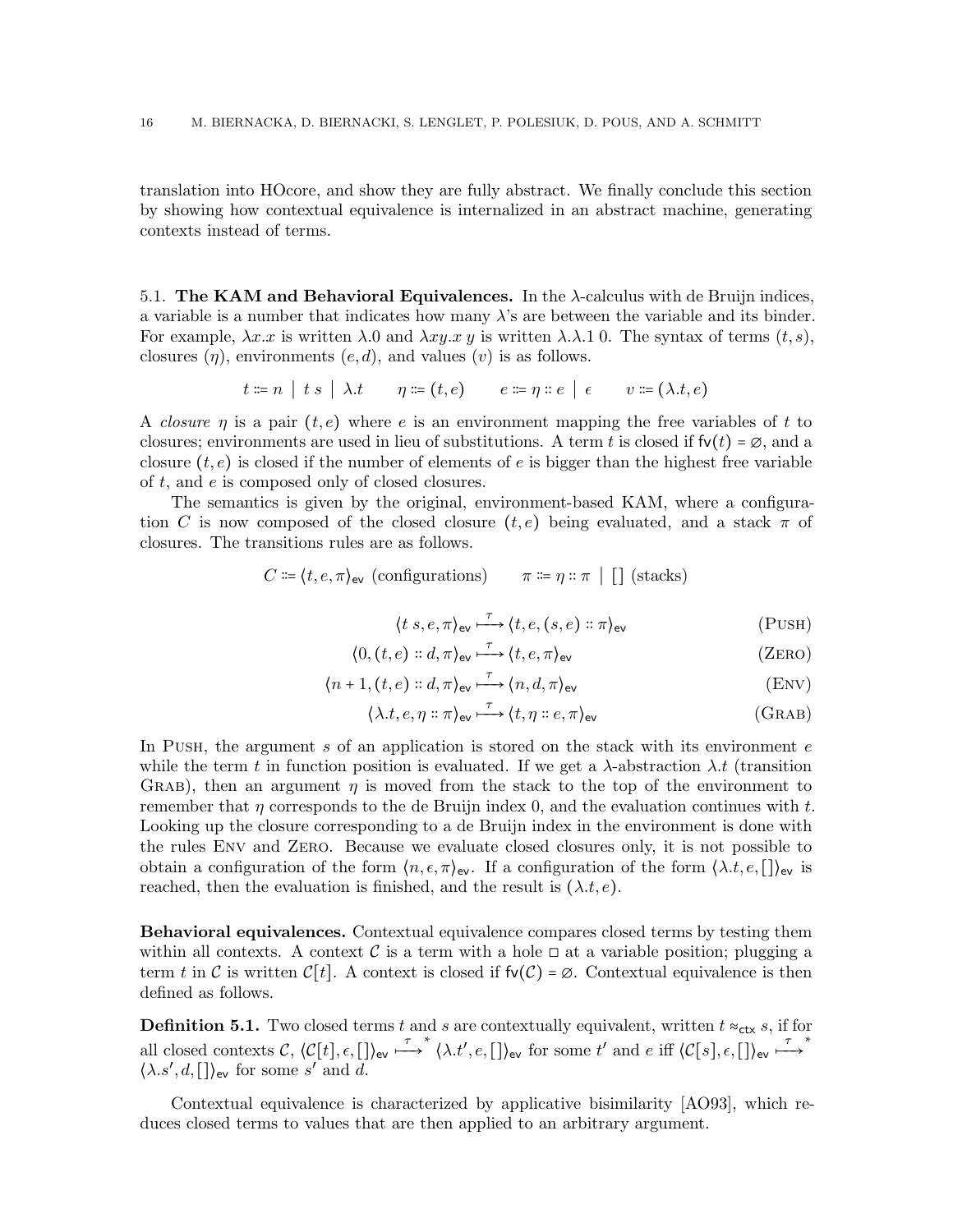**Definition 5.2.** A symmetric relation  $\mathcal{R}$  on closed closures is an applicative bisimulation if  $(t, e) \mathcal{R}(s, d)$  and  $\langle t, e, [\ ]\rangle_{\text{ev}} \stackrel{\tau}{\longrightarrow}^* \langle \lambda. t', e', [\ ]\rangle_{\text{ev}}$  implies that there exist s' and d' such that  $\langle s, d, [\,\] \rangle_{ev} \stackrel{\tau}{\longmapsto}^* \langle \lambda. s', d', [\,\] \rangle_{ev}$ , and for all closed  $t''$ , we have  $(t', (t'', \epsilon) :: e') \mathcal{R} (s', (t'', \epsilon) :: d').$ Applicative bisimilarity  $\approx_{\text{app}}$  is the largest applicative bisimulation.

We can prove full abstraction between HOcore and the λ-calculus by either internalizing contextual equivalence or applicative bisimilarity. We choose the latter, as it is closer to normal-form bisimilarity. We briefly show in Section [5.4](#page-23-0) how the AB machine can be adapted to handle contextual equivalence.

<span id="page-16-0"></span>5.2. Argument Generation for the Applicative Bisimilarity. After evaluating a term thanks to the KAM, we want to produce a closed argument to pass it to the resulting value, and then restart the evaluation process. The approach of [\[CF11\]](#page-36-1) consists in waiting for a name from the outside, giving access to a translated λ-term to be applied to. If the environment does not provide access to a well-formed translation, the process simulating  $\beta$ -reduction remains stuck. In contrast, our machine directly generates a well-formed argument: we represent a  $\lambda$ -term as a syntax tree, with de Bruijn indices at the leaves, and applications and  $\lambda$ -abstractions at the nodes. We start generating from the leftmost de Bruijn index, and we then go left to right, meaning that in an application, we create the term in function position before the argument. These choices are completely arbitrary, as doing the opposite—starting from the rightmost index and go right to left—is also possible. To be sure that we produce a valid, closed, λ-term, we have to check that each de Bruijn index n has at least  $n+1$   $\lambda$ -abstractions enclosing it, and that each application node has two children.

To do so, we consider machine states with four components: the term  $t$  being constructed, a counter  $\kappa$  giving the minimal number of  $\lambda$ -abstractions required to close the term, a stack  $\rho$  used to build applications, whose syntax is

 $\rho \coloneqq (t, \kappa) :: \rho \mid \odot$  (application stacks)

and which is explained in more detail later, and finally the closure  $\eta$  for which the argument is being built. This last element is never modified by the building process, and is just used to restart the machine in evaluation mode when the argument is finished. We distinguish two kinds of states: the index state  $\langle n, \kappa, \rho, \eta \rangle_{\text{ind}}$ , where only de Bruijn indices can be built, and the term state  $\langle t, \kappa, \rho, \eta \rangle_{tm}$ , where any term can be produced. The transitions for these states are given in Figure [4.](#page-17-0)

The transition ARG starts the building process when we reach a  $\lambda$ -abstraction in evaluation mode with the empty continuation []. We begin with the index 0, which requires at least 1 λ-abstraction above it, and with the empty stack ⊙. The value of the index can then be increased with the transition Suc, which accordingly also increases the value of  $\kappa$ . When we reach the needed value for the index, the transition Var switches to the term mode; we use two modes to prevent a Suc transition on a term which is not an index.

In term mode, we can add  $\lambda$ -abstractions to the term, decreasing  $\kappa$  if  $\kappa > 0$  with transition LAMBDA, or leaving  $\kappa$  at 0 with transition LAMBDA0; the abstractions we introduce when  $\kappa = 0$  do not bind any variable. Once we are done building a term t in function position of an application, we use transition AppFun to build the argument s. We start again in index mode, but we store on top of  $\rho$  the term t with its counter  $\kappa_2$ . When we finish s with a counter  $\kappa_1$ , we build the application with transition App, which takes the maximum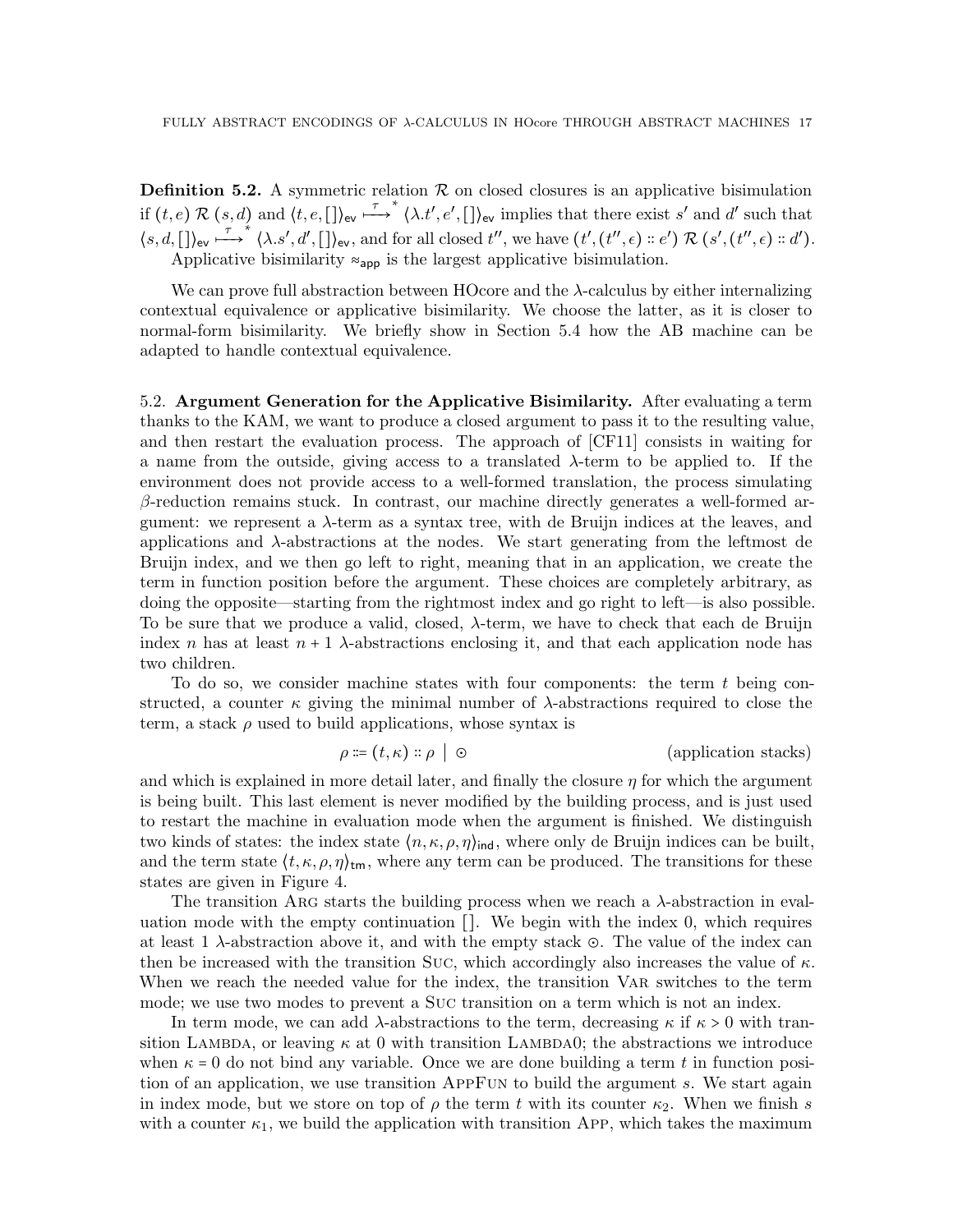$$
\langle \lambda.t, e, [\ ] \rangle_{\text{ev}} \xrightarrow{\circledcirc} \langle 0, 1, \circlearrowleft, (t, e) \rangle_{\text{ind}} \tag{Arg}
$$

$$
\langle n, \kappa, \rho, \eta \rangle_{\text{ind}} \xrightarrow{\boxplus} \langle n+1, \kappa+1, \rho, \eta \rangle_{\text{ind}} \tag{SUC}
$$

$$
\langle n, \kappa, \rho, \eta \rangle_{\text{ind}} \stackrel{\boxdot}{\longmapsto} \langle n, \kappa, \rho, \eta \rangle_{\text{tm}} \tag{VAR}
$$

$$
\langle t, \kappa + 1, \rho, \eta \rangle_{\text{tm}} \stackrel{\lambda}{\longrightarrow} \langle \lambda. t, \kappa, \rho, \eta \rangle_{\text{tm}} \tag{Lambda}
$$

$$
\langle t, 0, \rho, \eta \rangle_{\text{tm}} \stackrel{\lambda}{\longrightarrow} \langle \lambda. t, 0, \rho, \eta \rangle_{\text{tm}}
$$
 (LAMBDA0)

$$
\langle t, \kappa, \rho, \eta \rangle_{\text{tm}} \xrightarrow{\text{d}} \langle 0, 1, (t, \kappa) :: \rho, \eta \rangle_{\text{ind}} \tag{APPFUN}
$$

$$
\langle s, \kappa_1, (t, \kappa_2) :: \rho, \eta \rangle_{\text{tm}} \stackrel{\text{(i)}}{\longrightarrow} \langle t \ s, \max(\kappa_1, \kappa_2), \rho, \eta \rangle_{\text{tm}} \tag{APP}
$$

$$
\langle t, 0, \Theta, (s, e) \rangle_{\text{tm}} \xrightarrow{\hat{\pi}} \langle s, (t, \epsilon) :: e, [] \rangle_{\text{ev}}
$$
 (RESTART)

<span id="page-17-0"></span>Figure 4: AB machine: argument generation

of  $\kappa_1$  and  $\kappa_2$  as the new minimal number of  $\lambda$ -abstractions needed above t s. Note that the App transition is allowed only if  $\rho$  is not empty, meaning that at least one AppFun has been done before. Finally, we can conclude the term building process with transition RESTART only if  $\kappa = 0$ , meaning that all the variables of the term are bound, and if  $\rho$  is empty, meaning that there is no application waiting to be finished.

**Example [5](#page-18-0).3.** Figure 5 presents how we generate the term  $\lambda \lambda . (\lambda \cdot 0)$  (1  $\lambda \cdot 0$ ); we start with the underlined 0.

Any closed term  $t$  can be generated with the AB machine, and it is possible to define the sequence of flags  $\mathsf{Seq}(t)$  that will be raised. We write () for the empty sequence, and  $(F_1, \ldots, F_n, (F'_1, \ldots, F'_m), F_{n+1}, \ldots, F_l)$  for the sequence  $(F_1, \ldots, F_n, F'_1, \ldots, F'_m, F_{n+1}, \ldots, F_l)$ .

**Definition 5.4.** Given a term  $t$ , we define  $\mathsf{Seq}(t)$  as

$$
\mathsf{Seq}(t) \stackrel{\triangle}{=} (\mathsf{SeqTm}(t), \star)
$$
\n
$$
\mathsf{SeqTm}(t \ s) \stackrel{\triangle}{=} (\mathsf{SeqTm}(t), \dashv, \mathsf{SeqTm}(s), \textcircled{1})
$$
\n
$$
\mathsf{SeqTm}(\lambda.t) \stackrel{\triangle}{=} (\mathsf{Seq}(t), \lambda)
$$
\n
$$
\mathsf{SeqTm}(n) \stackrel{\triangle}{=} (\mathsf{SeqInd}(n), \textcircled{1})
$$
\n
$$
\mathsf{SeqInd}(0) \stackrel{\triangle}{=} ()
$$
\n
$$
\mathsf{SeqInd}(n+1) \stackrel{\triangle}{=} (\mathsf{SeqInd}(n), \textcircled{1})
$$

We write  $C \stackrel{\mathsf{Seq}(t)}{\longmapsto} C'$  for  $C \stackrel{F_1}{\longmapsto} \ldots \stackrel{F_m}{\longmapsto} C'$  where  $\mathsf{Seq}(t) = (F_1, \ldots, F_m)$ .

<span id="page-17-1"></span>**Lemma 5.5.** If t' is closed, then  $\langle 0,1,\odot,(t,e) \rangle_{\text{ind}} \stackrel{\mathsf{Seq}(t')}{\longrightarrow} \langle t,(t',\epsilon) :: e, [\,] \rangle_{\text{ev}}$ .

Proof. Let  $\eta = (t, e)$ . First, for all n, we have  $\langle 0, 1, \rho, \eta \rangle_{\text{ind}} \stackrel{\boxplus}{\longrightarrow}^n \stackrel{\boxdot}{\longrightarrow} \langle n, n + 1, \rho, \eta \rangle_{\text{tm}}$ . Then we show by induction on t' that  $(0, 1, \rho, \eta)_{\text{ind}} \stackrel{\mathsf{Seq}\text{-}\mathsf{Tr}(\mathbf{t}')}{\longrightarrow} \langle \mathbf{t}', \kappa, \rho, \eta \rangle_{\text{tm}}$  where  $\kappa = \max (\mathsf{fv}(\mathbf{t}')) + 1$ if t' is not closed, and  $\kappa = 0$  otherwise. The case  $t = n$  is concluded with the previous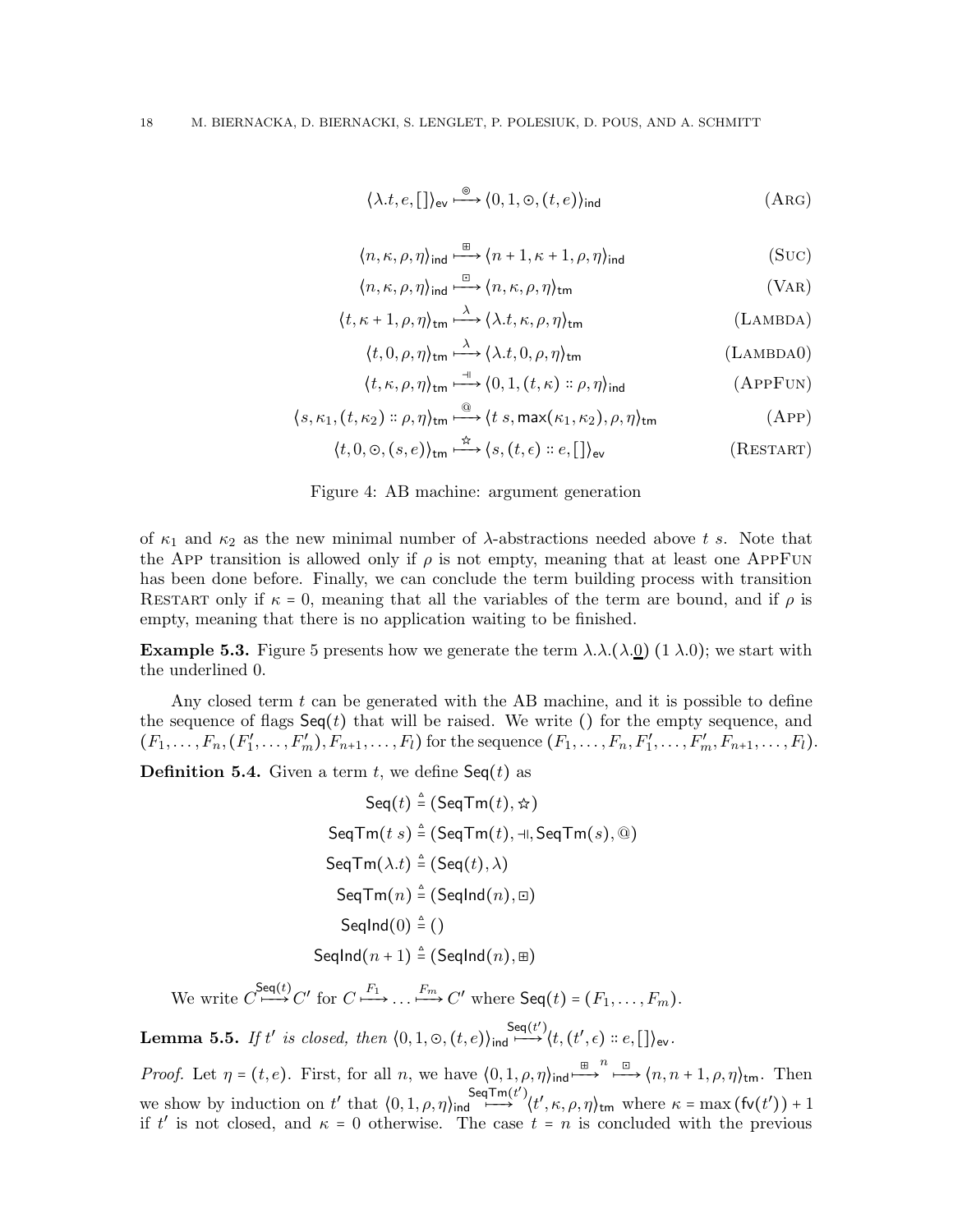$$
\langle 0, 1, \odot, \eta \rangle_{ind} \xrightarrow{\Box} \langle 0, 1, \odot, \eta \rangle_{tm} \xrightarrow{\lambda} \langle \lambda.0, 0, \odot, \eta \rangle_{tm} \xrightarrow{\neg \uparrow} \langle 0, 1, (\lambda.0, 0) : \odot, \eta \rangle_{ind}
$$
\n
$$
\begin{array}{c}\n0 \\
\downarrow \\
0 \\
\downarrow \\
0\n\end{array}
$$
\n
$$
\begin{array}{c}\n\downarrow \\
\downarrow \\
0 \\
\downarrow \\
0\n\end{array}
$$
\n
$$
\begin{array}{c}\n\downarrow \\
\downarrow \\
0 \\
\downarrow \\
0\n\end{array}
$$
\n
$$
\begin{array}{c}\n\downarrow \\
\downarrow \\
0 \\
\downarrow \\
0\n\end{array}
$$
\n
$$
\begin{array}{c}\n\downarrow \\
\downarrow \\
0 \\
\downarrow \\
0\n\end{array}
$$
\n
$$
\begin{array}{c}\n\downarrow \\
\downarrow \\
0 \\
\downarrow \\
0\n\end{array}
$$
\n
$$
\begin{array}{c}\n\downarrow \\
\downarrow \\
0 \\
\downarrow \\
0\n\end{array}
$$
\n
$$
\begin{array}{c}\n\downarrow \\
\downarrow \\
0 \\
\downarrow \\
0\n\end{array}
$$
\n
$$
\begin{array}{c}\n\downarrow \\
\downarrow \\
0 \\
\downarrow \\
0\n\end{array}
$$
\n
$$
\begin{array}{c}\n\downarrow \\
\downarrow \\
0 \\
\downarrow \\
0\n\end{array}
$$
\n
$$
\begin{array}{c}\n\downarrow \\
\downarrow \\
0 \\
\downarrow \\
0\n\end{array}
$$
\n
$$
\begin{array}{c}\n\downarrow \\
\downarrow \\
0 \\
\downarrow \\
0\n\end{array}
$$
\n
$$
\begin{array}{c}\n\downarrow \\
\downarrow \\
0 \\
\downarrow \\
0\n\end{array}
$$
\n
$$
\begin{array}{c}\n\downarrow \\
\downarrow \\
0 \\
\downarrow \\
0\n\end{array}
$$
\n
$$
\begin{array}{c}\n\downarrow \\
\downarrow \\
0 \\
\downarrow \\
0\n\end{array}
$$
\n
$$
\begin{array}{c}\n\downarrow \\
\downarrow \\
0 \\
\downarrow \\
0\n\end{array}
$$
\n
$$
\begin{array}{c}\n\downarrow \\
\downarrow \\
0 \\
\downarrow \\
0\n\end{array}
$$
\n
$$
\begin{array}{c}\n\downarrow \\
\downarrow \\
0
$$

<span id="page-18-0"></span>Figure 5: Example of argument generation

observation. If  $t' = t'_1 t'_2$ , then  $\langle 0, 1, \rho, \eta \rangle_{\text{ind}} \stackrel{\mathsf{Seq}\mathsf{Tm}(t_1')}{\longrightarrow} \langle t_1', \kappa_1, \rho, \eta \rangle_{\text{tm}}$  (by induction)  $\stackrel{\dashv}{\longmapsto}$   $\langle 0,1,(t'_1,\kappa_1):\rho,\eta\rangle_{\mathsf{ind}}$ SeqTm( $t_2'$ )<br>  $\longleftrightarrow$   $\langle t_2', \kappa_2, (t_1', \kappa_1) :: \rho, \eta \rangle_{\text{tm}}$  (by induction)  $\longmapsto \mathbb{Q}\langle t'_1\,t'_2, \max{(\kappa_1,\kappa_2)}, \rho, \eta\rangle_{\sf tm}$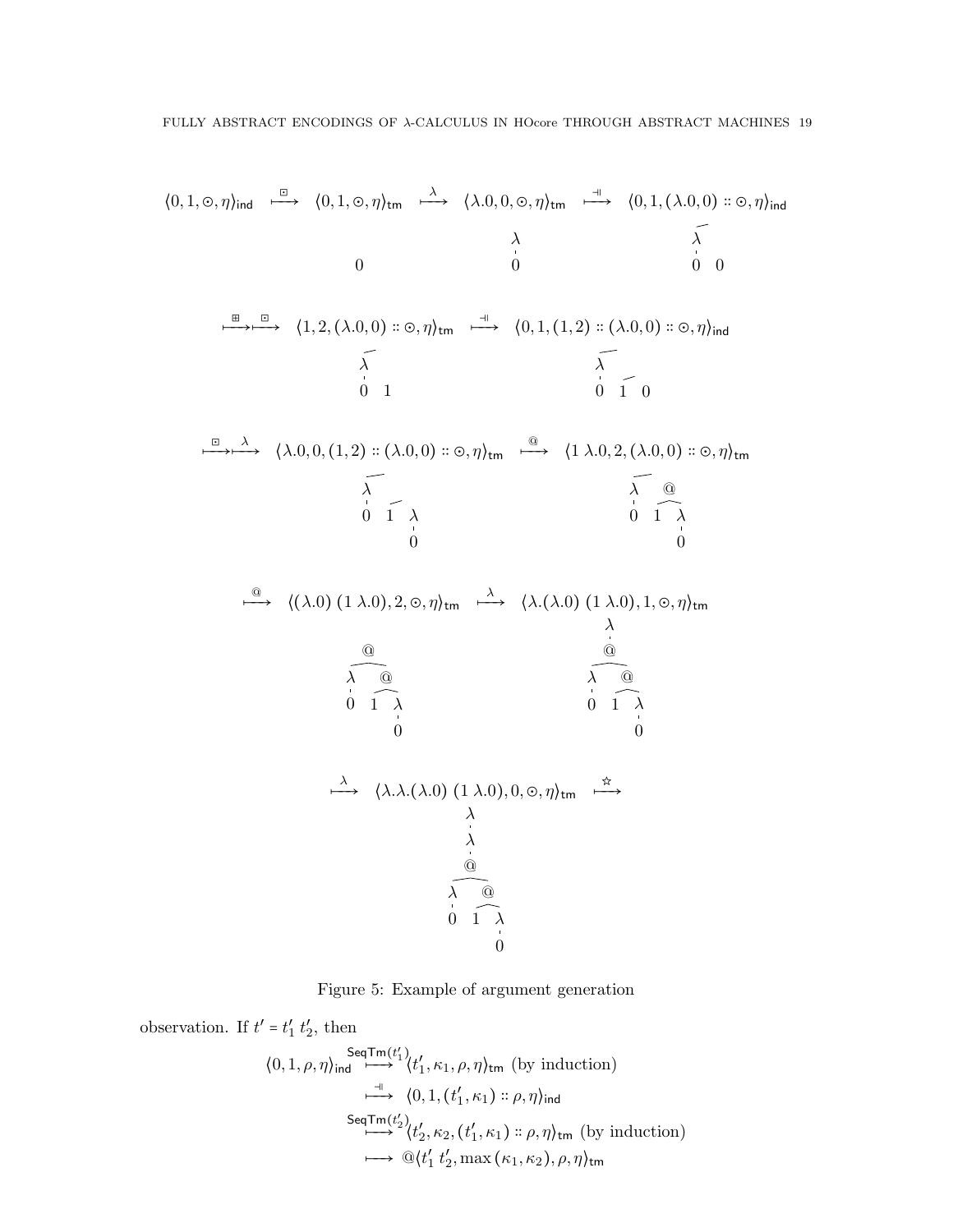By case analysis on  $(\kappa_1, \kappa_2)$ , one can check that max  $(\kappa_1, \kappa_2)$  is the desired value. If  $t' = \lambda \cdot t''$ , then by induction, we have  $\langle 0, 1, \rho, \eta \rangle_{\text{ind}} \stackrel{\text{SeqTm}(t'')}{\longmapsto}$  $\longmapsto^{\text{Trm}(t'')} \langle t'', \kappa, \rho, \eta \rangle_{\text{tm}}, \text{ and then } \langle t'', \kappa, \rho, \eta \rangle_{\text{tm}} \stackrel{\lambda}{\longmapsto}$  $\langle t', \kappa', \rho, \eta \rangle_{\text{tm}}$  where  $\kappa'$  is as wished depending on  $\kappa$ .

This implies that for a closed term t', we have  $\langle 0, 1, \odot, \eta \rangle_{\text{ind}} \stackrel{\text{SeqTm}(t')}{\longrightarrow} \langle t', 0, \odot, \eta \rangle_{\text{tm}}$ , and the last transition  $\stackrel{\star}{\longrightarrow}$  gives what we want.  $\Box$ 

This lemma allows us to prove the correspondence between the AB machine and applicative bisimilarity.

Theorem 5.6.  $(t, e) \approx_{\textsf{app}} (s, d)$  iff  $\langle t, e, [\,]\rangle_{\textsf{ev}} \approx_{\textsf{m}} \langle s, d, [\,]\rangle_{\textsf{ev}}$ .

Proof. To prove that machine bisimilarity implies applicative bisimilarity, we show that

 $\mathcal{R} \triangleq \{((t, e), (s, d)) \mid \langle t, e, [\,]\rangle_{\text{ev}} \approx_{\text{m}} \langle s, d, [\,]\rangle_{\text{ev}}\}$ 

is an applicative bisimulation. Suppose  $\langle t, e, [\,\] \rangle_{\text{ev}} \stackrel{\tau}{\longrightarrow}^* \langle \lambda. t', e', [\,\] \rangle_{\text{ev}}$ . Because we have also  $\langle \lambda. t', e', \lbrack \rbrack \rangle_{\text{ev}} \stackrel{\circ}{\longrightarrow} \langle 0, 1, \circlearrowright, (t', e') \rangle_{\text{ind}}$ , there exist s' and d' such that

$$
\langle s, d, [\,]\rangle_{\text{ev}} \stackrel{\tau}{\longmapsto}^* \langle \lambda . s', d', [\,]\rangle_{\text{ev}} \stackrel{\circledcirc}{\longmapsto} \langle 0, 1, \odot, (s', d')\rangle_{\text{ind}}
$$

and  $(0,1,\infty,(t',e'))$ <sub>ind</sub>  $\approx_{\mathsf{m}} (0,1,\infty,(s',d'))$ <sub>ind</sub>. Let  $t''$  be a closed term. By Lemma [5.5,](#page-17-1) we have  $\langle 0, 1, \odot, (t', e') \rangle_{\text{ind}} \stackrel{\mathsf{Seq}(t'')}{\longrightarrow}$  $\overrightarrow{H}$  (t', (t'', e) :: e', [])<sub>ev</sub>, a sequence which can only be matched by  $(0, 1, \odot, (s', d'))$ ind  $\xrightarrow{\textsf{Seq}(t'')}$  $\stackrel{\mathsf{eq}(t)}{\longmapsto} \langle s', (t'', \epsilon) :: d', [\,]\rangle_{\mathsf{ev}}$ . Because  $\langle 0, 1, \odot, (t', e') \rangle_{\mathsf{ind}} \approx_{\mathsf{m}} \langle 0, 1, \odot, (s', d') \rangle_{\mathsf{ind}}$ we also have  $\langle t', (t'', \epsilon) :: e', \end{bmatrix}$  by  $\approx_{\mathsf{m}} \langle s', (t'', \epsilon) :: d', \end{bmatrix}$  by The implies that  $(t', (t'', \epsilon) :: e') \approx_{\mathsf{app}}$  $(s', (t'', \epsilon) :: d')$  holds, as wished.

For the reverse implication, we show that

$$
\mathcal{R} \triangleq \{ (\langle t, e, [\cdot] \rangle_{\text{ev}}, \langle s, d, [\cdot] \rangle_{\text{ev}}) \mid (t, e) \approx_{\text{app}} (s, d) \}
$$
  

$$
\cup \{ (\langle n, \kappa, \rho, (t, e) \rangle_{\text{ind}}), \langle n, \kappa, \rho, (s, d) \rangle_{\text{ind}}) \mid (\lambda. t, e) \approx_{\text{app}} (\lambda. s, d) \}
$$
  

$$
\cup \{ (\langle t', \kappa, \rho, (t, e) \rangle_{\text{tm}}), \langle t', \kappa, \rho, (s, d) \rangle_{\text{tm}}) \mid (\lambda. t, e) \approx_{\text{app}} (\lambda. s, d) \}
$$

is a machine bisimulation. Suppose  $(t, e, []$ <sub>ev</sub>  $\mathcal{R} \{s, d, []\}$ <sub>ev</sub>. The only possible flagged transition is  $\langle t, e, [\,\] \rangle_{\text{ev}} \stackrel{\tau}{\longrightarrow}^* \stackrel{\circ}{\longrightarrow} \langle 0, 1, \circlearrowright, (t', e') \rangle_{\text{ind}}$ , which implies in particular  $\langle t, e, [\,\] \rangle_{\text{ev}} \stackrel{\tau}{\longrightarrow}^*$  $\langle \lambda. t', e', [\] \rangle_{\text{ev}}$ , Because  $(t, e) \approx_{\text{app}} (s, d)$ , there exists  $(s', d')$  such that  $\langle s, d, [\] \rangle_{\text{ev}} \stackrel{\tau}{\longrightarrow} \langle \lambda. s', d', [\] \rangle_{\text{ev}}$ and  $(\lambda.t', e') \approx_{\mathsf{app}} (\lambda.s', d')$ . We also have  $\langle \lambda.s', d', \lbrack \rbrack \rangle_{\mathsf{ev}} \stackrel{\oplus}{\longrightarrow} \langle 0, 1, \odot, (s', d') \rangle_{\mathsf{ind}}$ , hence  $\langle s, d, \lbrack \rbrack \rangle_{\mathsf{ev}} \stackrel{\tau}{\longrightarrow}$ ∗  $\stackrel{\circ}{\longrightarrow}$  $\langle 0,1,\circledcirc,(s',d') \rangle_{\text{ind}}$  and  $\langle 0,1,\circ,(t',e') \rangle_{\text{ind}} \mathcal{R} \langle 0,1,\circ,(s',d') \rangle_{\text{ind}}$  hold, as wished.

To cover the last two sets of the bisimulation, let  $\langle t', \kappa, \rho, (t, e) \rangle_{\text{arg}} \mathcal{R} \langle t', \kappa, \rho, (s, d) \rangle_{\text{arg}}$ with arg  $\epsilon$  {ind,tm}. If  $\langle t', \kappa, \rho, (t, e) \rangle_{\text{arg}} \stackrel{F}{\longrightarrow} C$  with  $F \neq \hat{\kappa}$ , then  $\langle t', \kappa, \rho, (s, d) \rangle_{\text{arg}} \stackrel{F}{\longmapsto}$  $C'$  where  $C'$  is the same as  $C$  except for the closures. These are not changed by the transition and are still applicative bisimilar; we have therefore  $C \mathcal{R} C'$ . Otherwise, we have  $\langle t',\kappa,\rho,(t,e)\rangle_{\text{tm}}\stackrel{\dot{\pi}}{\longrightarrow}\langle t,(t',\epsilon)\nightharpoonup e,[\ ]\rangle_{\text{ev}},$  and also  $\langle t',\kappa,\rho,(s,d)\rangle_{\text{tm}}\stackrel{\dot{\pi}}{\longmapsto}\langle s,(t',\epsilon)\nightharpoonup d,[\ ]\rangle_{\text{ev}}.$  The resulting configurations are in R because  $(\lambda.t,e) \approx_{\textsf{app}} (\lambda.s,d)$  implies  $(t,(t',\epsilon) :: e) \approx_{\textsf{app}}$  $(s, (t', \epsilon) :: d)$  for all closed  $t'.$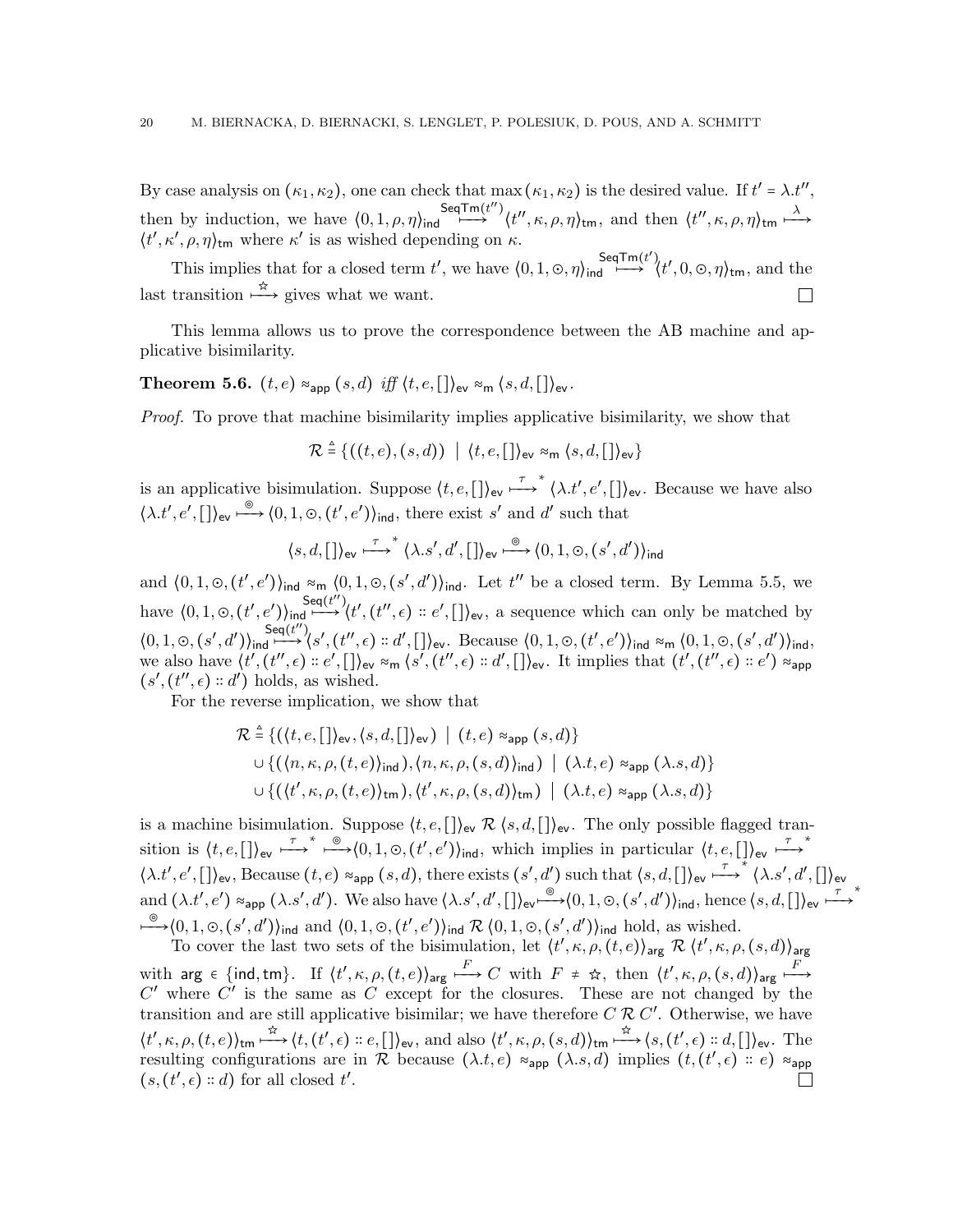<span id="page-20-0"></span>5.3. Translation into HOcore. We detail each component of the translation of the AB machine into HOcore, starting with the evaluation mode, i.e., the KAM.

$$
\llbracket \langle t, e, \pi \rangle_{\text{ev}} \rrbracket \triangleq \llbracket t \rrbracket \parallel \overline{env} \langle \llbracket e \rrbracket \rangle \parallel \overline{c} \langle \llbracket \pi \rrbracket \rangle \parallel P_{\text{rec}} \qquad \llbracket (t, e) \rrbracket \triangleq \overline{\eta_1} \langle \llbracket t \rrbracket \rangle \parallel \overline{\eta_2} \langle \llbracket e \rrbracket \rangle
$$
\n
$$
\llbracket \eta :: \pi \rrbracket \triangleq \overline{hd_c} \langle \llbracket \eta \rrbracket \rangle \parallel \overline{c} \langle \llbracket \pi \rrbracket \rangle \qquad \qquad \llbracket \eta :: e \rrbracket \triangleq \overline{hd_c} \langle \llbracket \eta \rrbracket \rangle \parallel \overline{env} \langle \llbracket e \rrbracket \rangle
$$
\n
$$
\llbracket \eta :: e \rrbracket \triangleq \overline{bd_e} \langle \llbracket \eta \rrbracket \rangle \parallel \overline{env} \langle \llbracket e \rrbracket \rangle
$$

We follow the same principles as in Section [3:](#page-4-0) a non-empty stack  $\pi$  or environment e is represented by a pair of messages, respectively on  $hd_c$  and c, and  $hd_e$  and env. A closure is represented by two messages, one containing the term on  $\eta_1$  and one containing the environment on  $\eta_2$ . The process representing the empty environment  $\epsilon$  should never be executed, because all the closures we manipulate are closed; as a result, we can choose any process to represent it, e.g., **0**. The empty stack  $\llbracket \cdot \rrbracket \rrbracket$  and the process  $P_{\text{rec}}$  are used to generate an argument and are defined and explained later.

$$
[[t s]] \triangleq \text{App}_{\text{eval}}([t], [[s]])
$$
\n
$$
\text{App}_{\text{eval}}(P_t, P_s) \triangleq c(x) . env(y) . (P_t || \overline{c} \langle \overline{hd_c} \langle \overline{\eta_1} \langle P_s \rangle || \overline{\eta_2} \langle y \rangle \rangle || x \rangle || \overline{env} \langle y \rangle)
$$
\n
$$
[[\lambda.t]] \triangleq \text{Lam}_{\text{eval}}([t]])
$$
\n
$$
\text{Lam}_{\text{eval}}(P_t) \triangleq c(x) . (x || hd_c(y) . env(z) . (P_t || \overline{env} \langle \overline{hd_c} \langle y \rangle || \overline{env} \langle z \rangle)))
$$
\n
$$
[[n+1]] \triangleq \text{Ind}_{\text{eval}}([n]])
$$
\n
$$
\text{Ind}_{\text{eval}}(P_n) \triangleq env(x) . (x || hd_e(.) . P_n)
$$
\n
$$
[0] \triangleq env(x) . (x || hd_e(y) . env(.) . (y || \eta_1(y_1) . \eta_2(y_2) . (y_1 || \overline{env} \langle y_2 \rangle)))
$$

The encoding of t s simulates the rule PUSH: we receive the current stack and environment e to create the new stack with  $(s, e)$  on top. Because we receive the current environment to put it on the stack, we have to recreate it on  $env$ , unchanged. In the encoding of  $\lambda.t$ , we capture the stack and environment, and if the stack is non-empty, we fetch its head  $\eta$  to create a new environment with  $\eta$  on top. Finally, a de Bruijn index  $n > 0$  goes through the current environment, until we reach the correct closure (case  $n = 0$ ). In that case, we receive the head  $\eta$  and tail of the environment, discard the tail as it is no longer useful, and we restore the term and environment stored in  $\eta$ .

If  $\lambda.t$  is run in the environment e and the empty stack  $[]$ , then we obtain  $[[\cdot]]$  ∥ Stuck $((t, e))$ , where Stuck $((t, e)) \triangleq hd_{\mathsf{c}}(z)$ .( $[\![t]\!] \parallel \overline{env}\langle \overline{hd_{\mathsf{e}}}(z) \parallel \overline{env}\langle [\![e]\!] \rangle\rangle$ ). The process  $[\![\cdot]\!]$ has to start the argument generating process, and the result has then to be sent on  $hd<sub>c</sub>$  for the evaluation to restart. The process  $Stuck((t, e))$  remains stuck during the whole generation process. We now explain how  $\langle n, \kappa, \rho, \eta \rangle_{\text{ind}}$  and  $\langle t, \kappa, \rho, \eta \rangle_{\text{tm}}$  are encoded, starting with  $\kappa$  and  $\rho$ .

$$
\begin{aligned}\n\llbracket 0 \rrbracket_{\mathsf{c}} & \triangleq zero(x).suc(\mathsf{c}).x & \llbracket \odot \rrbracket_{\mathsf{c}} \triangleq mt(x).cs(\mathsf{c}).x \\
\llbracket \kappa + 1 \rrbracket_{\mathsf{c}} & \triangleq \mathsf{Suk}(\llbracket \kappa \rrbracket_{\mathsf{c}}) & \llbracket (t, \kappa) :: \rho \rrbracket_{\mathsf{c}} \triangleq \mathsf{ConsR}(\llbracket (t, \kappa) \rrbracket, \llbracket \rho \rrbracket) \\
\mathsf{Suk}(P_{\kappa}) & \triangleq \overline{sub}(P_{\kappa}) \parallel zero(\mathsf{c}).suc(x).x & \mathsf{ConsR}(P_{hd}, P_{\rho}) \triangleq \overline{hd_r}(P_{hd}) \parallel \overline{r}(P_{\rho}) \parallel mt(\mathsf{c}).cs(x).x \\
\llbracket (t, \kappa) \rrbracket_{\mathsf{c}} & \llbracket (t, \kappa) \rrbracket_{\mathsf{c}} \triangleq \overline{w_1} \langle \llbracket t \rrbracket \rangle \parallel \overline{w_2} \langle \llbracket \kappa \rrbracket_{\mathsf{c}} \rangle\n\end{aligned}
$$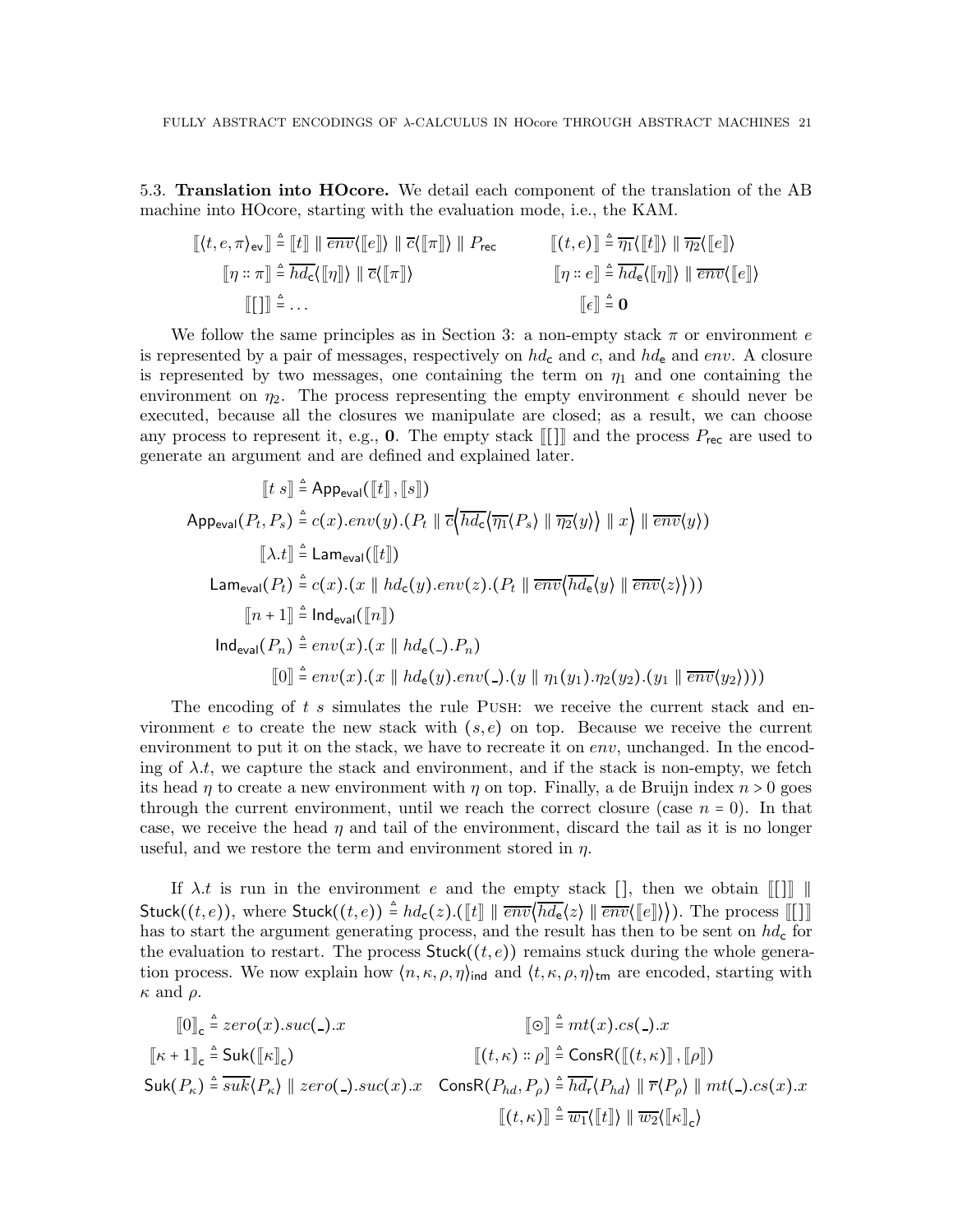The machine distinguishes cases based on whether  $\kappa$  is 0 or not, to know if we should apply the transition LAMBDA or LAMBDA0. In the encoding of these rules (see the definition of Lambda below), we send on name zero the expected behavior if  $\kappa = 0$ , and on suc what to do otherwise. The translation of the counter receives both messages, executes the corresponding one (e.g., the one on *zero* for the encoding of 0), and discards the other. Apart from that,  $\kappa$  is translated as a natural number. Similarly, the translation of  $\rho$  combines the regular encodings of pairs and stacks, but also indicates whether  $\rho$  is empty or not, to know if we can apply the transitions App and Restart.

$$
\llbracket [\ ] \rrbracket \triangleq \circledcirc(-) . (\overline{\operatorname{ind}} \langle [\![0]\!] \rangle \parallel \overline{k} \langle [\![1]\!]_c \rangle \parallel \overline{r} \langle [\![\circ]\!] \rangle \parallel \overline{\operatorname{initInd}} \langle 0 \rangle)
$$

$$
\llbracket \langle n, \kappa, \rho, \eta \rangle_{\text{ind}} \rrbracket \triangleq \overline{ind}(\llbracket n \rrbracket) \parallel \overline{k}(\llbracket \kappa \rrbracket_{\mathsf{c}}) \parallel \overline{r}(\llbracket \rho \rrbracket) \parallel P_{\text{rec}} \parallel \overline{initInd}(\mathbf{0}) \parallel \text{Stuck}(\eta)
$$
\n
$$
\text{RecInd} \triangleq initInd(\_).recall.\n\therefore \text{Recind}(x).\n\llbracket x \parallel \overline{recall}(\mathsf{x}) \parallel \text{Succ} + \text{Var})
$$
\n
$$
\text{Succ} \triangleq \boxplus (\_).ind(x).\n\llbracket k(y).\overline{ind}(\text{Ind}_{\text{eval}}(x)) \parallel \overline{k}(\text{Suk}(y)) \parallel \overline{initInd}(\mathbf{0}))
$$
\n
$$
\text{Var} \triangleq \boxdot(\_).ind(x).\overline{(tm\langle x \rangle \parallel \overline{initTm}(\mathbf{0}))}
$$

$$
\llbracket \langle t,\kappa,\rho,\eta\rangle_{\sf tm} \rrbracket \triangleq \overline{tm}\langle\llbracket t \rrbracket \rangle \parallel \overline{k}\langle\llbracket \kappa \rrbracket_{\sf c} \rangle \parallel \overline{r}\langle\llbracket \rho \rrbracket \rangle \parallel P_{\sf rec} \parallel \overline{initTm}\langle \mathbf{0} \rangle \parallel {\sf Stuck}(\eta)
$$

After flagging  $\circ$ , the process ||| starts the argument generation process in index mode: the index being built is sent on *ind* (here, initialized with  $\llbracket 0 \rrbracket$ ), the counter on k, and the stack on r. The message on *initInd* triggers the recursive process Reclnd, which nondeterministically chooses between Succ and Var. Executing Succ flags ⊞, increases the values of the index (thanks to  $\text{Ind}_{eval}$ ) and the counter (with Suk), and relaunches the RecInd process with a message on *initInd*. Executing Var flags  $\Xi$ , moves the index from ind to  $tm$ , and initiates the term mode by sending a message on  $initTm$ , which triggers the recursive process RecTm.

 $\mathsf{RecTm} \stackrel{\scriptscriptstyle\triangle}{=} initTm(\rule{0pt}{0pt}) . rectm(x).$ 

$$
\begin{pmatrix}\nx \parallel \overline{rectm}(x) \parallel r(y).y \parallel \overline{cs} \begin{pmatrix} k(z).hd_r(y_1).r(y_2).\\ \n(Lambda(z) \parallel y) + AppFun(z, y) + App(z, y_1, y_2) \end{pmatrix} \\
\parallel \overline{mt} \begin{pmatrix} z \parallel \overline{zero} \begin{pmatrix} (\text{Lambda}(z) \parallel [\odot]) \\ + AppFun(z, [\odot]) + Done \end{pmatrix} \\
\parallel \overline{such}(z). \begin{pmatrix} z \parallel \overline{zero} \begin{pmatrix} (\text{Lambda}(z) \parallel [\odot]) \\ + AppFun(z, [\odot]) + Done \end{pmatrix} \end{pmatrix} \end{pmatrix}\n\end{pmatrix}
$$

The goal of RecTm is to non-deterministically choose between the four transitions available in term mode, namely  $\xrightarrow{\lambda}$ ,  $\xrightarrow{\neg}$ ,  $\xrightarrow{\bigcirc}$ , and  $\xrightarrow{\hat{\pi}}$ . However, some of these transitions have requirements:  $\stackrel{@}{\longrightarrow}$  needs  $\rho \neq \infty$  and  $\stackrel{\star}{\longrightarrow}$  needs  $\rho = \infty$  and  $\kappa = 0$ . The process RecTm is therefore doing a case analysis to check these conditions. First, it captures  $[\rho]$  on r: if  $\rho \neq \circlearrowleft$ , it executes the message on cs, which makes a choice between  $\lambda$ ,  $\neg$ , and  $\circledcirc$ , which are represented by respectively Lambda, AppFun, and App. If  $\rho = \odot$ , then we do a case analysis on  $\kappa$ . If  $\kappa = 0$ , then we can do either  $\lambda$ ,  $\exists \lambda$ , or  $\hat{\kappa}$  (represented by Done), otherwise, only  $\lambda$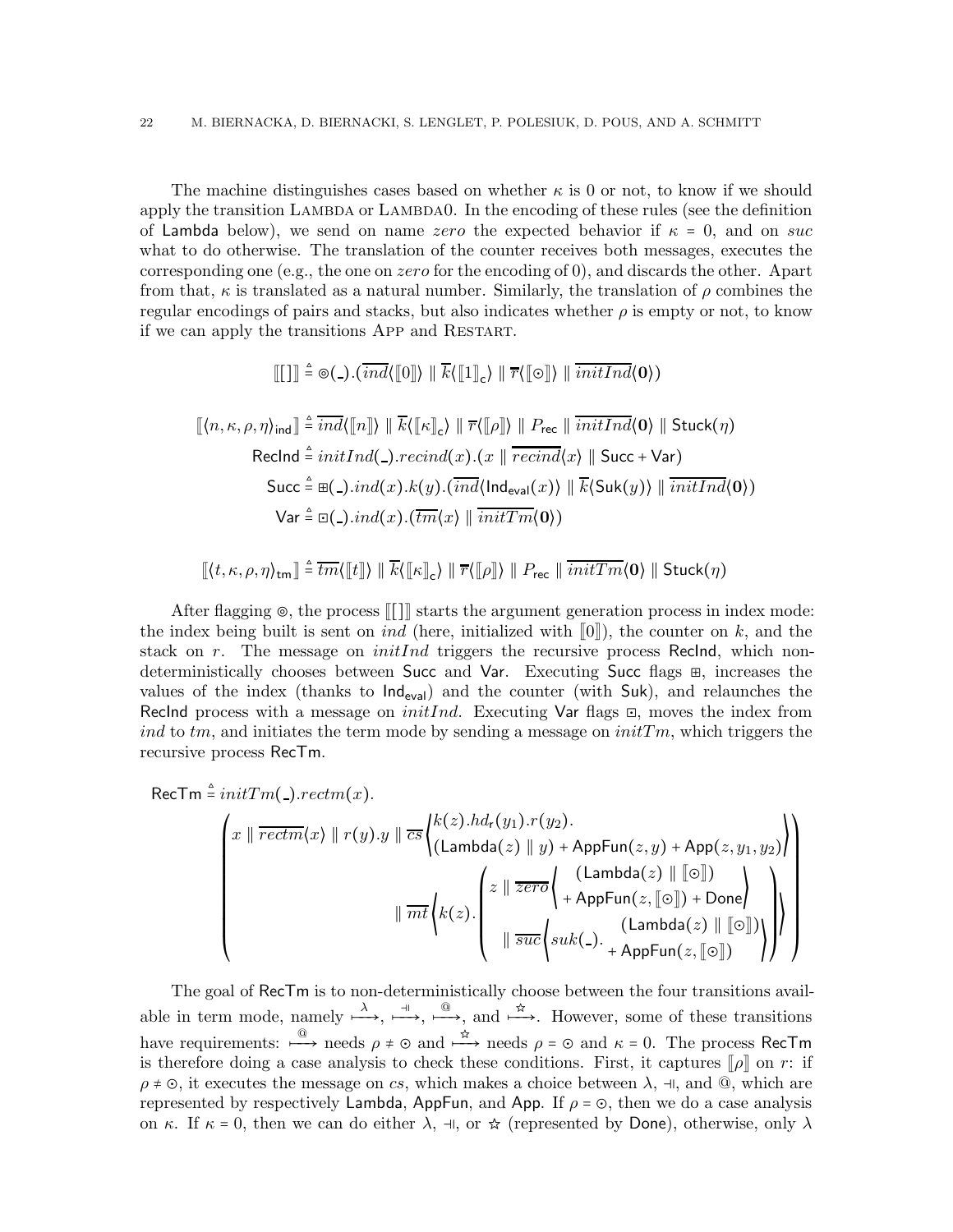or  $\exists$  are possible.

$$
\mathsf{Lambda}(P_{\kappa}) \triangleq \lambda(.)\cdot tm(x).\left(\frac{\overline{tm}\langle\mathsf{Lam}_{\mathsf{eval}}(x)\rangle \parallel P_{\kappa} \parallel \overline{z}\langle \overline{k}\langle P_{\kappa}\rangle \parallel \overline{initTm}\langle \mathbf{0}\rangle \rangle}{\parallel \overline{suc}\langle suk(y).\langle \overline{k}\langle y\rangle \parallel \overline{initTm}\langle \mathbf{0}\rangle \rangle)}\right)
$$
\n
$$
\mathsf{AppFun}(P_{\kappa}, P_{\rho}) \triangleq \mathsf{H}(.)\cdot tm(x).\left(\frac{\overline{r}\langle\mathsf{ConsR}(\overline{hd_{\mathsf{r}}}\langle \overline{w_{\mathsf{1}}}\langle x\rangle \parallel \overline{w_{\mathsf{2}}}\langle P_{\kappa}\rangle), P_{\rho})}{\langle \overline{ind}\langle[0]\rangle \parallel \overline{k}\langle[1]\rangle \rangle \parallel \overline{initInd}\langle\mathbf{0}\rangle \rangle}\right)
$$

 $\mathsf{App}(P_\kappa, P_{hd}, P_\rho) \triangleq @(\rule{0pt}{.5pt})\pm m(x_2).$ 

$$
\left(P_{hd} \parallel w_2(y).w_1(x_1).\begin{pmatrix} \overline{max1}\langle y \rangle \parallel \overline{max2}\langle P_{\kappa} \rangle \parallel \overline{init1}\langle y \rangle \parallel \overline{init2}\langle P_{\kappa} \rangle \parallel \\ \overline{resu}(z). \begin{pmatrix} \overline{tm}\langle \mathsf{Appeval}(x_1,x_2) \rangle \parallel P_{\rho} \parallel \\ \overline{k}\langle z \rangle \parallel \overline{initTm}\langle \mathbf{0} \rangle \end{pmatrix} & 0 \end{pmatrix}\right)
$$

The process Lambda adds a λ-abstraction to the term in  $tm$ , updating  $\kappa$  (represented by  $P_{\kappa}$ ) accordingly: if  $\kappa = 0$ , then it is restored unchanged on k, otherwise, it is decreased by 1 by releasing the message in suk. The process AppFun pushes on the stack  $P_{\rho}$  the current term  $t_1$  on  $tm$  and its counter  $\kappa_1$  (represented by  $P_{\kappa}$ ), which is the term in function position of an application. It then relaunches the index mode to build the argument  $t_2$  with its counter  $\kappa_2$ . The process App can then build the application itself, by computing the maximum between  $\kappa_1$  and  $\kappa_2$  with the processes RecMax and Max.

$$
\text{RecMax} \triangleq init1(x_1).init2(x_2).recmax(y).(y \parallel \overline{recmax}\langle y \rangle \parallel \text{Max}(x_1, x_2))
$$
\n
$$
\text{Max}(P_1, P_2) \triangleq P_1 \parallel \overline{zero}\langle max2(x).resu\langle x \rangle \rangle
$$
\n
$$
\parallel \overline{succ}\langle suk(x_1). \begin{pmatrix} P_2 \parallel \overline{zero}\langle max1(x).resu\langle x \rangle \rangle \\ \parallel \overline{succ}\langle suk(x_2).(\overline{init1}\langle x_1 \rangle \parallel \overline{init2}\langle x_2 \rangle) \rangle \end{pmatrix} \rangle
$$

We compute the maximum between  $\kappa_1$  and  $\kappa_2$  by removing the layers of successors common to  $\kappa_1$  and  $\kappa_2$ , until we reach 0 for one of them. If we reach 0 for  $\kappa_1$  first, then  $\kappa_2$  is the max, otherwise it is  $\kappa_1$ . We store the initial values of  $\kappa_1$  and  $\kappa_2$  in respectively max1 and max2, and the decomposition occurs in Max, where *init*1 is initialized with  $\kappa_1$  and *init2* with  $\kappa_2$ . If  $P_1 = [\kappa_1]_c = [0]_c$ , then we send  $\kappa_2$  (stored in max2) on resu. Otherwise,  $P_1 = \overline{sub}(P'_1)$ , and we do a case analysis on the process  $P_2 = [\kappa_2]_c$ . If  $P_2 = [0]_c$ , then we send  $\kappa_1$  on resu, otherwise  $P_2 = \overline{sub\langle P'_2 \rangle}$ , and we restart RecMax by sending  $P'_1$  and  $P'_2$  on *init1* and *init2*, respectively. Once the max is known on resu, then App builds the application  $t_1$   $t_2$  and relaunches RecTm.

$$
\begin{aligned}\n\text{Done} & \triangleq \frac{\Delta}{2} \left( - \frac{\Delta}{2} \right) \cdot \left( \frac{\overline{h d_c}}{\overline{d_c}} \left( \frac{\overline{h d_c}}{\overline{d_c}} \right) \right) \parallel \overline{\overline{c}} \left( \left[ \begin{bmatrix} 1 \end{bmatrix} \right] \right) \\
P_{\text{rec}} & \triangleq \text{Reclnd} \parallel \overline{recind} \left( \text{Reclnd} \right) \parallel \text{ReCTm} \parallel \overline{rectm} \left( \text{ReCTm} \right) \parallel \text{ReCMax} \parallel \overline{recmax} \left( \text{ReCMax} \right)\n\end{aligned}
$$

Finally, the process Done ends the argument generation phase, and restarts the computation by restoring the empty continuation and by passing the term in  $tm$  to  $Stuck(\eta)$ . The process  $P_{\text{rec}}$  contains all the processes necessary to encode the different recursive mechanisms.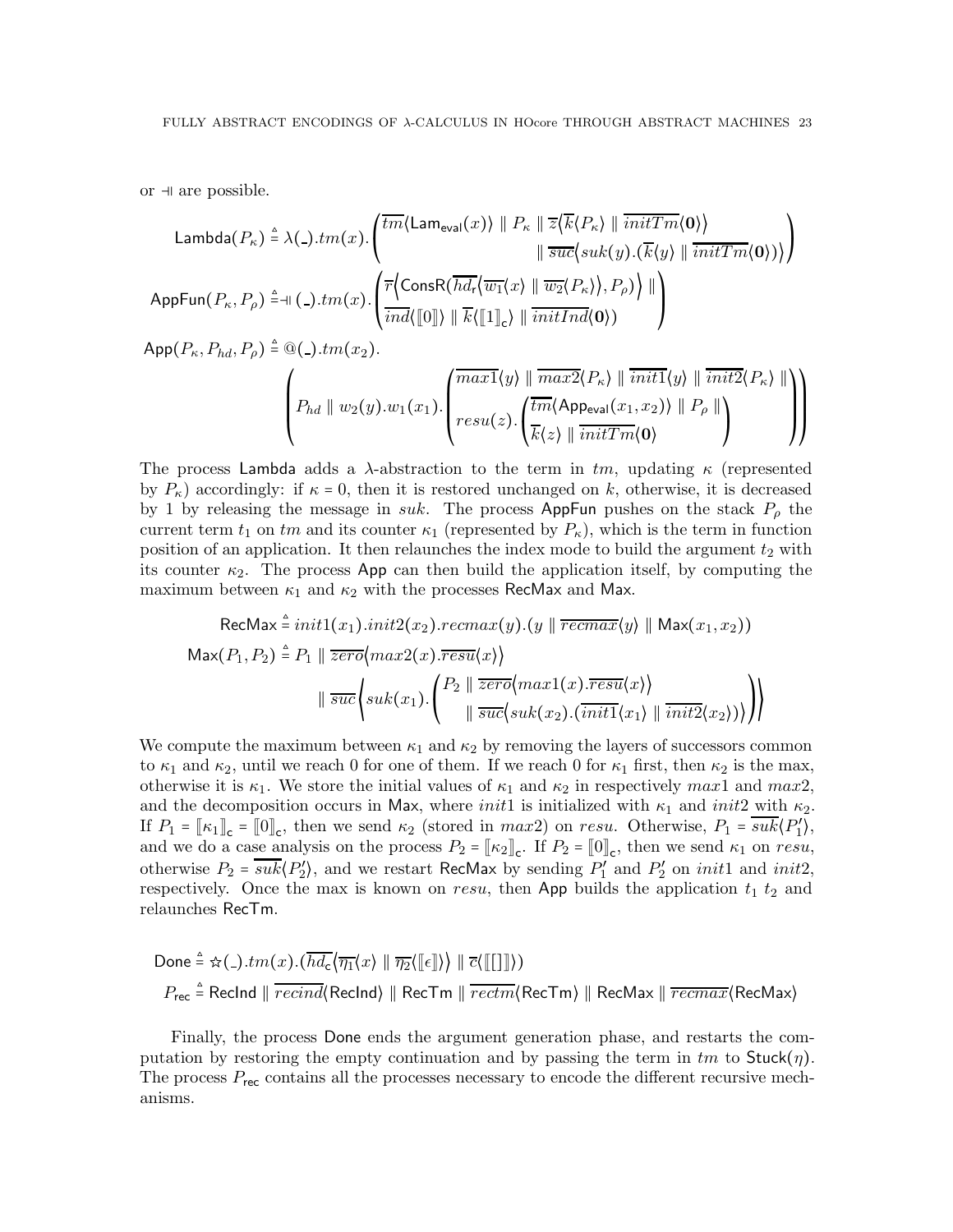$$
\langle n, \kappa, \rho \rangle_{\text{ind}} \xrightarrow{\boxplus} \langle n+1, \kappa+1, \rho \rangle_{\text{ind}} \tag{SUC}
$$

$$
\langle n, \kappa, \rho \rangle_{\text{ind}} \xrightarrow{\Box} \langle n, \kappa, \rho \rangle_{\text{tm}}
$$
 (VAR)

$$
\langle t, \kappa + 1, \rho \rangle_{\text{tm}} \stackrel{\lambda}{\longrightarrow} \langle \lambda. t, \kappa, \rho \rangle_{\text{tm}} \tag{Lambda}
$$

$$
\langle t, 0, \rho \rangle_{\text{tm}} \stackrel{\lambda}{\longrightarrow} \langle \lambda. t, 0, \rho \rangle_{\text{tm}} \tag{Lambpad}
$$

$$
\langle t, \kappa, \rho \rangle_{\text{tm}} \stackrel{\dashv}{\longrightarrow} \langle 0, 1, (t, \kappa) :: \rho \rangle_{\text{ind}} \qquad \qquad \text{(APPPUSH)}
$$

$$
\langle t, \kappa_1, (s, \kappa_2) :: \rho \rangle_{\text{tm}} \xrightarrow{\overline{\text{th}}} \langle t \ s, \max(\kappa_1, \kappa_2), \rho \rangle_{\text{tm}} \tag{APP}
$$

$$
\langle t, \kappa_1, (s, \kappa_2) :: \rho \rangle_{\text{tm}} \stackrel{\overrightarrow{\text{d}}}{\longrightarrow} \langle s \ t, \max(\kappa_1, \kappa_2), \rho \rangle_{\text{tm}} \tag{RPP}
$$

$$
\langle t, 0, \odot \rangle_{\text{tm}} \xrightarrow{\otimes} \langle t, \epsilon, [\,]\rangle_{\text{ev}} \tag{START}
$$

<span id="page-23-2"></span>
$$
\langle \lambda.t, e, [] \rangle_{\text{ev}} \stackrel{\dot{\pi}}{\longrightarrow} \tag{DONE}
$$

Figure 6: Contextual equivalence machine

Full abstraction. A case analysis on the configurations of the machine shows that the translation of the AB machine satisfies the conditions of Section [4.4.](#page-11-0)

Lemma 5.7. The translation of the AB machine is faithful and deterministic.

We can therefore apply Theorem [4.13](#page-14-1) and deduce a full abstraction result between the λ-calculus with applicative bisimilarity and HOcore.

<span id="page-23-1"></span>**Corollary 5.8.** For all closed closures  $(t, e)$  and  $(s, d)$ ,  $(t, e) \approx_{\text{app}} (s, d)$  iff  $\lbrack \{t, e, \lbrack \cdot \rbrack \}_{\text{ev}} \rbrack \approx_{\text{HO}}$  $\langle (s, d, \lceil \cdot \rceil)_{\text{ev}} \rceil$ .

<span id="page-23-0"></span>5.4. Internalizing Contextual Equivalence. Corollary [5.8](#page-23-1) is enough to deduce full abstraction w.r.t. contextual equivalence, since  $t \approx_{\text{ctx}} s \iff (t, \epsilon) \approx_{\text{app}} (s, \epsilon)$ . However, it is possible to prove this result directly, by internalizing contextual equivalence in an abstract machine.

Figure [6](#page-23-2) gives the transitions of this machine, except for the  $\stackrel{\tau}{\longrightarrow}$  transitions, which are the same as in Section [5.1.](#page-15-0) In contrast with the AB machine, the contextual equivalence machine produces a context first, and then reduces the resulting term; consequently, the starting point is a state  $(t, 0, \odot)_{tm}$ , where t is the closed term we want to plug in the context. When the context is finished, the transition  $\stackrel{\circ}{\longrightarrow}$  switches to the evaluation mode. Also, the evaluation part of the machine is not executed several times, since  $\approx_{\text{ctx}}$  is not coinductive. We flag  $\angle$  when the evaluation terminates, to distinguish a terminating term from a diverging one.

Creating a context  $\mathcal C$  is almost the same as generating an argument in the AB machine, except that we want to plug a closed term t inside. We build  $\mathcal{C}[t]$  by starting the generation process from t; t can be anywhere in  $\mathcal{C}[t]$ , not necessarily at the leftmost position, so we cannot do the generation process going left to right in an application, as with the AB machine (Section [5.2\)](#page-16-0). Instead, after producing a term t and with a term s on the stack, we can do either the transition APPLEFT to build t s, or APPRIGHT to build s t.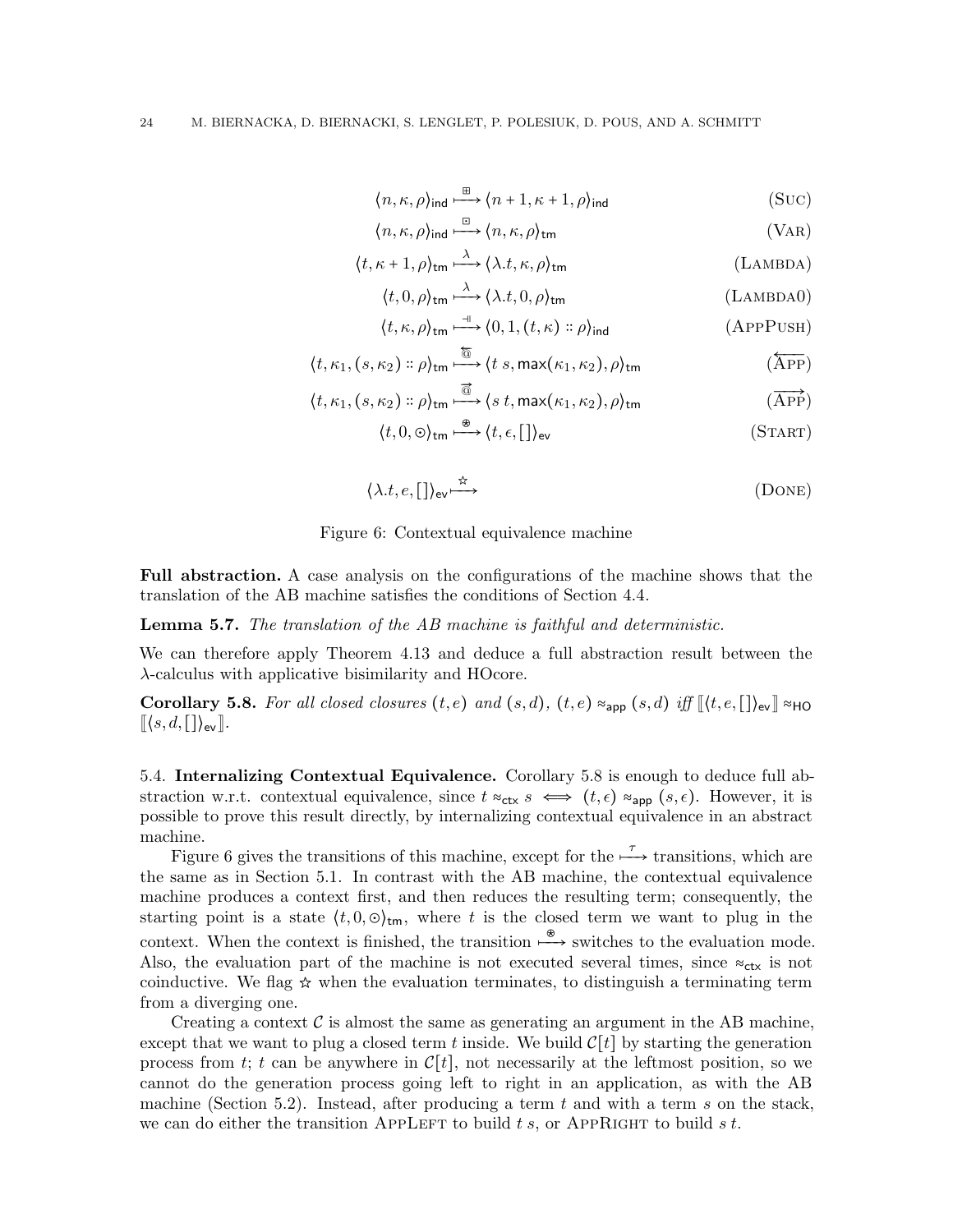**Example 5.9.** We show how to generate the context  $\lambda$ .(0 0) ( $\Box$ 0) around t.

$$
\langle t, 0, \odot \rangle_{\text{tm}} \xrightarrow{\exists} \xrightarrow{\Box} \langle 0, 1, (t, 0) :: \odot \rangle_{\text{tm}}
$$
  
\n
$$
\xrightarrow{\overrightarrow{\text{d}}} \langle t, 0, 1, \odot \rangle_{\text{tm}}
$$
  
\n
$$
\xrightarrow{\exists} \xrightarrow{\Box} \langle 0, 1, (t, 0, 1) :: \odot \rangle_{\text{tm}}
$$
  
\n
$$
\xrightarrow{\exists} \xrightarrow{\Box} \langle 0, 1, (0, 1) :: (t, 0, 1) :: \odot \rangle_{\text{tm}}
$$
  
\n
$$
\xrightarrow{\overrightarrow{\text{d}}} \langle 0, 0, 1, (t, 0, 1) :: \odot \rangle_{\text{tm}}
$$
  
\n
$$
\xrightarrow{\overrightarrow{\text{d}}} \langle (0, 0), (t, 0), 1, \odot \rangle_{\text{tm}}
$$
  
\n
$$
\xrightarrow{\lambda} \langle \lambda. (0, 0), (t, 0), 0, \odot \rangle_{\text{tm}}
$$

The translation of the contextual equivalence machine into HOcore and the full abstraction proofs are similar to the AB machine ones.

<span id="page-24-0"></span>**Theorem 5.10.** If t and s are closed terms, then  $t \approx_{\text{ctx}} s$  iff  $\llbracket \langle t, 0, \odot \rangle_{\text{tm}} \rrbracket \approx_{\text{HO}} \llbracket \langle s, 0, \odot \rangle_{\text{tm}} \rrbracket$ .

# 6. Call-by-Value

We adapt our techniques to the call-by-value setting, by internalizing equivalences into the CK machine.

6.1. The  $CK$  machine. As in call-by-name, we internalize normal-form bisimilarity into a substitution-based abstract machine, namely the CK machine [\[FFF09\]](#page-37-5).

$$
C \coloneqq \langle t, \pi \rangle \mid \langle \pi, v \rangle_{\text{ct}} \tag{configurations}
$$

$$
v \coloneqq x \mid \lambda x. t \tag{values}
$$

 $t, s \coloneqq v \mid t \ t$  (terms)

$$
\pi \coloneqq \bullet t :: \pi \mid v \bullet :: \pi \mid [] \tag{stacks}
$$

$$
\langle t \, s, \pi \rangle \mapsto \langle t, \bullet \, s :: \pi \rangle \tag{FUN}
$$

$$
\langle v, \pi \rangle \mapsto \langle \pi, v \rangle_{\text{ct}} \tag{SWTCH}
$$

$$
\langle \bullet t :: \pi, v \rangle_{\text{ct}} \mapsto \langle t, v \bullet :: \pi \rangle \tag{A} \tag{A} \text{RG}
$$

$$
\langle \lambda x. t \bullet :: \pi, v \rangle_{\text{ct}} \mapsto \langle [v / x]t, \pi \rangle \tag{BETA}
$$

The machine distinguishes configurations of the form  $\langle t, \pi \rangle$ , which evaluates t in the stack  $\pi$ , from configurations  $\langle \pi, v \rangle_{\text{ct}}$ , which decide how computation should proceed depending on the stack  $\pi$ . In left-to-right call-by-value evaluation, we evaluate the function before reducing its argument. What we remember on the stack reflects this order:  $\bullet t$  means that we evaluate the function and remembers its argument t, while  $v \bullet$  means that we evaluate the argument of an already computed function v.

The Fun machine step focuses on the term in function position. When it is evaluated, we look at the stack by switching to the continuation mode (rule SWITCH). Either the top of the stack is an argument which needs to be evaluated (rule Arg), or it is a λ-abstraction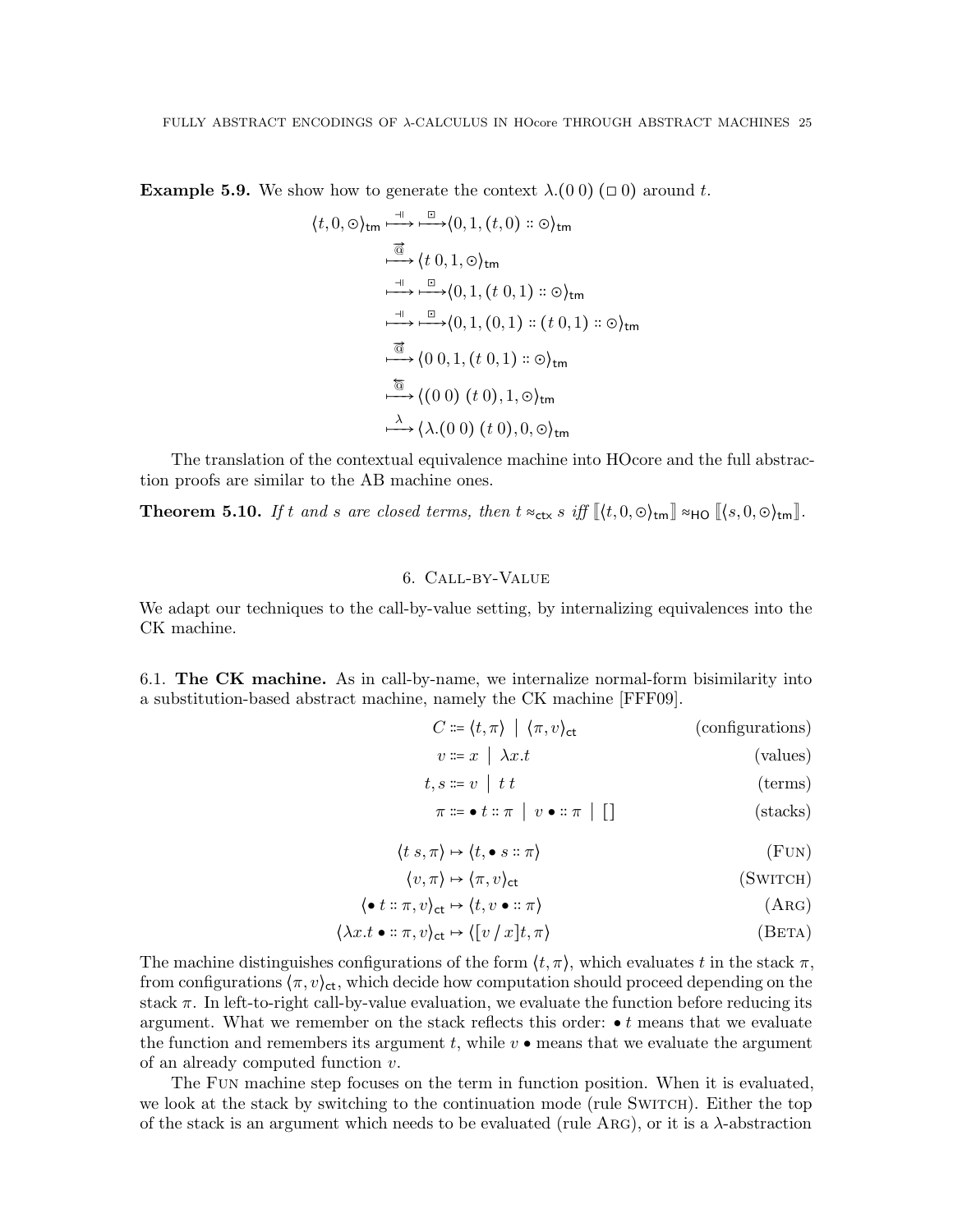$$
[[\langle t,\pi\rangle]] \triangleq [[t]] || \overline{c}([\pi]]\rangle
$$
  
\n
$$
[[\langle \pi, v \rangle_{ct}]] \triangleq [[\pi]] || \overline{val} \langle [[v]]_{v} \rangle
$$
  
\n
$$
[[\cdot]] \triangleq \overline{b} \langle 0 \rangle
$$
  
\n
$$
[\bullet t :: \pi]] \triangleq \text{Arg}([t]], [\pi]]\rangle
$$
  
\n
$$
[[v \bullet :: \pi]] \triangleq \text{Fun}([v]_{v}, [\pi]]\rangle
$$
  
\n
$$
\text{Arg}(P_t, P_{\pi}) \triangleq val(x). (P_t || \overline{c} \langle \text{Fun}(x, P_{\pi}) \rangle)
$$
  
\n
$$
\text{Fun}(P_v, P_{\pi}) \triangleq P_v || \overline{c} \langle P_{\pi} \rangle
$$

$$
\llbracket x \rrbracket_{\mathsf{v}} \triangleq x
$$
  

$$
\llbracket \lambda x. t \rrbracket_{\mathsf{v}} \triangleq val(x). \llbracket t \rrbracket
$$
  

$$
\llbracket v \rrbracket \triangleq c(p). (p \parallel \overline{val} \langle \llbracket v \rrbracket_{\mathsf{v}}))
$$
  

$$
\llbracket t \ s \rrbracket \triangleq c(p). (\llbracket t \rrbracket \parallel \overline{c} \langle \text{Arg} (\llbracket s \rrbracket, p)) )
$$

<span id="page-25-0"></span>Figure 7: Encoding of the CK machine in HOcore

ready to be applied to its argument (rule BETA). When we reduce closed terms, we cannot get a configuration of the form  $\langle x \bullet : \pi, v \rangle_{\text{ct}}$ .

The encoding of the CK machine in HOcore is given in Figure [7.](#page-25-0) Unlike in the KAM, the stack has some control on how the reduction proceeds. It is reflected in the encoding of  $\langle \pi, v \rangle_{\text{ct}}$ , where the encoded value  $\llbracket v \rrbracket_{\text{v}}$  is sent on a channel name val, waiting to be consumed by the stack. The top of the stack decides what becomes of  $[![v]]_{\mathsf{v}}$ : in the case of  $\bullet$  t, the value  $[\![v]\!]_{\mathsf{v}}$  is forwarded to the top of the stack and  $[\![t]\!]$  can reduce. For  $\lambda x.t \bullet$ , the encoded  $\lambda$ -abstraction  $val(x)$ . [[t] is receiving  $[\![v]\!]_{\mathsf{v}}$ , and the computation continues as  $[\![v]\!]_{\mathsf{v}}/x]$  [[t]: as for the KAM, we encode  $\beta$ -reduction by a HOcore communication.

The encoding of values considered as terms  $||v||$  is uniform, and recreates the encoding of  $\langle \pi, v \rangle_{\text{ct}}$  by capturing the current stack and running it in parallel with  $val(\llbracket v \rrbracket_{\text{v}})$ . The encoding of the application  $\llbracket t \rrbracket$  is as expected: it runs  $\llbracket t \rrbracket$  and pushes  $\llbracket s \rrbracket$  on the current stack. Like for the KAM, the encoding of the CK machine needs only two names, c and val.

We have a one-to-one correspondence between the CK-machine and its translation, a result stronger than for the KAM (cf. Theorem [3.1\)](#page-5-1): the administrative SWITCH step, which does not exist in the KAM, corresponds to a communication in the HOcore translation.

**Theorem 6.1.** If  $C \mapsto C'$ , then  $\llbracket C \rrbracket \xrightarrow{\tau} \llbracket C' \rrbracket$ . If  $\llbracket C \rrbracket \xrightarrow{\tau} P$ , then there exists  $C'$  such that  $P = [C']$ .

6.2. **Bisimilarities.** To internalize normal-form bisimilarity, we distinguish free variables  $f$ from bound variables x, as in Section [4.](#page-6-1) We assume  $\lambda$ -terms to be well-formed, so that every bound variable has its binder.

$$
t, s \coloneqq f \mid x \mid \lambda x. t \mid t \cdot t \qquad v \coloneqq f \mid \lambda x. t
$$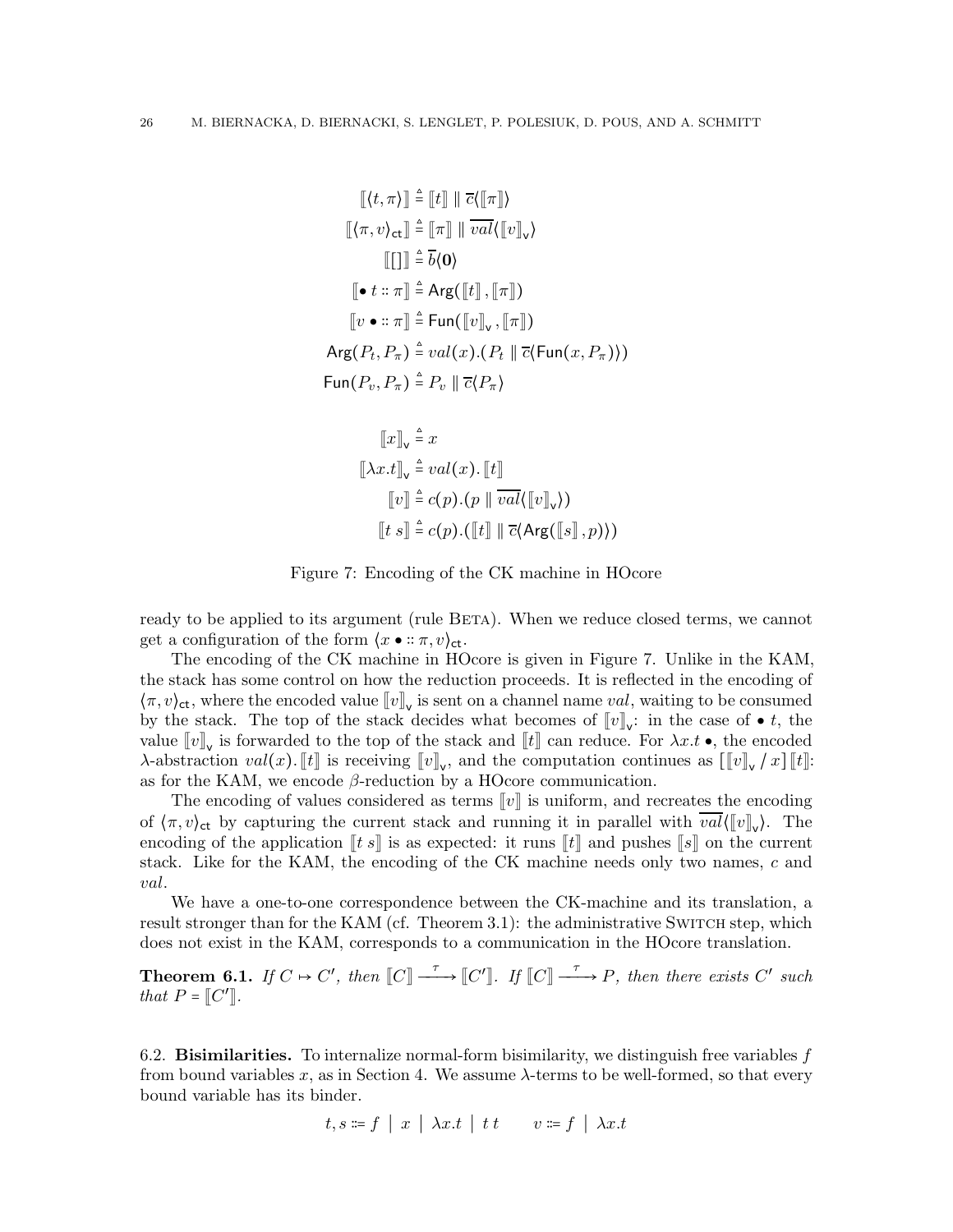The evaluation of an open term may result either in a value in an empty stack, or in a stuck term of the form  $\langle f \bullet : \pi, v \rangle_{\text{ct}}$ : because the function is a free variable, the  $\beta$ -reduction cannot be triggered. Normal-form bisimilarity should be defined on these two kinds of normal forms.

For values, a first possibility is to proceed as in call-by-name, i.e., to equate identical free variables, and to relate the bodies of  $\lambda$ -abstraction. Distinguishing values depending on their kind is too discriminating in call-by-value: it violates in particular the  $\eta$ -law, because a free variable f cannot be equated with its  $\eta$ -expansion  $\lambda x.f x$ . Lassen [\[Las05\]](#page-37-14) proposes instead to compare values by applying them to a fresh variable. For instance, applying  $f$ and  $\lambda x.f x$  to a fresh variable f' produces the same term f f' on both sides after evaluation.

Normal-form bisimilarity compares two stuck terms  $\langle f \bullet : \pi, v \rangle_{\text{ct}}$  and  $\langle f \bullet : \pi', v' \rangle_{\text{ct}}$  by relating v and v', and by testing  $\pi$  and  $\pi'$  with a fresh variable f. To reflect this test on stacks, we define normal-form bisimilarity not on terms, but on configurations.

**Definition 6.2.** A symmetric relation  $\mathcal{R}$  on configurations is a normal-form bisimulation if  $C \mathcal{R} C'$  implies:

- if  $C \mapsto^* \langle [ \cdot], v \rangle_{\text{ct}}$ , then there exists v' such that  $C' \mapsto^* \langle [ \cdot], v' \rangle_{\text{ct}}$  and for all fresh f, we have  $\langle v \bullet : [\,], f \rangle_{\mathsf{ct}} \mathrel{\mathcal{R}} \langle v' \bullet : [\,], f \rangle_{\mathsf{ct}};$
- if  $C \mapsto^* \langle f \bullet :: \pi, v \rangle_{\text{ct}}$ , then there exist  $\pi'$  and  $v'$  such that  $C' \mapsto^* \langle f \bullet :: \pi', v' \rangle_{\text{ct}}$ , and for all fresh f, we have  $\langle v \bullet : [[], f'] \rangle_{\text{ct}} \mathcal{R} \langle v' \bullet : [[], f'] \rangle_{\text{ct}}$  and  $\langle \pi, f' \rangle_{\text{ct}} \mathcal{R} \langle \pi', f' \rangle_{\text{ct}}$ .

Normal-form bisimilarity  $\approx_{\sf nf}$ , is the largest normal-form bisimulation.

In both clauses, we compare values by considering configurations of the form  $\langle v \bullet \cdot : \cdot \rangle$  $[0, f)$ <sub>ct</sub>, which corresponds to the application v f, as wished. Normal-form bisimilarity is extended to terms so that  $t \approx_{\text{nf}} s$  if  $\langle t, [\cdot] \rangle \approx_{\text{nf}} \langle s, [\cdot] \rangle$ .

We internalize applicative bisimilarity as in call-by-name (Section [5\)](#page-14-0), by considering a λ-calculus with de Bruijn indices and an environment-based CK machine, i.e., the CEK abstract machine [\[FF86,](#page-37-15) [FFF09\]](#page-37-5). The definition of the bisimilarity differs from call-by-name only in the fact that the testing argument must be a  $\lambda$ -abstraction. Consequently, we just use the argument-generating rules from Figure [4](#page-17-0) on top of the CEK machine, and change the rule RESTART so that it can trigger only if the constructed term is a  $\lambda$ -abstraction. Internalizing contextual equivalence in call-by-value simply consists in adding the unmodified rules for generating a context (Section [5.4\)](#page-23-0) on top of the CEK machine. In the rest of this section, we discuss only the more interesting case of the NFB machine and its translation in HOcore.

6.3. NFB Machine. We extend the CK machine into a NFB machine in Figure [8.](#page-27-0) Configurations include a counter  $n$  to generate fresh variables, as in call-by-name. The first four machine steps correspond to the CK machine, while the last three ones compare normal forms.

If we get a value, we flag ⊚ and apply it to a fresh variable (transition Val). In the case of a stuck term  $\langle f \bullet :: \pi, v \rangle_{\text{ct}}$ , we have to choose whether we test v (transition STUCK-VAL) or  $\pi$  (transition STUCK-CONTEXT). In both cases, we flag the free variable f. The test for values is the same as in the transition VAL. If we choose the stack  $\pi$ , we simply restart the machine in continuation mode with  $\pi$  and a fresh variable.

We prove that the resulting machine equivalence coincides with normal-form bisimilarity using the same proof technique as in call-by-name.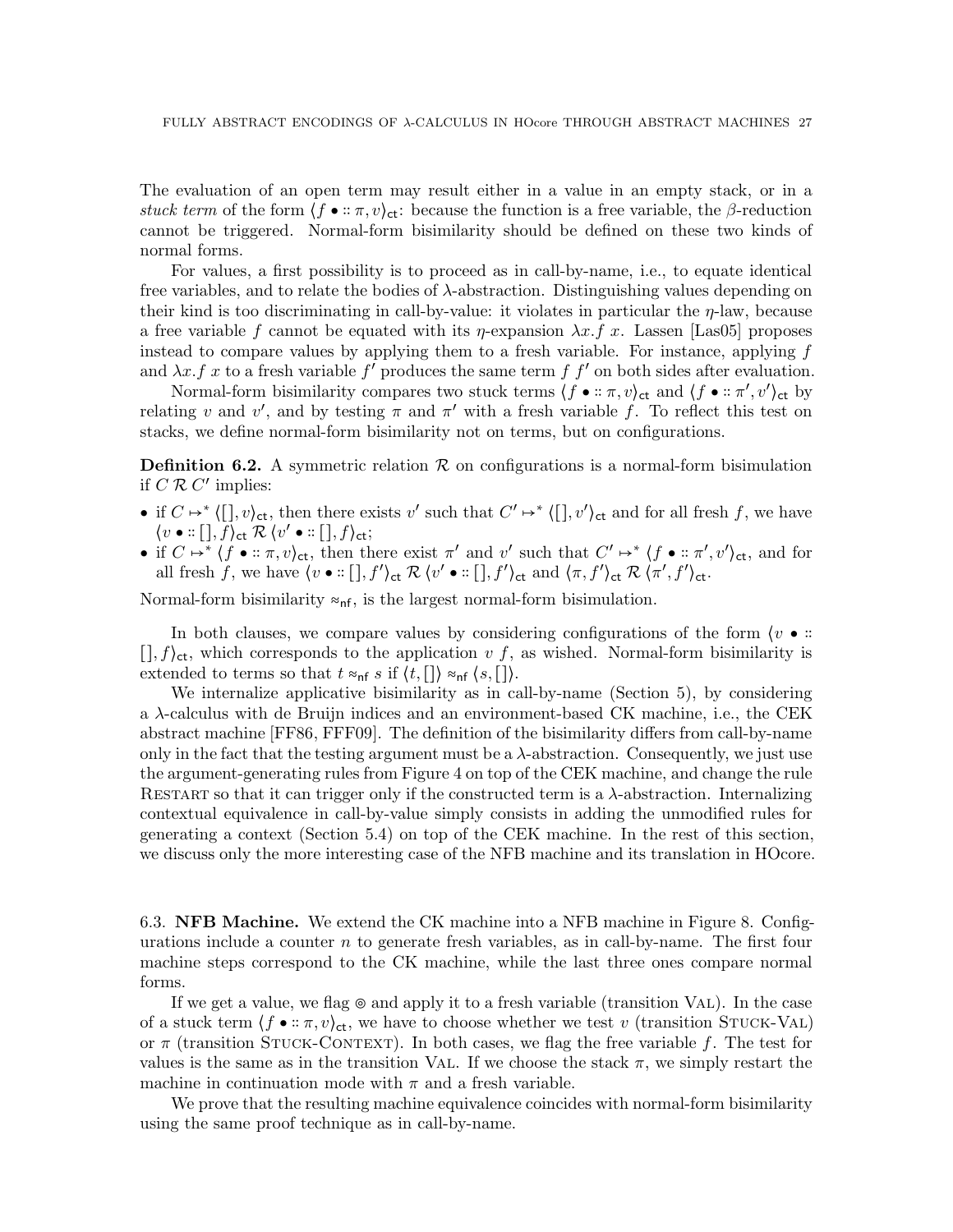$$
\langle t \ s, \pi, n \rangle_{\text{ev}} \xrightarrow{\tau} \langle t, \bullet s :: \pi, n \rangle_{\text{ev}} \tag{FUN}
$$

$$
\langle v, \pi, n \rangle_{\text{ev}} \stackrel{\tau}{\mapsto} \langle \pi, v, n \rangle_{\text{ct}}
$$
 (SWITCH)

$$
\langle \bullet t :: \pi, v, n \rangle_{\text{ct}} \xrightarrow{\tau} \langle t, v \bullet :: \pi, n \rangle_{\text{ev}} \tag{A}(\text{RG})
$$

$$
\langle \lambda x. t \bullet :: \pi, v, n \rangle_{\text{ct}} \xrightarrow{\tau} \langle [v/x]t, \pi, n \rangle_{\text{ev}} \tag{BETA}
$$

$$
\langle [[], v, n \rangle_{\text{ct}} \stackrel{\circ}{\mapsto} \langle v \bullet :: [[], n, n+1 \rangle_{\text{ct}} \qquad (VAL)
$$

$$
\langle f \bullet :: \pi, v, n \rangle_{\text{ct}} \stackrel{f}{\mapsto} \stackrel{\blacktriangledown}{\longleftrightarrow} \langle v \bullet :: [[], n, n+1 \rangle_{\text{ct}} \qquad (\text{STUCK-VAL})
$$

$$
\langle f \bullet :: \pi, v, n \rangle_{\text{ct}} \stackrel{f}{\leftrightarrow} \stackrel{\bullet}{\leftrightarrow} \langle \pi, n, n+1 \rangle_{\text{ct}} \qquad (\text{STuck-CONTEXT})
$$

#### <span id="page-27-0"></span>Figure 8: NFB machine for call by value

Theorem 6.3. t ≈<sub>nf</sub> s iff there exists  $n > \max(\text{fv}(t) \cup \text{fv}(s))$  such that  $\langle t, [\cdot], n \rangle_{\text{ev}} \approx_{\text{m}}$  $\langle s, [\cdot], n \rangle_{\text{ev}}$ .

Remark 6.4. If we consider the finer bisimilarity which distinguishes values based on their kind, we would replace VAL with the transitions DONE and LAMBDA below, and STUCK-VAL with the new step below.

$$
\langle [0, f, n \rangle_{\text{ct}} \stackrel{f \quad \text{tr}}{\rightarrow} \stackrel{\text{tr}}{\rightarrow} \qquad (DONE)
$$

$$
\langle [ \, ] , \lambda x.t, n \rangle_{\text{ct}} \stackrel{\circ}{\mapsto} \langle [ n \, / \, x ] t, [ \, ], n+1 \rangle_{\text{ev}} \tag{Lambda}
$$

$$
\langle f \bullet :: \pi, v, n \rangle_{\text{ct}} \stackrel{f}{\mapsto} \stackrel{\blacktriangledown}{\longleftrightarrow} \langle [ \, ] , v, n \rangle_{\text{ct}} \tag{STuck-VAL}
$$

If we get a free variable, we signal it and we are done. We instantiate  $\lambda$ -abstractions with a fresh variable. Finally, the transition STUCK-VAL goes to  $\langle \cdot | v, n \rangle_{\text{ct}}$ , after which we immediately apply either DONE or LAMBDA depending on  $v$ .

We present the encoding of the call-by-value NFB machine in Figure [9.](#page-28-1) We follow the same principles as in Section [4.3.](#page-9-1) For example, we still use an output on  $b$  to describe what to do when the stack is empty—run the Restart process; the message on b is simply discarded when the stack is not empty. The Restart process flags ⊚ and then recreates the configuration where the value in val is applied to a fresh variable, represented by the counter n stored in k.

A free variable f is observable in a stuck configuration  $\langle f \bullet :: \pi, v, n \rangle_{\text{ct}}$ ; in that case, it signals itself with a sequence of inputs on *suc* ended by an input on  $z$ , and then it nondeterministically chooses between testing v or  $\pi$ . The Chce $(P_v, P_\pi, P_n)$  process is making that choice, applying  $P_n$  to  $P_v$  in the first case, or running  $P_n$  in  $P_\pi$  in the second one. Unlike in call-by-name, we do not have to go recursively through the stack: as a result, although the CK machine is more complex than the KAM, the translation of the call-by-value NFB machine is arguably simpler than the call-by-name one.

The translation of Figure [9](#page-28-1) is faithful and deterministic, from which we can deduce full abstraction w.r.t. normal-form bisimilarity.

**Theorem 6.5.**  $t \approx_{\text{nf}} s$  iff there exists  $n > \max(\text{fv}(t) \cup \text{fv}(s))$  such that  $\langle \lbrack t, [\cdot], n \rangle_{\text{ev}} \rbrack \approx_{\text{HO}}$  $\llbracket \langle s, [\cdot], n \rangle_{\text{ev}} \rrbracket.$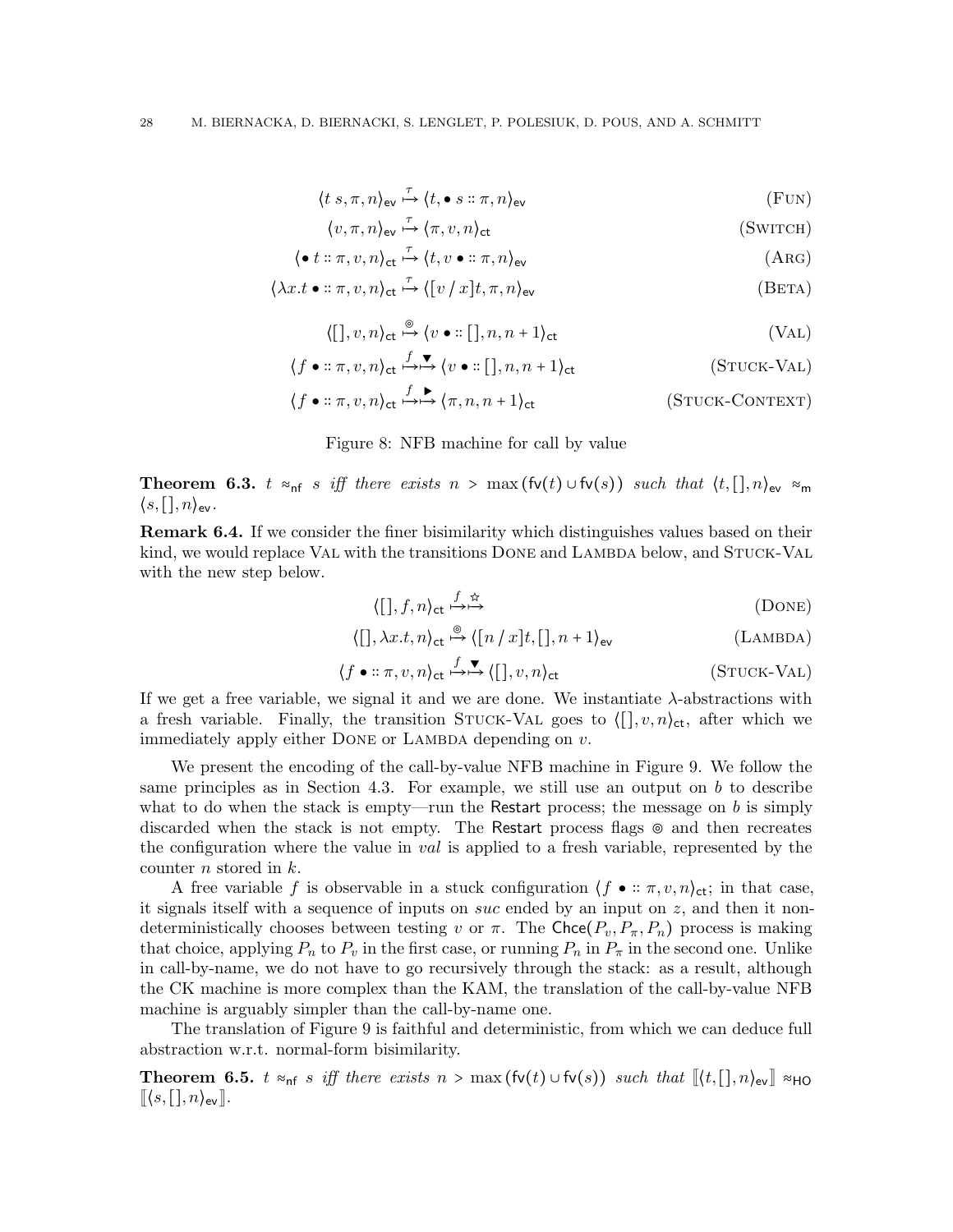$$
[[t s]] \triangleq c(p).([\![t]\!] \parallel \overline{c} \langle \text{Arg}([\![s]\!], p) \rangle)
$$

$$
[[v]] \triangleq c(p).(p \parallel \overline{val} \langle [[v]]_v \rangle \parallel \overline{b} \langle \text{Restart} \rangle)
$$

$$
[[\lambda x. t]]_v \triangleq val(x).b(.) . [[t]]
$$

$$
[[f]]_v \triangleq [[f]]_{int}
$$

$$
\llbracket 0 \rrbracket_{\mathsf{Int}} \triangleq z(\mathsf{-}).val(x)\mathsf{.}c(p)\mathsf{.}k(y)\mathsf{.}b(\mathsf{-}).\mathsf{Check}(x,p,y) \llbracket n+1 \rrbracket_{\mathsf{Int}} \triangleq suc(\mathsf{-}).\llbracket n \rrbracket_{\mathsf{Int}} \text{Restart} \triangleq \otimes(\mathsf{-}).val(x)\mathsf{.}k(y)\mathsf{.}(\mathsf{Fun}(x,\llbracket [\cdot]\rrbracket) \parallel \overline{val}\langle y \rangle \parallel \overline{k}\langle suc(\mathsf{-}).y \rangle \parallel \overline{b}\langle 0 \rangle ) \mathsf{Check}(P_v, P_\pi, P_n) \triangleq \blacktriangledown(\mathsf{-}).(\mathsf{Fun}(P_v, \llbracket [\cdot]\rrbracket) \parallel \overline{val}\langle P_n \rangle \parallel \overline{k}\langle suc(\mathsf{-}).P_n \rangle \parallel \overline{b}\langle \mathsf{Restart}\rangle ) \n+ \blacktriangleright(\mathsf{-}).(P_\pi \parallel \overline{val}\langle P_n \rangle \parallel \overline{k}\langle suc(\mathsf{-}).P_n \rangle \parallel \overline{b}\langle \mathsf{Restart}\rangle )
$$

$$
\llbracket \llbracket \rrbracket \rrbracket \triangleq b(x).x
$$
\n
$$
\llbracket \bullet t :: \pi \rrbracket \triangleq \text{Arg}(\llbracket t \rrbracket, \llbracket \pi \rrbracket)
$$
\n
$$
\llbracket v \bullet :: \pi \rrbracket \triangleq \text{Fun}(\llbracket v \rrbracket_{\vee}, \llbracket \pi \rrbracket)
$$
\n
$$
\text{Arg}(P_t, P_{\pi}) \triangleq val(x).b(\_)(P_t \parallel \overline{c}(\text{Fun}(x, P_{\pi})))
$$
\n
$$
\text{Fun}(P_v, P_{\pi}) \triangleq P_v \parallel \overline{c} \langle P_{\pi} \rangle
$$

$$
\begin{aligned} & \left[ \langle t, \pi, n \rangle_\text{ev} \right] \triangleq \left[ \! \left[ t \right] \right] \parallel \overline{c}(\left[ \! \left[ \pi \right] \! \right] ) \parallel \overline{k}(\left[ \! \left[ n \right] \! \right]_\text{Int}) \\ & \left[ \! \left[ \langle \pi, v, n \rangle_\text{ct} \right] \right] \triangleq \left[ \! \left[ \pi \right] \right] \parallel \overline{val} \langle \left[ \! \left[ v \right] \! \right]_\text{v}) \parallel \overline{k} \langle \left[ \! \left[ n \right] \! \right]_\text{Int} \rangle \parallel \overline{b} \langle \text{Restart} \rangle \end{aligned}
$$

## <span id="page-28-1"></span>Figure 9: Encoding of the call-by-value NFB machine into HOcore

## 7. CONTROL OPERATORS

<span id="page-28-0"></span>The benefit of using abstract machines as an intermediary step is that our encoding can easily be extended to control operators, the semantics of which can be expressed using abstract machines. Among the existing control operators, we choose to encode the  $\lambda \mu$ calculus [\[Par92\]](#page-37-7), to show how to deal with a calculus with multiple binders.

7.1. Extended KAM for the Call-by-Name  $\lambda \mu$ -calculus. The  $\lambda \mu$ -calculus extends the λ-calculus with names or *continuation variables*—ranged over by  $\alpha$  and  $\beta$ —which represent an unknown continuation, and a  $\mu$  operator to capture continuations. The syntax of terms becomes as follows.

$$
t \coloneqq x \mid \lambda x.t \mid t t \mid \mu \alpha. [\beta] t
$$

The semantics is not defined on plain terms but on *named terms* of the form  $[\alpha]t$ . In  $\mu\alpha$ .[β]t, the occurrences of  $\alpha$  in [β]t are bound. We write fn(t) and fn([ $\alpha$ ]t) for the set of free names of a term or named term. A term is closed if it has no free variable and no free name. A named term  $\lceil \alpha \rceil t$  cannot be closed as it has at least  $\alpha$  among its free names.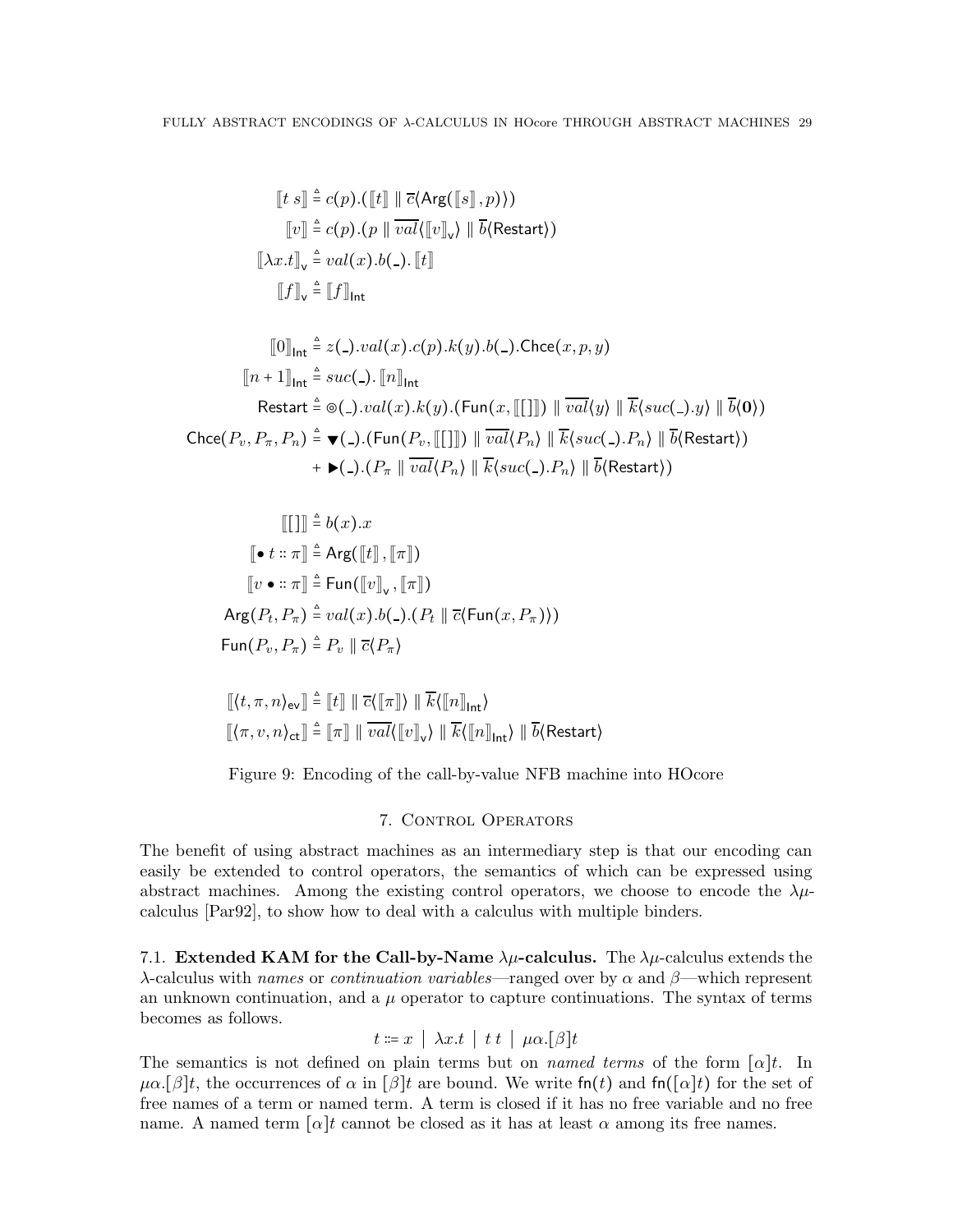$$
\langle \pi / \alpha \rangle \alpha \triangleq \pi \qquad \alpha \{t\} \triangleq [\alpha]t
$$
  

$$
\langle \pi / \alpha \rangle \beta \triangleq \beta \text{ if } \alpha \neq \beta \qquad (s :: \pi) \{t\} \triangleq \pi \{t s\}
$$
  

$$
\langle \pi / \alpha \rangle x \triangleq x
$$
  

$$
\langle \pi / \alpha \rangle \lambda x. t \triangleq \lambda x. \langle \pi / \alpha \rangle t
$$
  

$$
\langle \pi / \alpha \rangle (t s) \triangleq \langle \pi / \alpha \rangle t \langle \pi / \alpha \rangle s
$$
  

$$
\langle \pi / \alpha \rangle \mu \beta_1 . [\beta_2] t \triangleq \mu \beta_1 . (\langle \pi / \alpha \rangle \beta_2) \{ \langle \pi / \alpha \rangle t \}
$$

<span id="page-29-0"></span>Figure 10: Structural Substitution

We define the semantics of the  $\lambda \mu$ -calculus using an extension of the KAM, meaning that the continuations captured by the  $\mu$  operator are represented by stacks. Like in the callby-name  $\lambda$ -calculus, a stack represents a sequence of applications of terms; the difference is that it is ended by a name which represents the toplevel in which the term is executed.

 $\pi \coloneqq t :: \pi \mid \alpha$ 

The term  $\mu \alpha$ .[β]t captures such a stack  $\pi$  to replace  $\alpha$  in [β]t with it. Structural substitution [\[AH08\]](#page-36-8)  $\langle \pi / \alpha \rangle t$  produces a plain term where the name  $\alpha$  is replaced by  $\pi$ in t. It is defined in Figure [10,](#page-29-0) alongside two auxiliary operations: name substitution  $\langle \pi/\alpha \rangle$  which produces a stack, and plugging  $\pi\{t\}$  which produces a named term. Plugging simply reconstructs around t the applications represented by the stack  $\pi$ . In the case  $\langle \pi/\alpha \rangle \mu \beta_1$ . [ $\beta_2$ ]t, we assume the free name  $\alpha$  to be distinct from  $\beta_1$ , which is always possible using  $\alpha$ -conversion. The captured stack  $\pi$  is restored when  $\beta_2 = \alpha$ , as we plug  $\langle \pi / \alpha \rangle t$  inside π.

The semantics is given by the extended KAM, defined on the same configurations as in Section [3.](#page-4-0)

$$
C \coloneqq \langle t, \pi \rangle \tag{configurations}
$$

$$
\langle t \, s, \pi \rangle \mapsto \langle t, s :: \pi \rangle \tag{PUSH}
$$

$$
\langle \lambda x. t, s :: \pi \rangle \mapsto \langle [s / x]t, \pi \rangle \tag{GRAB}
$$

$$
\langle \mu \alpha. [\beta] t, \pi \rangle \mapsto \langle \langle \pi / \alpha \rangle t, \langle \pi / \alpha \rangle \beta \rangle \tag{CAPTURE}
$$

The Push and GRAB steps are unchanged. The last step captures the stack  $\pi$  and replaces  $\alpha$ with it, thanks to the operations defined in Figure [10.](#page-29-0) To evaluate a closed term, we assume the existence of a distinguished name tp representing the toplevel [\[AH08\]](#page-36-8), and we execute  $\langle t, \texttt{tp} \rangle$ .

**Example 7.1.** Unlike the  $\mu$  operator, the control operator call/cc from Scheme leaves the captured stack in place when it triggers. This behaviour can be encoded in the  $\lambda \mu$ -calculus as follows [\[Par92\]](#page-37-7):

$$
\mathsf{callcc} \stackrel{\scriptscriptstyle\triangle}{=} \lambda x.\mu\alpha. [\alpha]x \; \lambda y.\mu\beta. [\alpha]y
$$

The captured stack is immediately restored, but also saved in the value passed to  $x$ . To illustrate the extended KAM, we run it on an example. Let  $id \triangleq \lambda x.x, \Omega \triangleq (\lambda x.x x)(\lambda x.x x)$ ,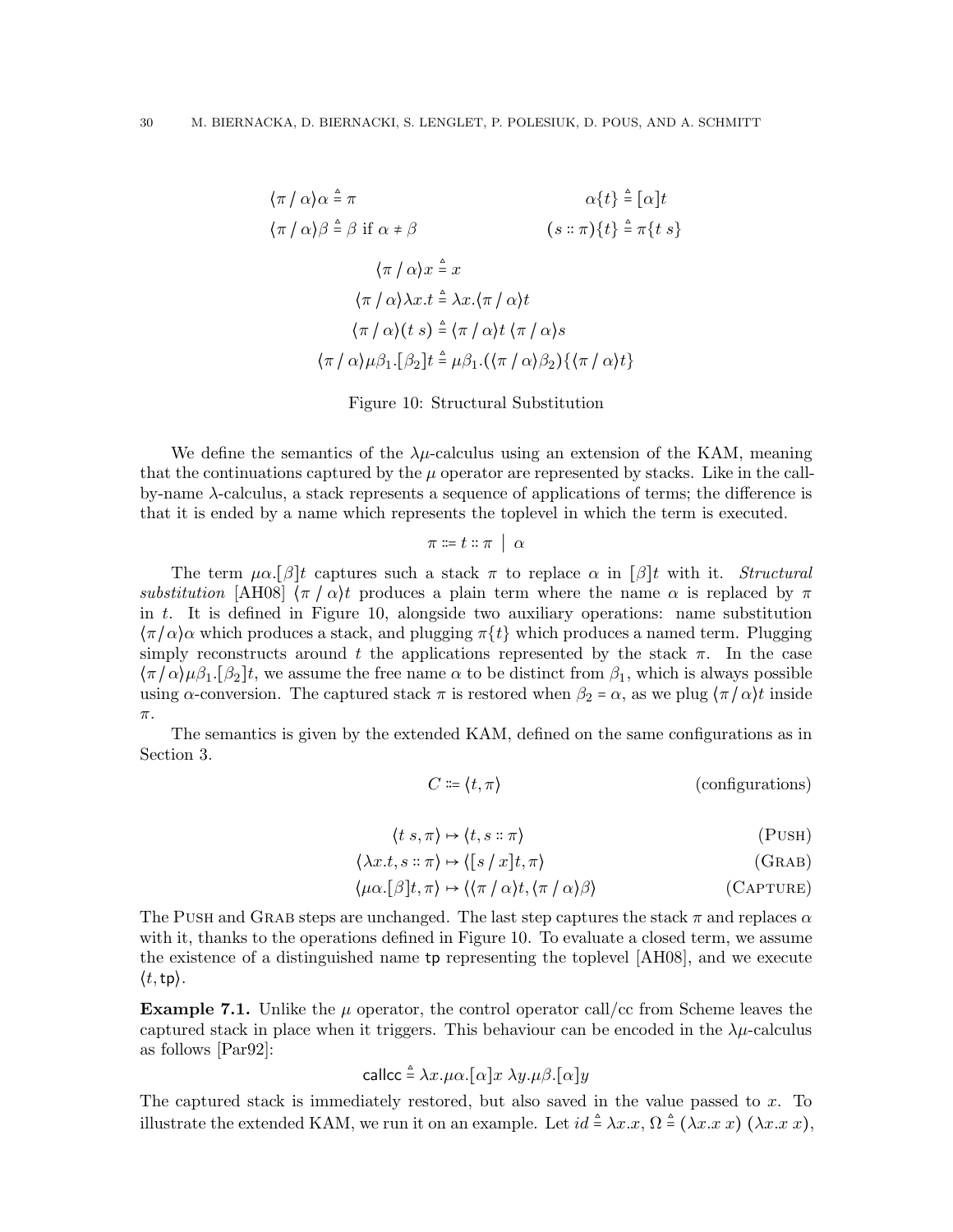$v \triangleq \lambda z \ldotp z \ldotp id \Omega$ , and t be any term. We compute callce v t in the name tp.

$$
\langle \text{calculate } v \ t, \text{tp} \rangle \mapsto^2 \langle \text{calculate}, v :: t :: \text{tp} \rangle \qquad (\text{PUSH - PUSH})
$$
  
\n
$$
\mapsto \langle \mu \alpha. [\alpha] v \lambda y. \mu \beta. [\alpha] y, t :: \text{tp} \rangle \qquad (\text{GRAB})
$$
  
\n
$$
\mapsto \langle v \lambda y. \mu \beta. [\text{tp}] y \ t, t :: \text{tp} \rangle \qquad (\text{CAPTURE})
$$
  
\n
$$
\mapsto^2 \langle (\lambda y. \mu \beta. [\text{tp}] y \ t) \ id \Omega, t :: \text{tp} \rangle \qquad (\text{PUSH - GRAB})
$$
  
\n
$$
\mapsto^3 \langle \mu \beta. [\text{tp}] id \ t, \Omega :: t :: \text{tp} \rangle \qquad (\text{PUSH - PUSH - GRAB})
$$
  
\n
$$
\mapsto \langle id \ t, \text{tp} \rangle \qquad (\text{PUSH - PUSH - GRAB})
$$
  
\n
$$
\mapsto^2 \langle t, \text{tp} \rangle \qquad (\text{PUSH - GRAB})
$$

After the first capture, the stack  $t ::$  tp is still in place, while the stack  $\Omega :: t ::$  tp disappears during the second capture, because  $\beta$  does not occur in the body of the  $\mu$  operator.

Using a substitution-based semantics for the  $\mu$  operator means it can easily be encoded in HOcore as a higher-order communication. We translate names as HOcore variables, chosen to be distinct from the set of translated term variables. When we evaluate closed terms, the distinguished name tp is the end of the stack and is translated as such. The  $\mu$ operator is translated as follows.

$$
\begin{aligned}\n\llbracket \mathbf{tp} \rrbracket \triangleq \overline{b} \langle \mathbf{0} \rangle \\
\llbracket \mu \alpha. [\beta] t \rrbracket \triangleq c(\alpha). (\llbracket t \rrbracket \parallel \overline{c} \langle \beta \rangle)\n\end{aligned}
$$

The rest of the translation is the same as in Section [3.](#page-4-0) The translated  $\mu$  operator reflects the CAPTURE step by receiving the current stack on  $c$ . Because we execute closed terms, either  $\beta = \alpha$ , or  $\beta$  is bound higher in the term and has been substituted before we get to this point. The term  $\llbracket t \rrbracket$  is therefore executed in a previously captured stack.

The correspondence between the extended KAM and its HOcore translation can be stated the same way as for the regular KAM (Theorem [3.1\)](#page-5-1). The CAPTURE step corresponds to exactly one communication in the translation of the machine.

7.2. NFB Machine. To internalize normal-form bisimilarity into the extended KAM, we need to distinguish not only free variables f from bound variables x, but also free names  $\phi$ ,  $\psi$ from bound names  $\delta$ . Indeed, normal-form bisimilarity uses fresh names to compare terms and discriminates terms based on these names. We change the syntax of terms as follows.

$$
\alpha \coloneqq \phi \mid \delta \qquad t \coloneqq f \mid x \mid \lambda x. t \mid t \mid \mu \delta. [\alpha] t
$$

We assume terms to be well-formed, i.e., to not contain a bound variable or bound name without its binder. The name at the end of a stack is necessarily free.

$$
\pi \coloneqq t :: \pi \;\mid\; \phi
$$

Given two stacks  $\pi_1$ ,  $\pi_2$ , we write  $\pi_1 \mathcal{R} \pi_2$  if their elements are pairwise related and they are ended by the same name. Formally, we have either  $\pi_1 = \pi_2 = \phi$  for some  $\phi$ , or  $\pi_1 = t :: \pi'_1, \ \pi_2 = s :: \pi'_2, \ t \mathcal{R} \ s$ , and  $\pi'_1 \mathcal{R} \ \pi'_2$ . The definition of normal-form bisimilarity for the call-by-name  $\lambda \mu$ -calculus [\[Las06\]](#page-37-16) is as follows.

**Definition 7.2.** A symmetric relation  $\mathcal{R}$  is a normal-form bisimulation if  $t \mathcal{R} s$  and  $\phi$  fresh implies: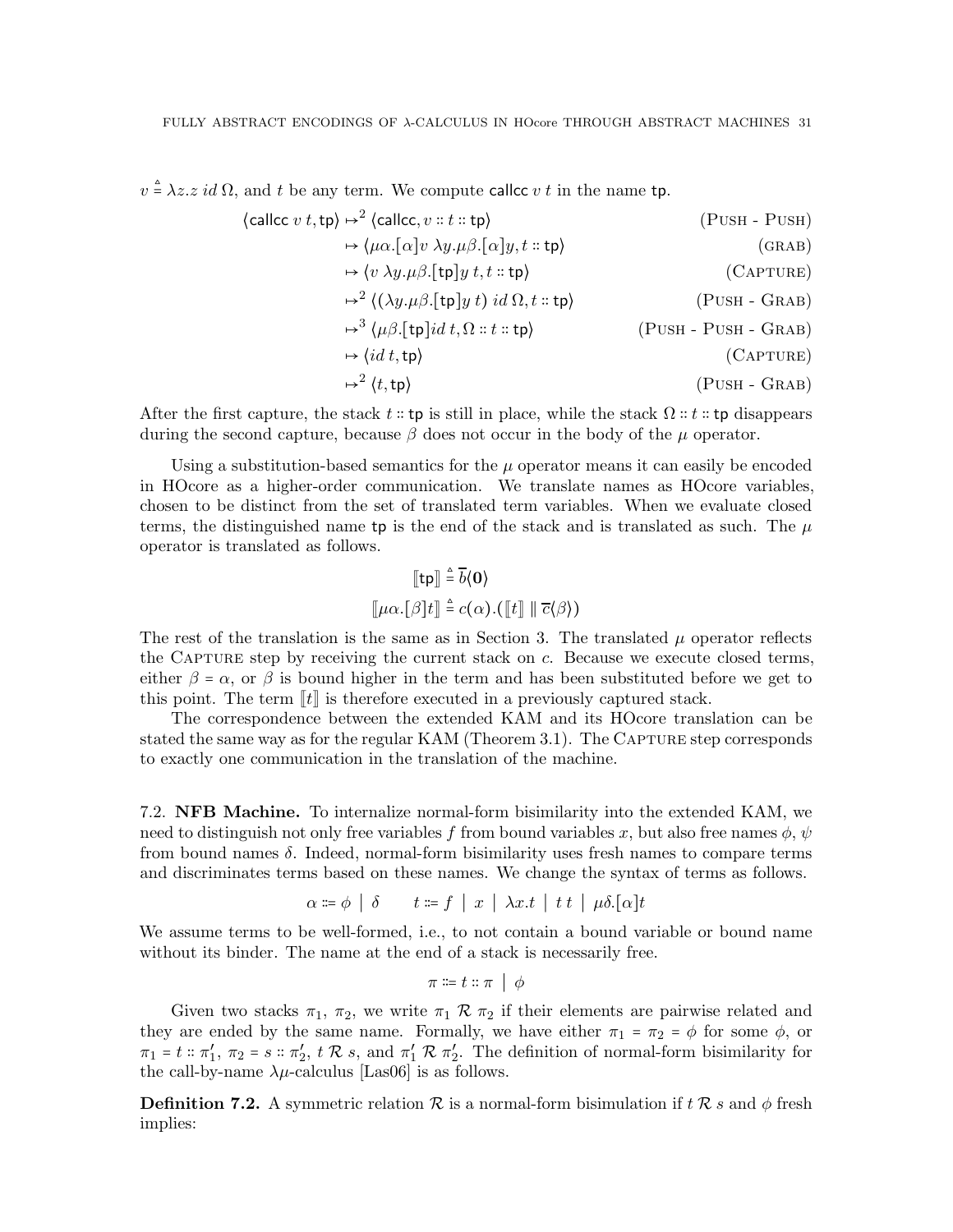$$
\langle t \ s, \pi, n, m \rangle_{\text{ev}} \stackrel{\tau}{\mapsto} \langle t, s \ :: \pi, n, m \rangle_{\text{ev}} \tag{PUSH}
$$

$$
\langle \lambda x. t, s :: \pi, n, m \rangle_{\text{ev}} \stackrel{\tau}{\mapsto} \langle [s / x]t, \pi, n, m \rangle_{\text{ev}} \tag{GRAB}
$$

$$
\langle \mu \delta. [\alpha] t, \pi, n, m \rangle_{\text{ev}} \stackrel{\tau}{\mapsto} \langle \langle \pi / \delta \rangle t, \langle \pi / \delta \rangle \alpha, n, m \rangle_{\text{ev}}
$$
 (CAPTURE)

$$
\langle \lambda x.t, \phi, n, m \rangle_{\text{ev}} \xrightarrow{\phi} \bigoplus \langle [n/x]t, m, n+1, m+1 \rangle_{\text{ev}} \qquad \text{(Lambda)}
$$

$$
\langle f, \pi, n, m \rangle_{\text{ev}} \stackrel{f}{\rightarrow} \langle \pi, n, m \rangle_{\text{ct}} \tag{VAR}
$$

$$
\langle \phi, n, m \rangle_{\text{ct}} \stackrel{\phi \quad \star}{\longrightarrow \longrightarrow} \tag{DONE}
$$

$$
\langle t::\pi, n, m\rangle_{\text{ct}} \stackrel{\blacktriangledown}{\longrightarrow} \langle t, m, n, m+1\rangle_{\text{ev}} \qquad (\text{ENTER})
$$

<span id="page-31-0"></span>
$$
\langle t : \pi, n, m \rangle_{\text{ct}} \stackrel{\blacktriangleright}{\longrightarrow} \langle \pi, n, m \rangle_{\text{ct}} \tag{SkIP}
$$

### Figure 11: NFB machine for the call-by-name  $\lambda \mu$ -calculus

- if  $\langle t, \phi \rangle \mapsto^* \langle \lambda x. t', \psi \rangle$ , then there exists s' such that  $\langle s, \phi \rangle \mapsto^* \langle \lambda x. s', \psi \rangle$  and  $[f / x] t' \mathcal{R}$  $[f/x]s'$  for a fresh  $f$ ;
- if  $\langle t, \phi \rangle \mapsto^* \langle f, \pi \rangle$ , then there exists  $\pi'$  such that  $\langle s, \phi \rangle \mapsto^* \langle f, \pi' \rangle$  and  $\pi \mathcal{R} \pi'$ .

Normal-form bisimilarity is the largest normal-form bisimulation.

The definition is almost the same as in  $\lambda$ -calculus (Definition [4.1\)](#page-6-2) except for names. Terms are compared within some fresh name  $\phi$ , and the resulting normal forms are expected to exhibit a common name  $\psi$  (not necessarily equal to  $\phi$ ). Terms evaluating to normal forms with distinct toplevel names would imply that they return to different continuations, and a surrounding context could easily distinguish them by picking a terminating continuation for a term and a diverging continuation for the other.

We adapt the λ-calculus NFB machine to take these changes into account, resulting in the machine of Figure [11.](#page-31-0) In the machine, free names are natural numbers, and configurations  $\langle t, \pi, n, m \rangle_{\text{ev}}$  include an extra counter m to generate fresh names. This counter is used as a new stack whenever we restart a computation, in the LAMBDA and ENTER steps. The LAMBDA and DONE steps now flag the free name  $f$  of the resulting normal forms. The rest of the machine is the same as in  $\lambda$ -calculus, except for the CAPTURE step.

The translation of the NFB machine for the  $\lambda \mu$ -calculus into HOcore follows the same principles as in λ-calculus. We just need to be careful to distinguish between numbers representing free variables from those standing for free names—by using distinct HOcore names  $suc_v$ ,  $z_v$  and  $suc_n$ ,  $z_n$ . We can prove the equivalence between normal-form bisimilarity and its machine, and between the NFB machine and its translation as in Section [4.](#page-6-1)

Theorem 7.3.  $t \approx_{\text{nf}} s$  iff there exists  $n > \max(\text{fv}(t) \cup \text{fv}(s))$  and  $m > \max(\text{fn}(t) \cup \text{fn}(s))$ such that  $\llbracket \langle t, m, n, m + 1 \rangle_{\text{ev}} \rrbracket \approx_{\text{HO}} \llbracket \langle s, m, n, m + 1 \rangle_{\text{ev}} \rrbracket$ .

7.3. Environment-based Abstract Machine. As in λ-calculus (Section [5\)](#page-14-0), internalizing applicative bisimilarity requires to generate a testing argument. Because we cannot generate binders in the HOcore translation, we consider a de Bruijn syntax for terms and an environment-based machine. However, unlike in  $\lambda$ -calculus, named terms are not completely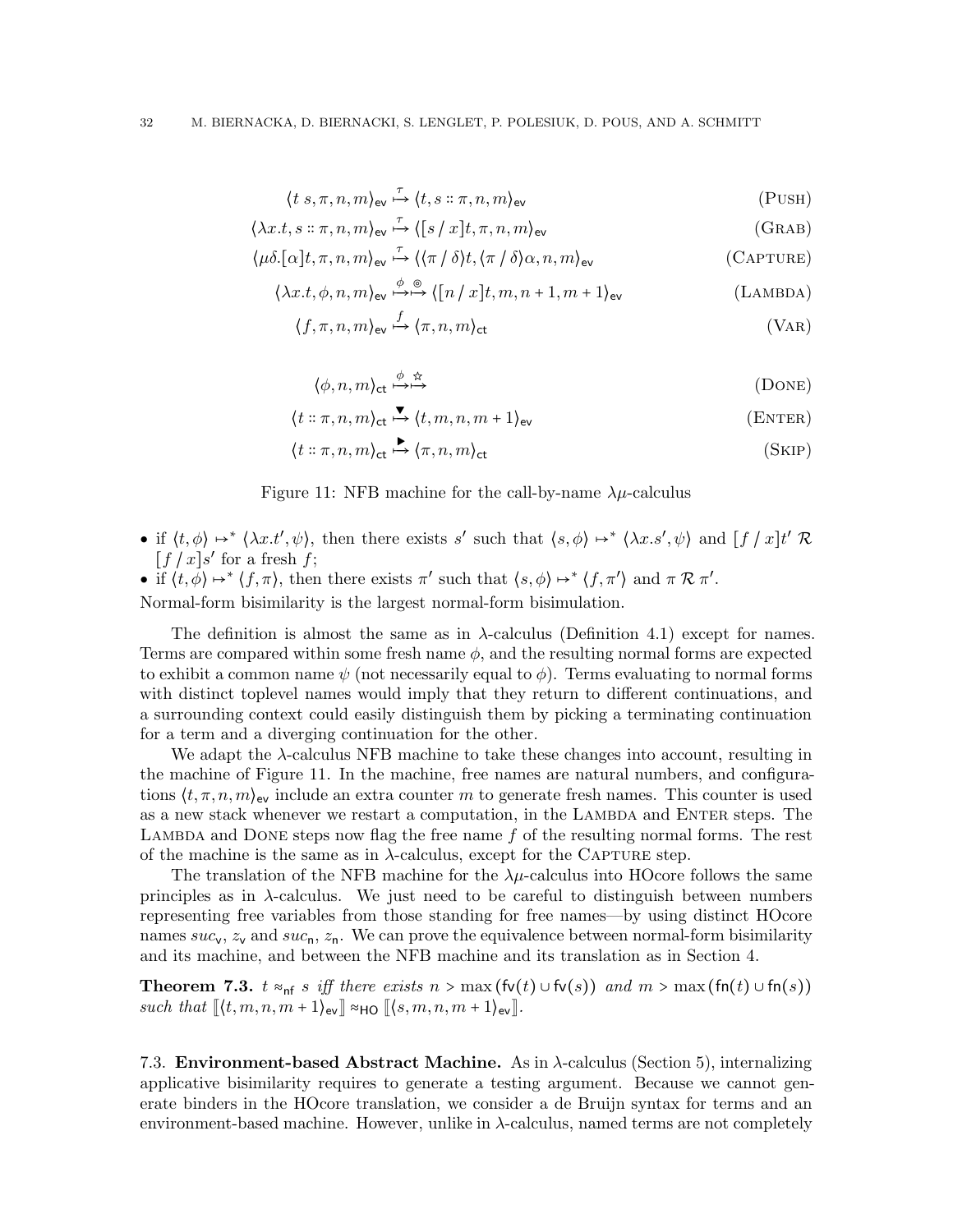| $e \coloneqq \eta :: e \mid \epsilon$                                                                             | (term-variables environments) |
|-------------------------------------------------------------------------------------------------------------------|-------------------------------|
| $\Delta \coloneqq \pi :: \Delta \mid \epsilon$                                                                    | (bound-names environments)    |
| $\eta \coloneqq (t, e, \Delta)$                                                                                   | (closures)                    |
| $\pi \coloneqq \eta :: \pi \mid \alpha$                                                                           | $(\text{stacks})$             |
| $C \coloneqq \langle t, e, \Delta, \pi \rangle_{\text{ev}} \mid \langle \delta, \Delta, \eta \rangle_{\text{bn}}$ | (configurations)              |

$$
\langle t \ s, e, \Delta, \pi \rangle_{\text{ev}} \stackrel{\tau}{\longrightarrow} \langle t, e, \Delta, (s, e, \Delta) :: \pi \rangle_{\text{ev}}
$$
\n
$$
\langle 0, (t, e, \Delta) :: d, \Gamma, \pi \rangle_{\text{ev}} \stackrel{\tau}{\longrightarrow} \langle t, e, \Delta, \pi \rangle_{\text{ev}}
$$
\n
$$
\langle (ZERO-TERM) \ \langle n+1, \eta :: e, \Delta, \pi \rangle_{\text{ev}} \stackrel{\tau}{\longrightarrow} \langle n, e, \Delta, \pi \rangle_{\text{ev}}
$$
\n
$$
(ENV-TERM) \ \langle \text{env}-TERM \rangle
$$

$$
\langle \lambda.t, e, \Delta, \eta : \pi \rangle_{\text{ev}} \xrightarrow{\tau} \langle t, \eta : e, \Delta, \pi \rangle_{\text{ev}} \tag{GRAB}
$$

$$
\langle \mu.[\alpha]t, e, \Delta, \pi \rangle_{\text{ev}} \xrightarrow{\tau} \langle t, e, \pi :: \Delta, \alpha \rangle_{\text{ev}}
$$
\n
$$
\langle \lambda. t, e, \Delta, \delta \rangle_{\text{ev}} \xrightarrow{\tau} \langle \delta, \Delta, (\lambda. t, e, \Delta) \rangle_{\text{bn}}
$$
\n
$$
(RESTORE)
$$

$$
\langle 0, \pi : \Gamma, (t, e, \Delta) \rangle_{\text{bn}} \xrightarrow{\tau} \langle t, e, \Delta, \pi \rangle_{\text{ev}}
$$
 (ZERO-BNAME)  

$$
\langle \delta + 1, \pi : \Delta, \eta \rangle_{\text{bn}} \xrightarrow{\tau} \langle \delta, \Delta, \eta \rangle_{\text{bn}}
$$
 (Env-BNAME)

#### <span id="page-32-0"></span>Figure 12: Environment-based KAM for the  $\lambda \mu$ -calculus

closed, because of the toplevel name, and when we play the bisimulation game, considering a single free name tp is not enough. We therefore need to consider three distinct families of de Bruijn indices: term variables n, bound names  $\delta$ , and free names  $\phi$ . The de Bruijn syntax of the  $\lambda \mu$ -calculus is therefore as follows.

$$
\alpha \coloneqq \delta \mid \phi \qquad t \coloneqq n \mid \lambda.t \mid t s \mid \mu.[\alpha]t
$$

We present in Figure [12](#page-32-0) the environment-based extended KAM. It is similar to the Streicher and Reus machine [\[SR98\]](#page-37-17), except their syntax uses names and not de Bruijn indices, and they use a single environment for term variables and bound names. Instead, we distinguish the environment mapping term variables to closures  $e, d$ , from the one mapping bound names to stacks  $\Delta$ , Γ. An extra environment mapping free names to stacks is added when we internalize applicative bisimilarity (Section [7.4\)](#page-32-1). Closures  $\eta$  are triples  $(t, e, \Delta)$ , and stacks  $\pi$  are composed of closures and ended by a free or bound name.

The first four steps are as in the  $\lambda$ -calculus. The CAPTURE step replaces the current stack  $\pi$  with  $\alpha$  and put  $\pi$  on top of the bound-name environment  $\Delta$ . Whenever a  $\lambda$ abstraction is executed within a stack composed only of a bound name  $\delta$ , we restore the previously captured stack, by looking into  $\Delta$ . It is the role of the ZERO-BNAME and ENV-BNAME steps, which operate on dedicated configurations of the form  $\langle \delta, \Delta, \eta \rangle_{\text{bn}}$ .

<span id="page-32-1"></span>7.4. **AB machine.** The definition of applicative bisimilarity for the  $\lambda \mu$ -calculus [\[BL14\]](#page-36-9) is more intricate than in  $\lambda$ -calculus, because we compare named terms. We remind the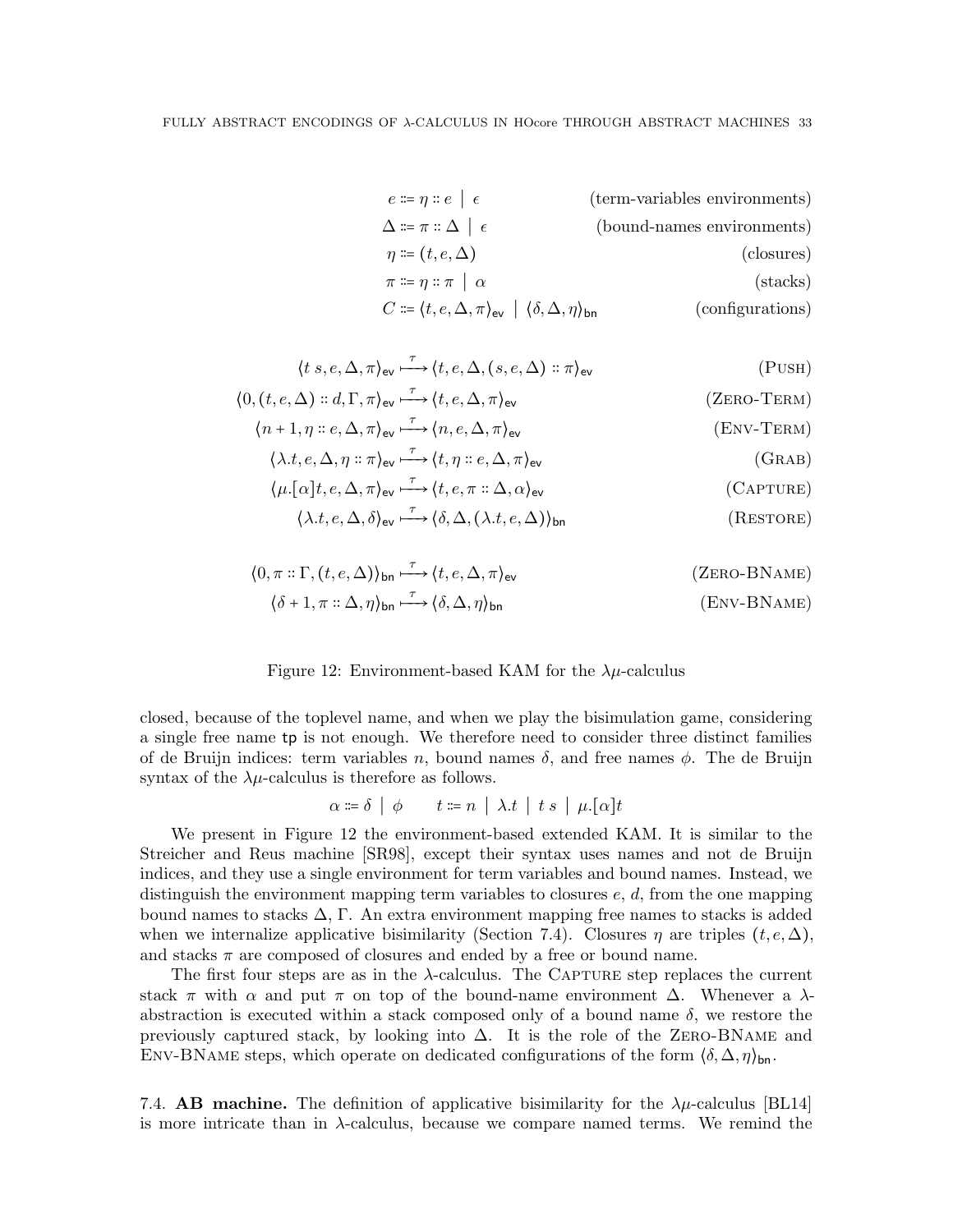definition [\[BL14\]](#page-36-9) and explain the rationale behind it using named binders, before moving to de Bruijn indices. Assume two named terms  $\lceil \alpha \rceil t$  and  $\lceil \alpha \rceil s$  with t and s closed. If they evaluate to respectively  $[\alpha]\lambda x.t'$  and  $[\alpha]\lambda x.s'$ , a surrounding context cannot test them by applying them to an arbitrary closed term  $t''$ , as  $([\alpha]\lambda x.t')$  is not a valid  $\lambda\mu$ -term. Instead, we need to consider  $[\beta](\mu \alpha. [\alpha] \lambda x. t')$  t'' for a fresh  $\beta$ , which reduces to  $[\beta](\lambda x. (t'')$ :  $\beta/\alpha$ /t') t'' after capture, and then to  $[\beta][t''/x]\langle t''\colon\beta/\alpha\rangle t'$  after  $\beta$ -reduction. As a result, applicative bisimilarity compares

$$
[\beta][t''\mathbin{/} x]\langle t''\colon\!\!\!\!\!\!\beta\mathbin{/}\alpha\rangle t'\text{ and }[\beta][t''\mathbin{/} x]\langle t''\colon\!\!\!\!\beta\mathbin{/}\alpha\rangle s'.
$$

We need to write such a test with de Bruijn indices and environments. Assume we evaluate the closed closures  $(t, e, \Delta)$  and  $(s, d, \Gamma)$  in the free name 0 (corresponding to  $\alpha$  in the above paragraph), resulting respectively into  $(\lambda.t', e', \Delta')$  and  $(\lambda.s', d', \Gamma')$  in the same name 0. Given a closed term  $t''$ , we need to express the structural substitution mapping  $\alpha$ to  $t'' \nightharpoonup \beta$ , and the term substitution mapping x to  $t''$ . As in plain  $\lambda$ -calculus, the latter corresponds to extending  $e'$  and  $d'$  with the closure corresponding to  $t''$ .

To represent the former, we extend closures and configurations with an environment  $\Phi$ mapping free names to stacks.

$$
\Phi \coloneqq \pi :: \Phi \mid \epsilon \qquad \qquad \text{(free-names environments)}
$$

This environment is extended by the bisimilarity each time it tests pairs of named values. We write  $'t''$  for the closure  $(t'', \epsilon, \epsilon, \epsilon)$  used in these tests. Taking the next available freename index for  $\beta$ , the stack  $t''$ :  $\beta$  is therefore represented as  $\lceil t'' \rceil$ : 1, and  $\Phi$  maps 0 to  $\lceil t'' \rceil$  :: 1. A subsequent test would extend  $\Phi$  to map 1 to  $\lceil t''' \rceil$  :: 2 for some  $t'''$ , then another one would map 2, etc.

We see that  $\Phi$  is extended at the end, so we write  $\Phi::\pi$  for such an extension. An environment  $\Phi$  generated by bisimilarity tests has a peculiar shape: it is either empty, or its  $i^{\text{th}}$  element is of the form  $'t^{\text{th}}$  :  $i+1$  for some closed term t. We say such an environment is a testing environment, of rank  $\phi$  if it has  $\phi$  elements. A testing environment of rank  $\phi > 0$ has only  $\phi$  as free-name index without a mapping, at the end of its last stack.

We extend closures to include testing environments  $\eta = (t, e, \Delta, \Phi)$ , and we say that  $\eta$ is of rank  $\phi$  when its testing environment is of rank  $\phi$ . A stack is closed if it is composed only of closed closures. A closure is closed if e contains more elements than the highest term-variable index in t,  $\Delta$  contains more elements than the highest bound-name index in t, e contains only closed closures, and  $\Delta$  only closed stacks.

We add the testing environment  $\Phi$  to configurations, and we define steps to look in  $\Phi$ for the stack corresponding to a given free-name index. We discuss these changes in details when defining the AB machine. We adapt the definition of applicative bisimilarity [\[BL14\]](#page-36-9) to our setting as follows.

**Definition 7.4.** A symmetric relation  $\mathcal{R}$  on closed closures is an applicative bisimilarity if  $(t, e, \Delta, \Phi) \mathcal{R}$   $(s, d, \Gamma, \Phi)$  with  $\Phi$  of rank  $\phi$  and  $\langle t, e, \Delta, \Phi, \phi \rangle_{\text{ev}} \stackrel{\tau \rightarrow \ast}{\longrightarrow} \langle \lambda. t', e', \Delta', \Phi, \phi \rangle_{\text{ev}}$ implies that there exists s', d', and  $\Gamma'$  such that  $\langle s, d, \Gamma, \Phi, \phi \rangle_{\text{ev}} \stackrel{\tau}{\longrightarrow}^* \langle \lambda. s', d', \Gamma', \Phi, \phi \rangle_{\text{ev}}$  and for all closed  $t''$ , we have

$$
(t', [t''] : e', \Delta', \Phi :: ([t''] : \phi + 1)) \mathcal{R} (s', [t''] : d', \Gamma', \Phi :: ([t''] : \phi + 1)).
$$

Applicative bisimilarity  $\approx_{\text{app}}$  is the largest applicative bisimulation.

Applicative bisimilarity executes closed closures with the same testing environment of rank  $\phi$  within the stack composed only of the free name  $\phi$ . It then compares the resulting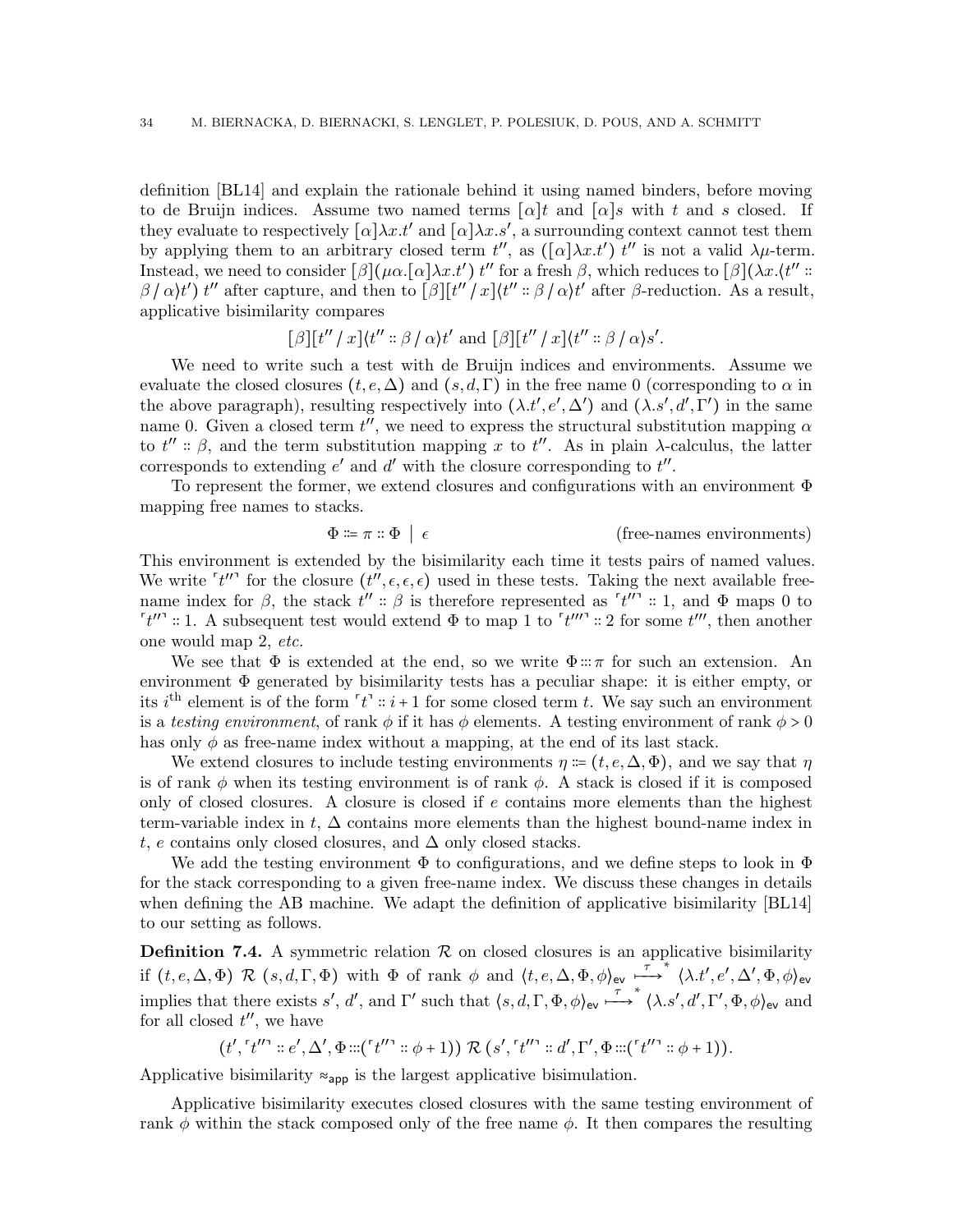$$
\langle t \ s, e, \Delta, \Phi, \pi \rangle_{\text{ev}} \stackrel{\tau}{\longrightarrow} \langle t, e, \Delta, \Phi, (s, e, \Delta, \Phi) :: \pi \rangle_{\text{ev}}
$$
 (PUSH)

$$
\begin{aligned}\n\vdots & \qquad \qquad \text{(cf. Figure 12)} \\
\langle \lambda.t, e, \Delta, \Phi, \phi \rangle_{\text{ev}} \stackrel{\tau}{\longrightarrow} \langle \phi, \Phi, (t, e, \Delta, \Phi), \epsilon, \phi \rangle_{\text{fn}} & \qquad \qquad \text{(Lookup-FName)}\n\end{aligned}
$$

$$
\langle 0, \pi : \Phi', (t, e, \Delta, \Phi), \Phi_r, \phi \rangle_{\text{fn}} \stackrel{\tau}{\longrightarrow} \langle t, e, \Delta, \Phi, \pi \rangle_{\text{ev}}
$$
\n(ZERO-FNAME)

$$
\langle \phi + 1, \pi : \Phi, \eta, \Phi_r, \phi' \rangle_{\text{fn}} \xrightarrow{\tau} \langle \phi, \Phi, \eta, \pi : \Phi_r, \phi' \rangle_{\text{fn}}
$$
\n(Env-FNAME)

$$
\langle 0, \epsilon, \eta, \Phi_r, \phi \rangle_{\text{fn}} \stackrel{\circ}{\longrightarrow} \langle 0, 1, 0, \circlearrowright, \eta, \Phi_r, \phi \rangle_{\text{ind}} \tag{Arg}
$$

$$
\langle n, \kappa, \kappa_{\mu}, \rho, \eta, \Phi_r, \phi \rangle_{\text{ind}} \xrightarrow{\boxplus} \langle n+1, \kappa+1, \kappa_{\mu}, \rho, \eta, \Phi_r, \phi \rangle_{\text{ind}}
$$
(SUC)  
::  
(cf. Figure 4)

$$
\langle t, \kappa, \kappa_{\mu}, \rho, \eta, \Phi_r, \phi \rangle_{\text{tm}} \xrightarrow{\text{i}\mu} \langle 0, t, \kappa, \kappa_{\mu}, \rho, \eta, \Phi_r, \phi \rangle_{\text{indMu}} \tag{IND-MU}
$$

$$
\langle \delta, t, \kappa, \kappa_{\mu}, \rho, \eta, \Phi_r, \phi \rangle_{\text{indMu}} \xrightarrow{\mu} \langle \delta + 1, t, \kappa, \kappa_{\mu}, \rho, \eta, \Phi_r, \phi \rangle_{\text{indMu}} \tag{Suc-Mu}
$$

$$
\langle \delta, t, \kappa, \kappa_{\mu}, \rho, \eta, \Phi_{r}, \phi \rangle_{\text{indMu}} \xrightarrow{\mu} \langle \mu. [\delta]t, \kappa, \max(\delta + 1, \kappa_{\mu}) - 1, \rho, \eta, \Phi_{r}, \phi \rangle_{\text{tm}}
$$
 (MU)

$$
\langle t, 0, 0, \infty, \eta, \Phi_r, \phi \rangle_{\text{tm}} \stackrel{\textcircled{\tiny{\mathbb{R}}}}{\longrightarrow} \langle \Phi_r, (\ulcorner t \urcorner :: \phi + 1) :: \epsilon, t, \eta, \phi + 1 \rangle_{\text{envfn}} \qquad (\text{INIT-REV})
$$

$$
\langle \pi : \Phi_r, \Phi, t, \eta, \phi \rangle_{\text{envfn}} \longrightarrow \langle \Phi_r, \pi : \Phi, t, \eta, \phi \rangle_{\text{envfn}} \tag{REV}
$$

$$
\langle \epsilon, \Phi, t, (s, e, \Delta, \Phi'), \phi \rangle_{\text{envfn}} \xrightarrow{\star} \langle s, \ulcorner t \urcorner :: e, \Delta, \Phi, \phi \rangle_{\text{ev}} \tag{RESTART}
$$

<span id="page-34-0"></span>

values by considering a closed closure  $'t''$  to instantiate the  $\lambda$ -abstractions, and to extend the testing environment which becomes of rank  $\phi + 1$ .

We present the most interesting steps of the corresponding AB machine in Figure [13.](#page-34-0) Evaluation configurations  $(t, e, \Delta, \Phi, \pi)$ <sub>ev</sub> now include the testing environment  $\Phi$ , which is passed along unchanged in the steps corresponding to the extended KAM (omitted in Figure [13\)](#page-34-0).

Whenever a  $\lambda$ -abstraction is executed in a stack composed only of a free name  $\phi$ , we have two possibilities: either  $\phi$  is mapped in  $\Phi$ , otherwise we have to generate the closure  $'t'$ of the bisimulation test. The configuration  $(\phi, \Phi, \eta, \Phi_r, \phi')_{\text{fn}}$  is designed with these two cases in mind. Its main role is to look for  $\phi$  in  $\Phi$  and to restore the corresponding stack if the mapping exists.

If  $\phi$  is not mapped, then it is stored as the last parameter of the fn mode in the Lookup-FName step, and passed along during the argument generation process. Its successor is needed twice, to create the stack  $'t' :: \phi + 1$  (INIT-REV step) and as the bottom of the stack of the restarted machine (RESTART step).

The second-to-last parameter  $\Phi_r$  of the fn mode is used to compute the reverse of  $\Phi$ . Indeed, we remind that applicative bisimilarity extends  $\Phi$  from its tail. To do so, we reverse  $\Phi$ , add the generated closure, and reverse the result again. We set  $\Phi_r$  to empty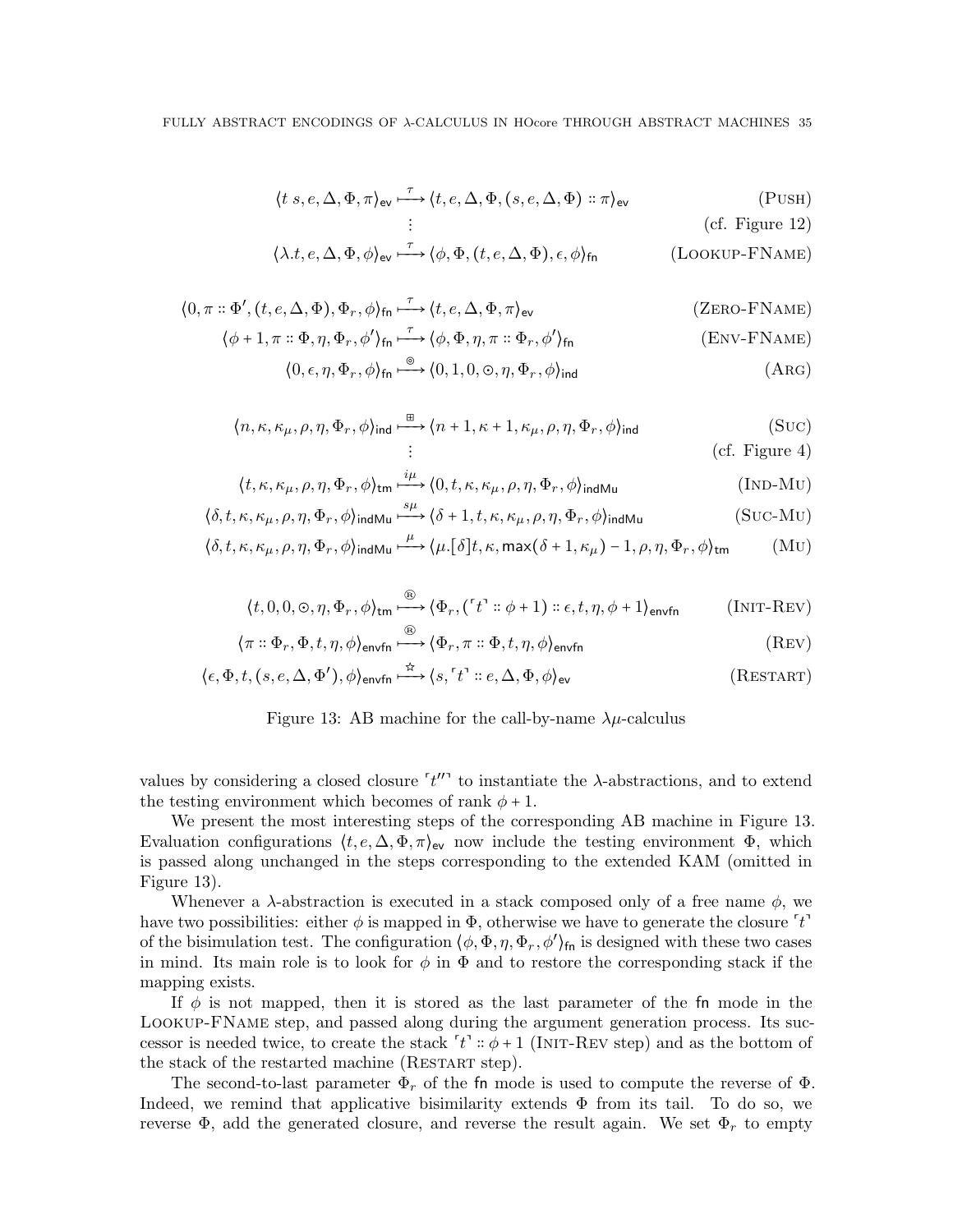in the LOOKUP-FNAME step, and then the elements of  $\Phi$  are pushed on  $\Phi_r$  when we go through  $\Phi$  in the ENV-FNAME step. As a result, when  $\Phi$  is empty in the ARG transition,  $\Phi_r$ contains the original environment in reverse.

The ARG step initiates the argument generation. It triggers when  $\Phi$  is empty, and we know that the index at this point is 0, because the only free-name index without a mapping allowed by design is the rank of  $\Phi$ , i.e., its size. As in Section [5.2,](#page-16-0) we start argument generation with the leftmost de Bruijn index representing a term variable, and then generate the term from left to right. Compared to  $\lambda$ -calculus, the ind and tm configurations carry three extra parameters: the already discussed  $\Phi_r$  and  $\phi$ , and  $\kappa_\mu$ , which counts how many  $\mu$ -binders are necessary for the generated term to be closed. In Figure [13,](#page-34-0) we omit the steps that are the same as in Figure [4](#page-17-0) up to these three parameters.

We generate a term  $\mu$ .[δ]t by starting with the bound name index δ (IND-MU and Suc-Mu steps). We then add the  $\mu$ -binder and update the  $\kappa_{\mu}$  counter accordingly (Mu step).

After generating the argument t, we step to a configuration of the form  $\langle \Phi_r, \Phi, t, \eta, \phi \rangle_{\text{envfn}}$ , the goal of which is to construct the extended testing environment. The Init-Rev step constructs the bottom of the extended environment and remembers  $\phi + 1$  as the new rank. The REV step goes through  $\Phi_r$  and pushes its elements on  $\Phi$  to reconstruct the original environment on top of its new bottom. When  $\Phi_r$  is empty, the RESTART step restarts the machine, executing s in the environment e extended with  $'t'$ .

As in  $\lambda$ -calculus, the AB machine flags each step of its argument generation process, and for each generated argument t there is a corresponding sequence of flags  $Seq(t)$ . We can prove as in Section [5.2](#page-16-0) that applicative bisimilarity and the AB machine equivalence coincide. Besides, the AB machine relies on ingredients and operations (counters, max, etc.) that we know how to translate in HOcore in a faithful and deterministic way. As a result, we can prove the following full abstraction theorem for such a translation.

**Theorem 7.5.** For all closed closures  $(t, e, \Delta, \Phi)$  and  $(s, d, \Gamma, \Phi)$  of rank  $\phi$ ,  $(t, e, \Delta, \Phi) \approx_{\text{app}}$  $(s, d, \Gamma, \Phi)$  iff  $\lbrack (t, e, \Delta, \Phi, \phi)_{\text{ev}} \rbrack$   $\approx$  HO  $\lbrack (s, d, \Gamma, \Phi, \phi)_{\text{ev}} \rbrack$ .

Full abstraction can also be achieved by internalizing contextual equivalence directly. The resulting machine would extend the machine of Figure [6](#page-23-2) with the steps generating  $\mu$ -binders of Figure [13.](#page-34-0)

## 8. Conclusion and Future Work

<span id="page-35-0"></span>We propose encodings of the call-by-name and call-by-value  $\lambda$ -calculus with or without control operators into HOcore, fully abstract w.r.t. normal-form and applicative bisimilarities, and contextual equivalence. This shows that a minimal higher-order calculus with a fixed number of hidden names, which is much less expressive than the name-passing  $\pi$ -calculus, still has enough expressive power to faithfully encode these calculi.

Because we rely on abstract machines, our encodings are not compositional. We use abstract machines not only to fix the reduction strategy, but also as an intermediary step between the  $\lambda$ -calculus and HOcore. We turn the equivalences of the  $\lambda$ -calculus, and their potentially complex testing conditions, into a first-order bisimilarity over an LTS (a flaggenerating machine), which is closer to the HOcore equivalence. We believe this internalization technique can be applied to any language for which an abstract machine has been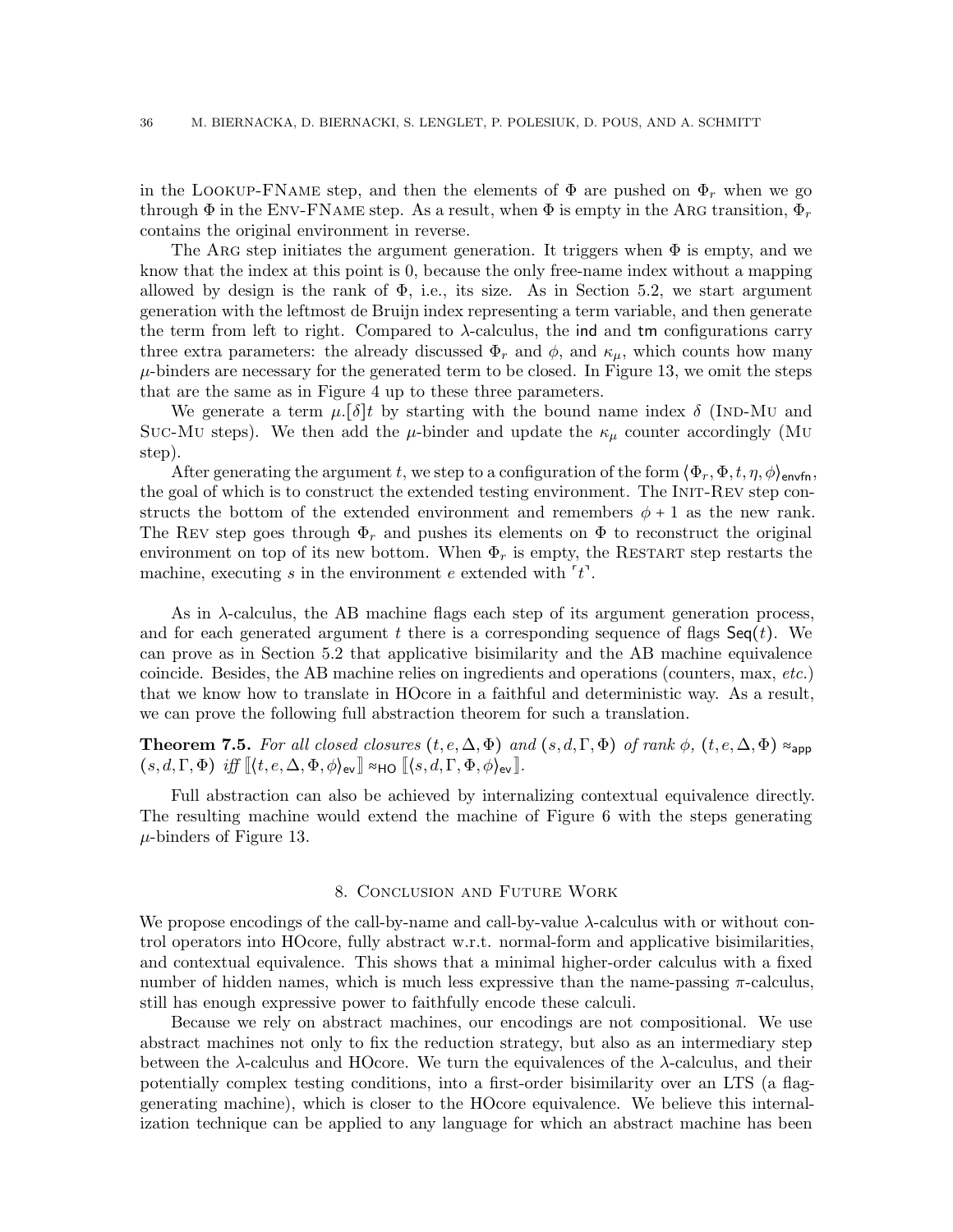defined. No matter how intricate the bisimilarities for such a language are, it should be always possible to generate a context as in Section [5.4](#page-23-0) to internalize contextual equivalence.

The encodings of the extended abstract machines into HOcore rely on the same principles, e.g., to represent stacks, non-deterministic choice, case analyses on terms, etc. We believe it is possible to automatically derive the encoding from an abstract machine, so that the generated translation is deterministic and faithful, giving us Theorem [4.13](#page-14-1) for free.

Finally, we would like to explore further the expressiveness of process calculi by translating the  $\lambda$ -calculus without a predefined reduction strategy. The encodings defined so far in the literature (cf. Section [1\)](#page-0-0) assumes a given strategy for the  $\lambda$ -calculus. An exception is the work by Cai and Fu [\[CF11\]](#page-36-1), where a  $\lambda$ -term is represented as a tree, and  $\beta$ -reduction is a transformation on trees. It relies on an unbounded number of restricted names to represent tree nodes; we wonder if we can use the same ideas with only a fixed number of names. However, such an encoding works for any source language, as it is a manipulation of syntax trees. We would like the encoding to be more tailored to the  $\lambda$ -calculus, to tell us more about the relationship between the  $\lambda$ -calculus and process calculi.

#### **REFERENCES**

- <span id="page-36-7"></span>[ABDM03] Mads Sig Ager, Dariusz Biernacki, Olivier Danvy, and Jan Midtgaard. A functional correspondence between evaluators and abstract machines. In Dale Miller, editor, *Proceedings of the Fifth ACM-SIGPLAN International Conference on Principles and Practice of Declarative Programming (PPDP'03)*, pages 8–19, Uppsala, Sweden, August 2003. ACM Press.
- <span id="page-36-2"></span>[Acc13] Beniamino Accattoli. Evaluating functions as processes. In Rachid Echahed and Detlef Plump, editors, *Proceedings 7th International Workshop on Computing with Terms and Graphs, TER-MGRAPH 2013*, volume 110 of *EPTCS*, pages 41–55, Rome, Italy, March 2013.
- <span id="page-36-8"></span>[AH08] Zena M. Ariola and Hugo Herbelin. Control reduction theories: the benefit of structural substitution. *Journal of Functional Programming*, 18(3):373–419, 2008.
- <span id="page-36-5"></span>[Ama11] Roberto M. Amadio. A decompilation of the pi-calculus and its application to termination. *CoRR*, abs/1102.2339, 2011.
- <span id="page-36-0"></span>[AO93] Samson Abramsky and C.-H. Luke Ong. Full abstraction in the lazy lambda calculus. *Information and Computation*, 105:159–267, 1993.
- $[BBL^+17]$ 17] Malgorzata Biernacka, Dariusz Biernacki, Sergue¨ı Lenglet, Piotr Polesiuk, Damien Pous, and Alan Schmitt. Fully abstract encodings of  $\lambda$ -calculus in hocore through abstract machines. In *32nd Annual ACM/IEEE Symposium on Logic in Computer Science, LICS 2017, Reykjavik, Iceland, June 20-23, 2017*, pages 1–12. IEEE Computer Society, 2017. [doi:10.1109/LICS.2017.8005118](https://doi.org/10.1109/LICS.2017.8005118).
- <span id="page-36-3"></span>[Bef11] Emmanuel Beffara. Functions as proofs as processes. *CoRR*, abs/1107.4160, 2011.
- <span id="page-36-6"></span>[BHY01] Martin Berger, Kohei Honda, and Nobuko Yoshida. Sequentiality and the pi-calculus. In Samson Abramsky, editor, *Typed Lambda Calculi and Applications, 5th International Conference, TLCA 2001*, number 2044 in Lecture Notes in Computer Science, pages 29–45, Krak´ow, Poland, May 2001. Springer-Verlag.
- <span id="page-36-9"></span>[BL14] Dariusz Biernacki and Sergueï Lenglet. Applicative bisimilarities for call-by-name and call-byvalue λµ-calculus. In Bart Jacobs, Alexandra Silva, and Sam Staton, editors, *Proceedings of the 30th Annual Conference on Mathematical Foundations of Programming Semantics(MFPS XXX)*, volume 308 of *ENTCS*, pages 49–64, Ithaca, NY, USA, June 2014.
- <span id="page-36-4"></span>[CCS10] Matteo Cimini, Claudio Sacerdoti Coen, and Davide Sangiorgi. Functions as processes: Termination and the  $\lambda \mu \tilde{\mu}$ -calculus. In Martin Wirsing, Martin Hofmann, and Axel Rauschmayer, editors, *Trustworthly Global Computing - 5th International Symposium, TGC 2010, Revised Selected Papers*, volume 6084 of *Lecture Notes in Computer Science*, pages 73–86, Munich, Germany, February 2010. Springer.
- <span id="page-36-1"></span>[CF11] Xiaojuan Cai and Yuxi Fu. The λ-calculus in the π-calculus. *Mathematical Structures in Computer Science*, 21(5):943–996, 2011.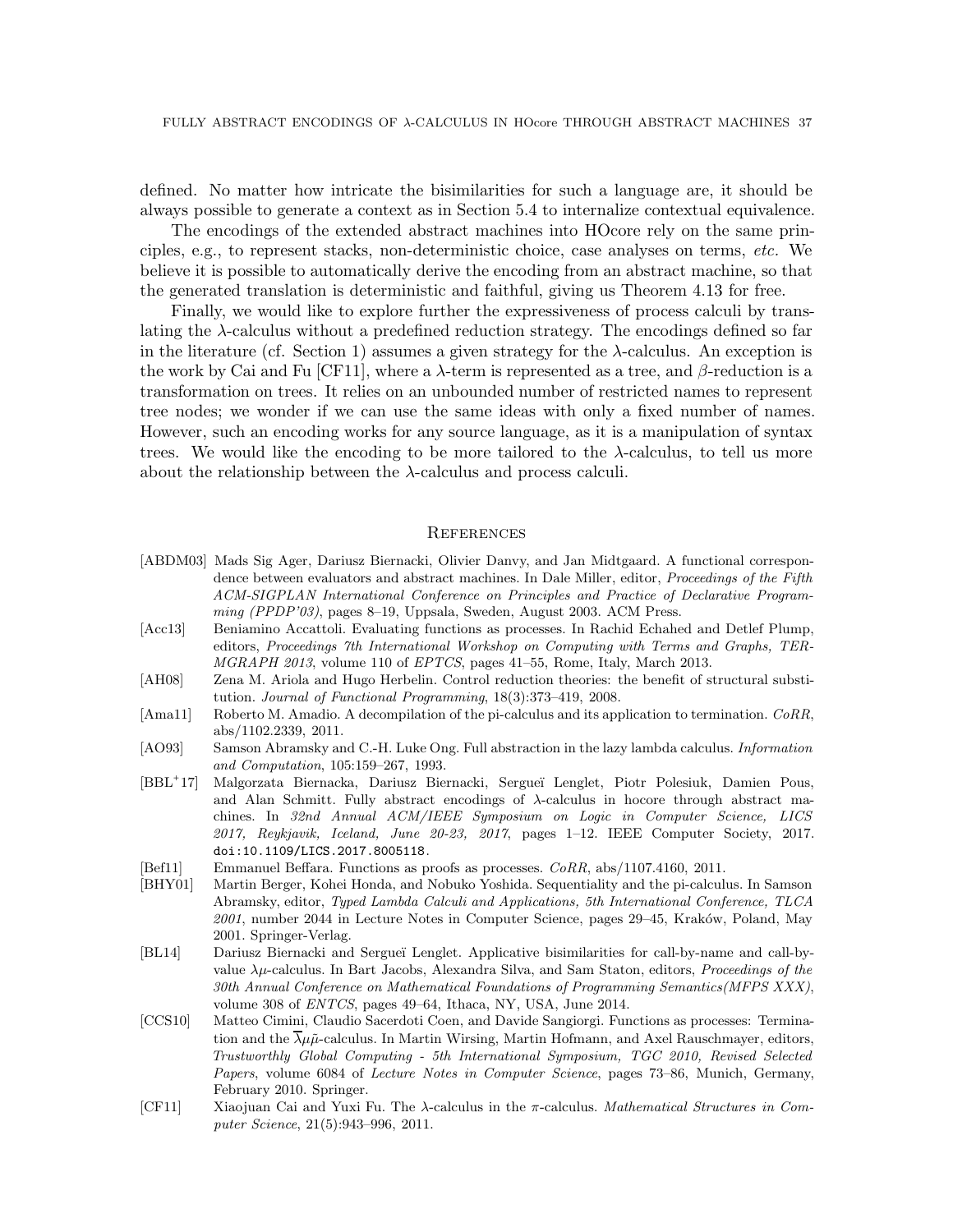- <span id="page-37-9"></span>[DHS18] Adrien Durier, Daniel Hirschkoff, and Davide Sangiorgi. Eager functions as processes. In Anuj Dawar and Erich Grädel, editors, *Proceedings of the 33rd Annual ACM/IEEE Symposium on Logic in Computer Science, LICS 2018*, pages 364–373, Oxford, UK, July 2018. ACM.
- <span id="page-37-13"></span>[DMAV14] Paul Downen, Luke Maurer, Zena M. Ariola, and Daniele Varacca. Continuations, processes, and sharing. In Olaf Chitil, Andy King, and Olivier Danvy, editors, *Proceedings of the 16th International Symposium on Principles and Practice of Declarative Programming, 2014*, pages 69–80, Kent, United Kingdom, September 2014. ACM.
- <span id="page-37-15"></span>[FF86] Matthias Felleisen and Daniel P. Friedman. Control operators, the SECD machine, and the λcalculus. In Martin Wirsing, editor, *Formal Description of Programming Concepts III*, pages 193–217. Elsevier Science Publishers B.V. (North-Holland), Amsterdam, 1986.
- <span id="page-37-5"></span>[FFF09] Matthias Felleisen, Robert Bruce Findler, and Matthew Flatt. *Semantics Engineering with PLT Redex*. The MIT Press, 2009.
- <span id="page-37-11"></span>[HYB14] Kohei Honda, Nobuko Yoshida, and Martin Berger. Process types as a descriptive tool for interaction - control and the pi-calculus. In Gilles Dowek, editor, *Rewriting and Typed Lambda Calculi - Joint International Conference, RTA-TLCA 2014, Held as Part of the Vienna Summer of Logic, VSL 2014. Proceedings*, volume 8560 of *Lecture Notes in Computer Science*, pages 1–20, Vienna, Austria, July 2014. Springer.
- <span id="page-37-4"></span>[Kri07] Jean-Louis Krivine. A call-by-name lambda-calculus machine. *Higher-Order and Symbolic Computation*, 20(3):199–207, 2007.
- <span id="page-37-6"></span>[Las99] Søren B. Lassen. Bisimulation in untyped lambda calculus: Böhm trees and bisimulation up to context. In Michael Mislove Stephen Brookes, Achim Jung and Andre Scedrov, editors, *Proceedings of the 15th Annual Conference on Mathematical Foundations of Programming Semantics*, volume 20 of *ENTCS*, pages 346–374, New Orleans, LA, April 1999.
- <span id="page-37-14"></span>[Las05] Søren B. Lassen. Eager normal form bisimulation. In Prakash Panangaden, editor, *Proceedings of the 20th IEEE Symposium on Logic in Computer Science (LICS 2005)*, pages 345–354, Chicago, IL, June 2005.
- <span id="page-37-16"></span>[Las06] Søren B. Lassen. Head normal form bisimulation for pairs and the  $\lambda \mu$ -calculus. In Rajeev Alur, editor, *Proceedings of the 21st Annual IEEE Symposium on Logic in Computer Science (LICS 2006)*, pages 297–306, Seattle, WA, USA, August 2006.
- <span id="page-37-2"></span>[LPSS10] Ivan Lanese, Jorge A. Pérez, Davide Sangiorgi, and Alan Schmitt. On the expressiveness of polyadic and synchronous communication in higher-order process calculi. In Samson Abramsky, Cyril Gavoille, Claude Kirchner, Friedhelm Meyer auf der Heide, and Paul G. Spirakis, editors, *Automata, Languages and Programming, 37th International Colloquium, ICALP 2010, Proceedings, Part II*, volume 6199 of *Lecture Notes in Computer Science*, pages 442–453, Bordeaux, France, July 2010. Springer.
- <span id="page-37-1"></span>[LPSS11] Ivan Lanese, Jorge A. Pérez, Davide Sangiorgi, and Alan Schmitt. On the expressiveness and decidability of higher-order process calculi. *Information and Computation*, 209(2):198–226, 2011.
- <span id="page-37-8"></span>[Mil92] Robin Milner. Functions as processes. *Mathematical Structures in Computer Science*, 2(2):119– 141, 1992.
- <span id="page-37-7"></span>[Par92] Michel Parigot. λµ-calculus: an algorithmic interpretation of classical natural deduction. In Andrei Voronkov, editor, *Proceedings of the International Conference on Logic Programming and Automated Reasoning (LPAR'92)*, number 624 in LNAI, pages 190–201, St. Petersburg, Russia, July 1992.
- <span id="page-37-0"></span>[San96] Davide Sangiorgi. Bisimulation for higher-order process calculi. *Information and Computation*, 131(2):141–178, 1996.
- <span id="page-37-12"></span>[San99] Davide Sangiorgi. From lambda to pi; or, rediscovering continuations. *Mathematical Structures in Computer Science*, 9(4):367–401, 1999.
- <span id="page-37-17"></span>[SR98] Thomas Streicher and Bernhard Reus. Classical logic, continuation semantics and abstract machines. *Journal of Functional Programming*, 8(6):543–572, 1998.
- <span id="page-37-3"></span>[SW01] Davide Sangiorgi and David Walker. *The* π*-Calculus: A Theory of Mobile Processes*. Cambridge University Press, 2001.
- <span id="page-37-10"></span>[TCP12] Bernardo Toninho, Luís Caires, and Frank Pfenning. Functions as session-typed processes. In Lars Birkedal, editor, *Foundations of Software Science and Computation Structures, 15th International Conference (FOSSACS'12)*, number 7213 in LNCS, pages 346–360, Tallinn, Estonia, March 2012.